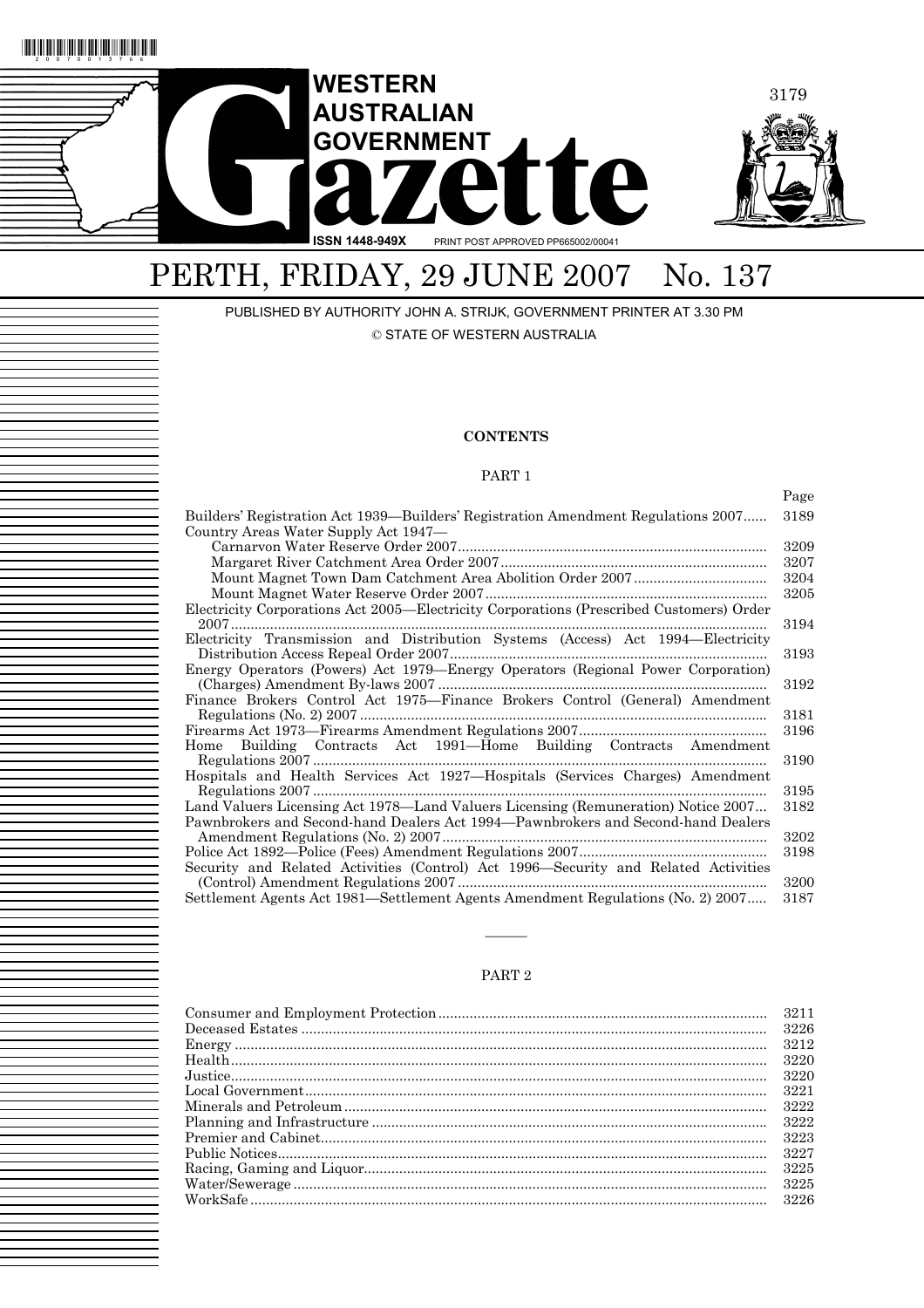## **IMPORTANT COPYRIGHT NOTICE**

© State of Western Australia

This work is copyright. Apart from any use as permitted under the *Copyright Act 1968*, no part may be reproduced by any process without written permission from the Attorney General for Western Australia. Inquiries in the first instance should be directed to the Government Printer, State Law Publisher, 10 William St, Perth 6000.

## **PUBLISHING DETAILS**

The Western Australian *Government Gazette* is published by State Law Publisher for the State of Western Australia on Tuesday and Friday of each week unless disrupted by Public Holidays or unforeseen circumstances.

Special *Government Gazettes* containing notices of an urgent or particular nature are published periodically.

The following guidelines should be followed to ensure publication in the *Government Gazette*.

- Material submitted to the Executive Council prior to gazettal will require a copy of the signed Executive Council Minute Paper and in some cases the Parliamentary Counsel's Certificate.
- Copy must be lodged with the Sales and Editorial Section, State Law Publisher no later than 12 noon on Wednesday (Friday edition) or 12 noon on Friday (Tuesday edition).

Delivery address: State Law Publisher Ground Floor, 10 William St. Perth, 6000 Telephone: 9321 7688 Fax: 9321 7536

- Inquiries regarding publication of notices can be directed to the Editor on (08) 9426 0010.
- Lengthy or complicated notices should be forwarded early to allow for preparation. Failure to observe this request could result in the notice being held over.

If it is necessary through isolation or urgency to fax copy, confirmation is not required by post. *If original copy is forwarded later and published, the cost will be borne by the advertiser.* 

## *WARNING—PRICE INCREASE*

## **ADVERTISING RATES AND PAYMENTS**

EFFECTIVE FROM 1 JULY 2007 (Prices include GST).

Deceased Estate notices, (per estate)—\$24.75

Real Estate and Business Agents and Finance Brokers Licences, (per notice)—\$57.75

Other articles in Public Notices Section—\$57.75 minimum charge (except items of an exceptionally large nature. In these instances arrangements will be made for pricing the notice at time of lodging).

All other Notices

Per Column Centimetre—\$11.55

Bulk Notices—\$211.00 per page

Clients who have an account will be invoiced for advertising charges.

Clients without an account will need to pay at time of lodging the notice.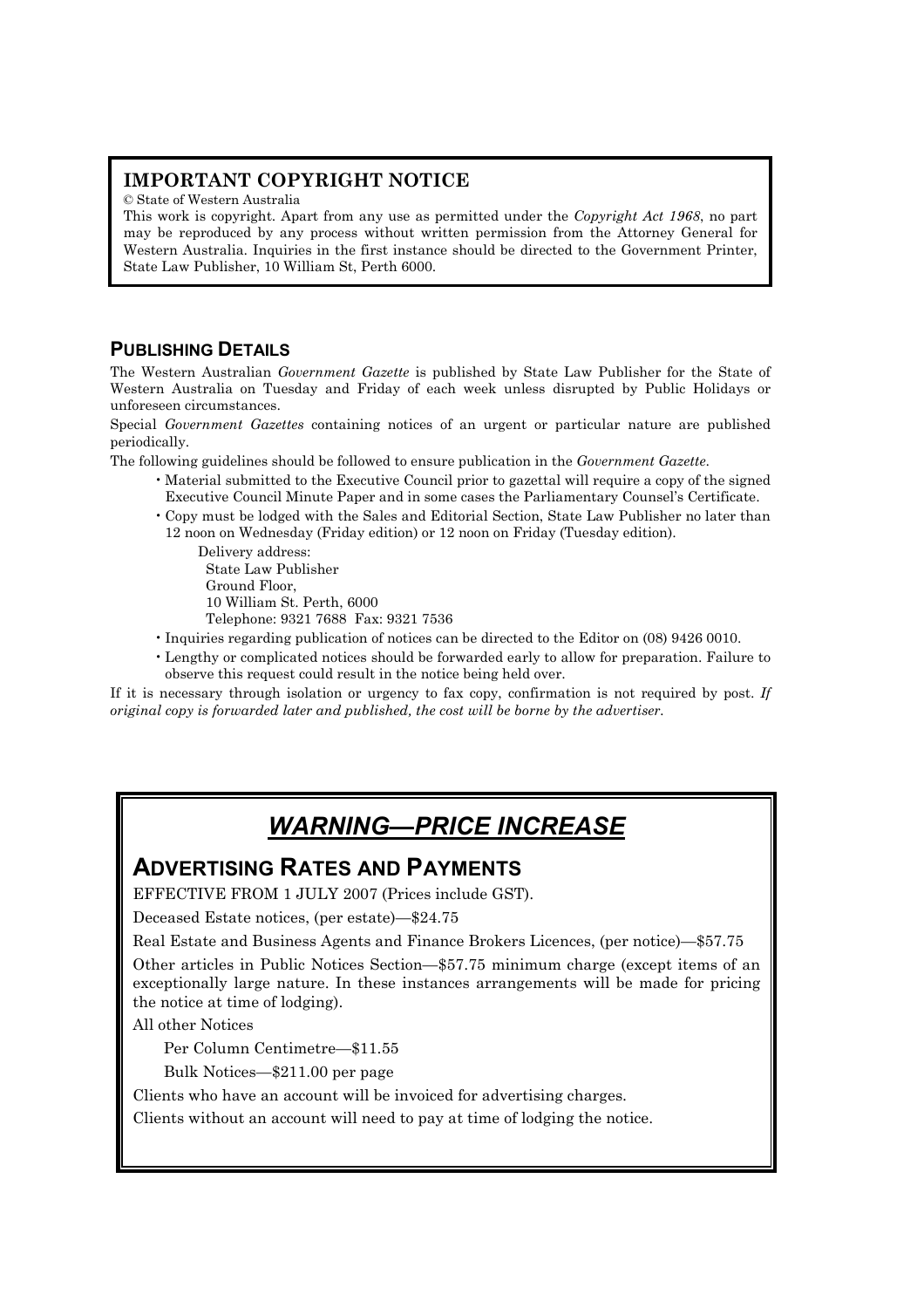## **— PART 1 —**

## **CONSUMER AND EMPLOYMENT PROTECTION**

**CE301\*** 

Finance Brokers Control Act 1975

## **Finance Brokers Control (General) Amendment Regulations (No. 2) 2007**

Made by the Governor in Executive Council.

## **1. Citation**

 These regulations are the *Finance Brokers Control (General) Amendment Regulations (No. 2) 2007*.

## **2. The regulations amended**

 The amendment in these regulations is to the *Finance Brokers Control (General) Regulations 2005*\*.

 [\* *Published in Gazette 14 October 2005, p. 4585-613. For amendments to 15 January 2007 see Gazette 10 February, 5 May and 27 June 2006 and 5 January 2007*.]

———————————

## **3. Regulation 13 repealed**

Regulation 13 is repealed.

By Command of the Governor,

G. M. PIKE, Clerk of the Executive Council.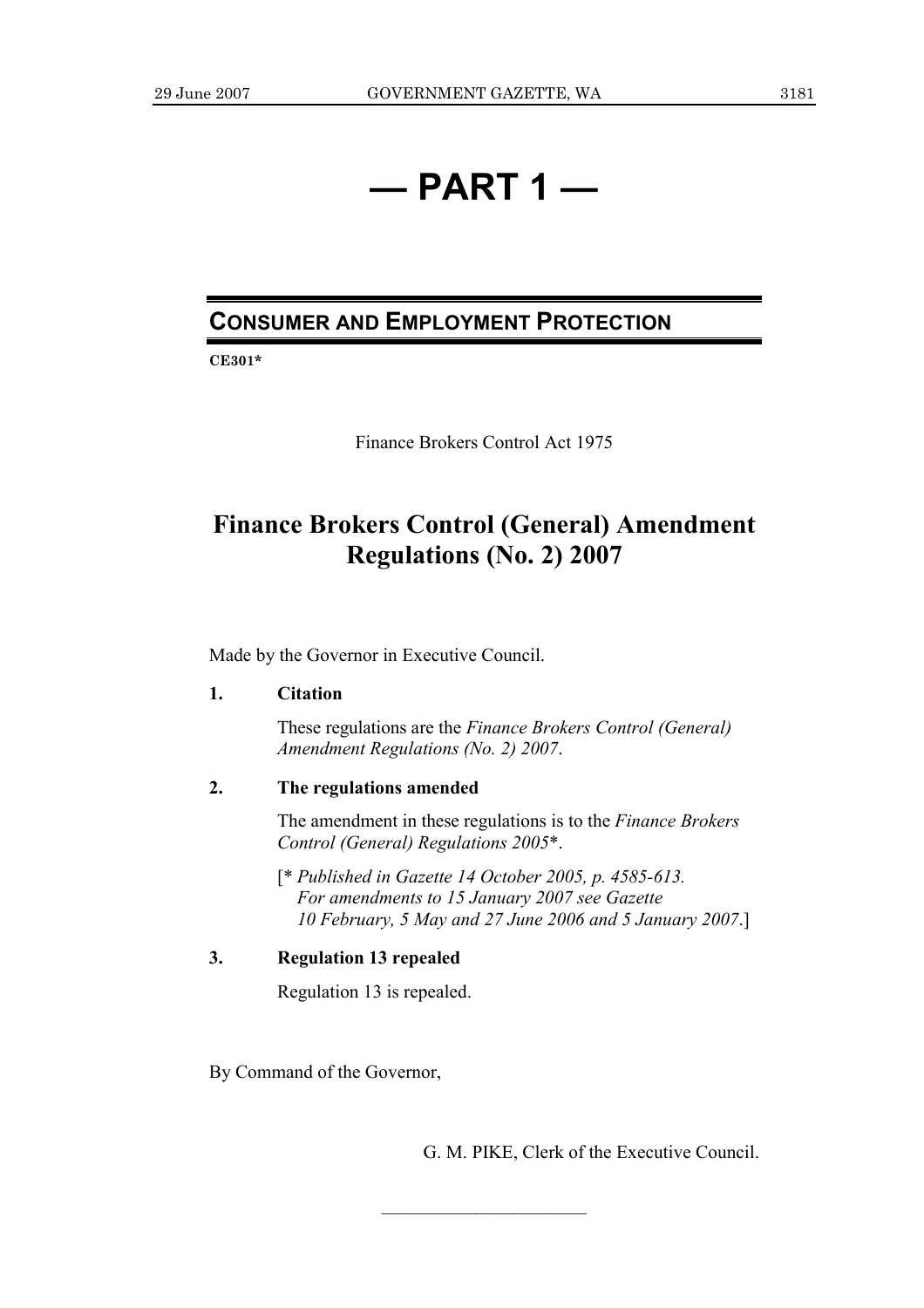**CE302\*** 

Land Valuers Licensing Act 1978

## **Land Valuers Licensing (Remuneration) Notice 2007**

Made by the Land Valuers Licensing Board under section 25 of the Act with the approval of the Minister.

## **1. Citation**

 This notice is the *Land Valuers Licensing (Remuneration) Notice 2007*.

## **2. Terms used in this notice**

In this notice, unless the contrary intention appears —

**"appropriate maximum amount of remuneration"** means the appropriate maximum amount of remuneration —

- (a) chargeable in respect of the valuation of, or the assessment of rental in relation to, a property; and
- (b) specified in the Schedule item 1 or 2, as the case requires;

 **"assessment"** includes a reassessment;

 **"valuation"** includes a revaluation.

### **3. GST and disbursements**

(1) In this clause —

 **"GST"** has the same meaning as in the *A New Tax System (Goods and Services Tax) Act 1999* of the Commonwealth.

- (2) The amounts of remuneration specified in this notice
	- (a) are inclusive of any GST that is applicable; and
	- (b) do not include disbursements.

## **4. Maximum amounts of remuneration**

- (1) Except as otherwise provided in this clause, the amount specified opposite a service specified in the Schedule is fixed as the maximum amount of remuneration for that service.
- (2) If the valuation by a licensed valuer of a property is as at a date 3 years or more before the date on which the licensed valuer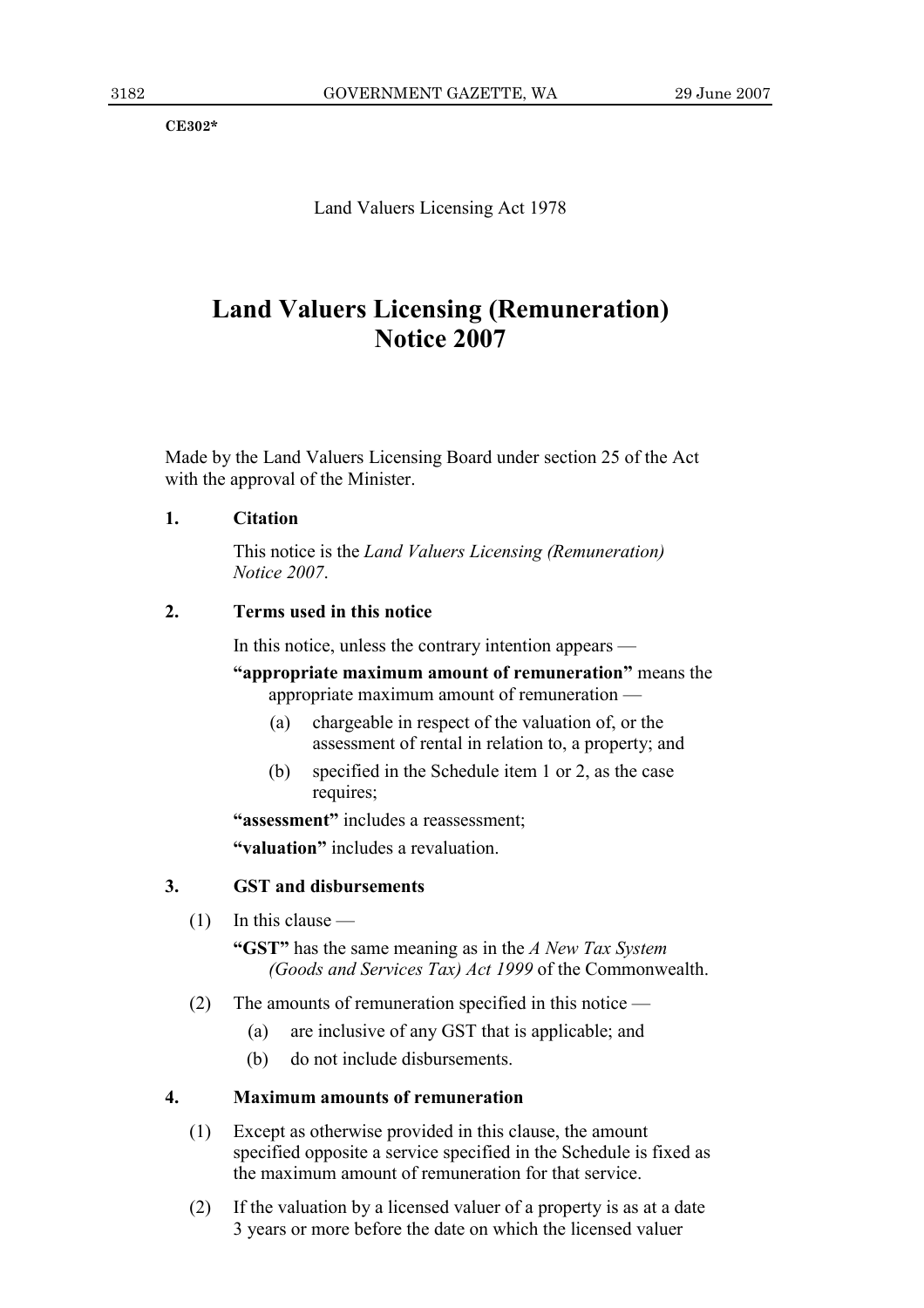received instructions to perform the valuation, the maximum amount of remuneration fixed for that service is 1.25 times the maximum amount of remuneration specified opposite that service in the Schedule item 1.

- (3) If, other than in the circumstances referred to in subclause  $(4)$  —
	- (a) a licensed valuer reasonably does not consider that the circumstances of a valuation or assessment are adequately or appropriately dealt with in this notice; and
	- (b) the client to be charged has given prior written approval to the remuneration being determined under this subclause,

 the licensed valuer may charge a maximum amount of remuneration of \$295 per hour or part of an hour for time spent on the valuation or assessment, in lieu of the amount specified in this notice.

- (4) If, when acting pursuant to an agreement or appointment under the *Commercial Tenancy (Retail Shops) Agreements Act 1985*  section  $11(3)$  or as a determinator —
	- (a) a licensed valuer reasonably does not consider that the circumstances of a valuation or assessment are adequately or appropriately dealt with in the Schedule item  $3(f)$  or  $(g)$ ; and
	- (b) the client to be charged has given prior written approval to the remuneration being determined under this subclause,

 the licensed valuer may charge a maximum amount of remuneration of \$335 per hour or part of an hour for time spent on the valuation or assessment, in lieu of the amount specified in the Schedule.

- $(5)$  If
	- (a) a licensed valuer
		- (i) has at least 10 years demonstrable experience as a licensed land valuer; or
		- (ii) has been admitted as an Associate, Fellow or Life Fellow member of the Australian Property Institute as a Certified Practising Valuer (or its equivalent status) for at least 10 years;

and

 (b) the client to be charged has given prior written approval to the increase,

 the maximum hourly rates specified in the Schedule items 3, 4, 5 and 7 and under subclauses (3) and (4) that the licensed valuer may charge are increased by a factor of 1.35.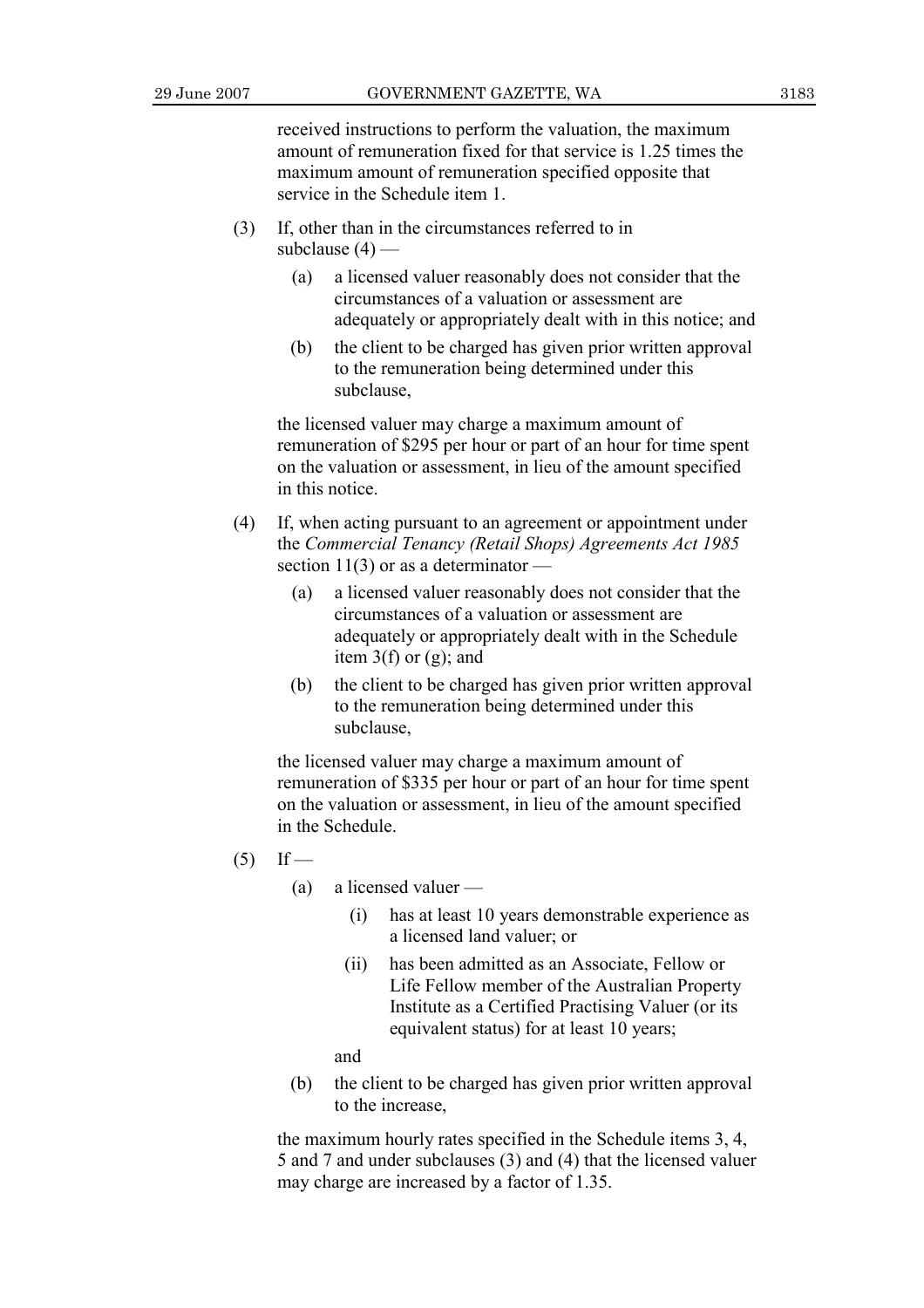### **5. Scope of maximum amounts of remuneration**

- (1) The maximum amount of remuneration specified in the Schedule item 1 is, subject to this notice, chargeable in respect of each separate property concerned.
- (2) For the purposes of charging remuneration, 2 or more lots in an existing or proposed subdivision are to be taken to be one separate property if a plan of subdivision is furnished or available.
- (3) In subclause  $(2)$  —

 **"lot"** includes any residue remaining after subdivision of the land concerned.

## **6. Joint valuations**

 If 2 or more licensed valuers are jointly instructed to value, or assess the rental of, a property and duly carry out that instruction, each of those licensed valuers may charge the appropriate maximum amount of remuneration is respect of that valuation or assessment.

## **7. Maximum amount of remuneration for ascertainment of partial interests**

A licensed valuer who is instructed —

- (a) to value a partial interest in; or
- (b) to assess a partial interest in the rental of,

 a property, and duly carries out that instruction, may charge the appropriate maximum amount of remuneration in respect of the full valuation or of the full amount of the assessed rental of the property, as the case requires.

## **8. Repeal**

 The *Land Valuers Licensing (Remuneration) Notice 2003* published in the *Gazette* of 12 December 2003 at pages 5034-5036 is repealed.

## **Schedule 1 — Maximum amounts of remuneration**

[cl. 2, 4]

| <b>Item</b> | <b>Service</b>                                                                                                                                                                                    | <b>Maximum</b> amount of<br>remuneration<br>(inclusive of GST)                                                                  |
|-------------|---------------------------------------------------------------------------------------------------------------------------------------------------------------------------------------------------|---------------------------------------------------------------------------------------------------------------------------------|
|             | The valuation by a licensed valuer<br>of a property where the amount of<br>the valuation $-$<br>does not exceed $$110,000$ ;<br>(a)<br>exceeds \$110 000 but does<br>(b)<br>not exceed \$250 000; | \$900<br>\$900 and \$4.12 for every<br>\$1 000 and every fractional<br>part of \$1 000 by which the<br>amount exceeds \$110 000 |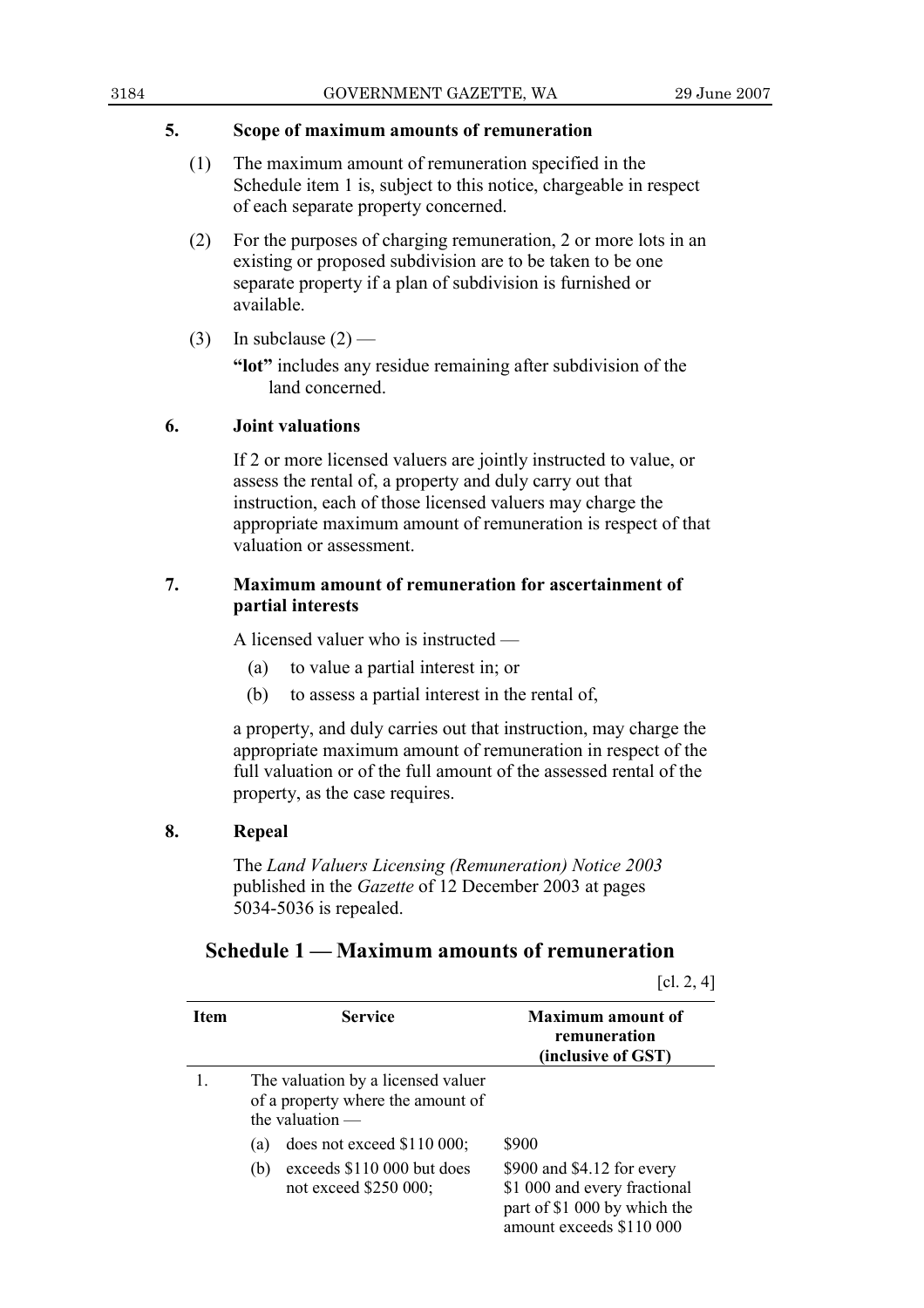| <b>Item</b> |     | <b>Service</b>                                                                                                                                                                          | <b>Maximum</b> amount of<br>remuneration<br>(inclusive of GST)                                                             |
|-------------|-----|-----------------------------------------------------------------------------------------------------------------------------------------------------------------------------------------|----------------------------------------------------------------------------------------------------------------------------|
|             | (c) | exceeds \$250 000 but does<br>not exceed \$2 000 000;                                                                                                                                   | \$1 476 and \$2.88 for every<br>\$1 000 and every fractional<br>part of \$1 000 by which the<br>amount exceeds \$250 000   |
|             | (d) | exceeds \$2 000 000.                                                                                                                                                                    | \$6 516 and \$2.47 for every<br>\$1 000 and every fractional<br>part of \$1 000 by which the<br>amount exceeds \$2 000 000 |
| 2.          |     | The assessment of annual rental<br>by a licensed valuer in relation to<br>property where the amount of<br>annual rental assessed -                                                      |                                                                                                                            |
|             | (a) | does not exceed \$15 000;                                                                                                                                                               | \$1 235                                                                                                                    |
|             | (b) | exceeds \$15 000 but does<br>not exceed \$25 000;                                                                                                                                       | \$1 235 and \$4.12 for every<br>\$100 and every fractional<br>part of \$100 by which the<br>amount exceeds \$15 000        |
|             | (c) | exceeds \$25,000 but does<br>not exceed \$50 000;                                                                                                                                       | \$1 647 and \$2.88 for every<br>\$100 and every fractional<br>part of \$100 by which the<br>amount exceeds \$25 000        |
|             | (d) | exceeds \$50 000 but does<br>not exceed \$100 000;                                                                                                                                      | \$2 367 and \$2.47 for every<br>\$100 and every fractional<br>part of \$100 by which the<br>amount exceeds \$50 000        |
|             | (e) | exceeds \$100 000.                                                                                                                                                                      | \$3 602 and \$1.24 for every<br>\$100 and every fractional<br>part of \$100 by which the<br>amount exceeds \$100 000       |
| 3           |     | A licensed valuer acting -                                                                                                                                                              |                                                                                                                            |
|             | (a) | as an adjudicator between 2<br>or more parties to a dispute<br>concerning a valuation or an<br>assessment of rental;                                                                    | \$335 per hour or part of an<br>hour                                                                                       |
|             | (b) | as an arbitrator or umpire<br>under the Commercial<br>Arbitration Act 1985;                                                                                                             | \$335 per hour or part of an<br>hour                                                                                       |
|             | (c) | as a referee under a reference<br>under the Supreme Court<br><i>Act 1935</i> section 50, or<br>under the District Court of<br>Western Australia Act 1969,<br>as read with that section; | \$335 per hour or part of an<br>hour                                                                                       |
|             | (d) | as an expert under the<br>Magistrates Court (Civil<br>Proceedings) Act 2004<br>section 24;                                                                                              | \$335 per hour or part of an<br>hour                                                                                       |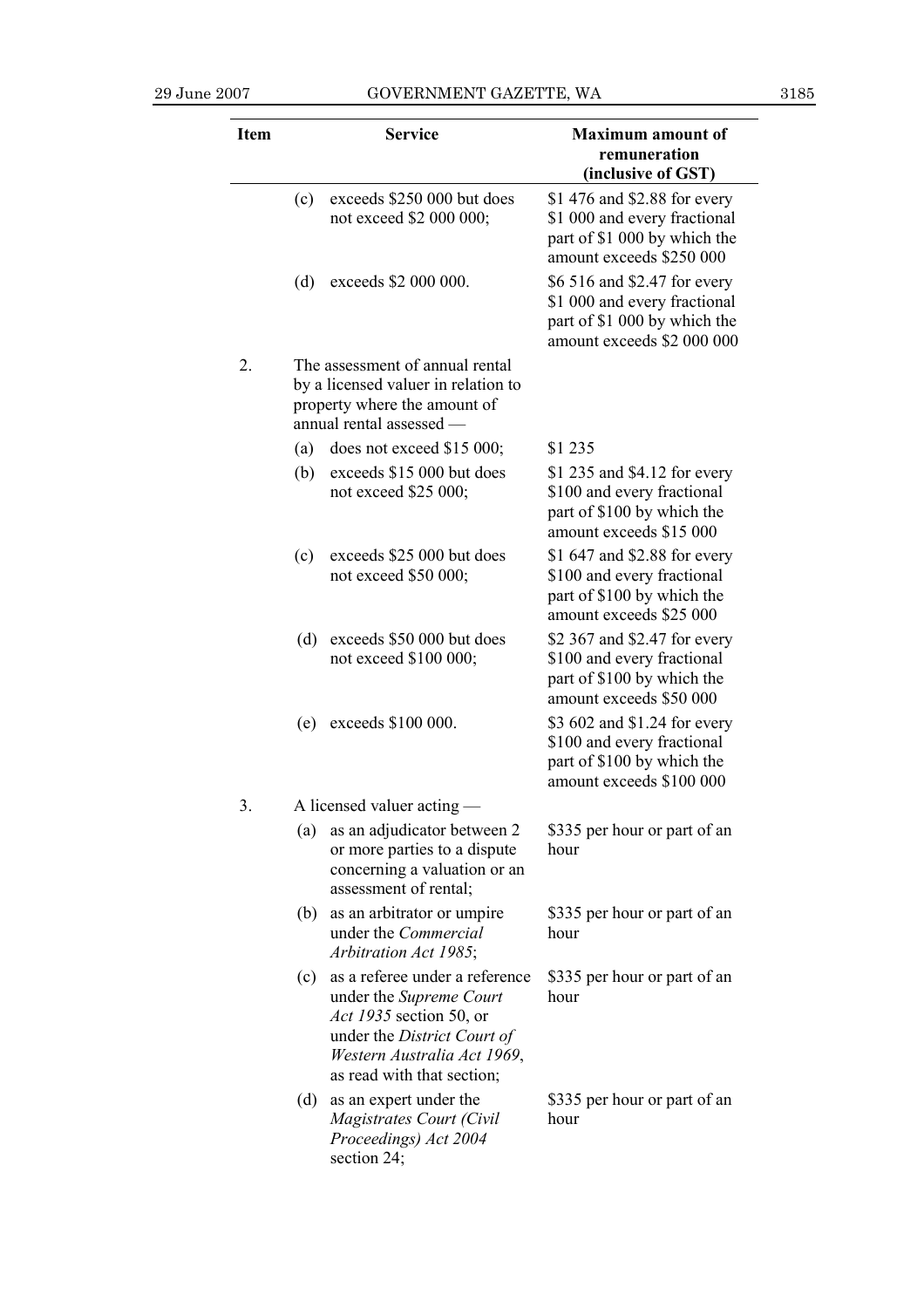| <b>Item</b>      |       | <b>Service</b>                                                                                                                                                                                                                                                                                                            | <b>Maximum</b> amount of<br>remuneration<br>(inclusive of GST)                                                                                                                |
|------------------|-------|---------------------------------------------------------------------------------------------------------------------------------------------------------------------------------------------------------------------------------------------------------------------------------------------------------------------------|-------------------------------------------------------------------------------------------------------------------------------------------------------------------------------|
|                  | (e)   | as a special referee under the<br>State Administrative<br>Tribunal Act 2004<br>section $65$ ;                                                                                                                                                                                                                             | \$335 per hour or part of an<br>hour                                                                                                                                          |
|                  | (f)   | pursuant to an agreement or<br>appointment under the<br>Commercial Tenancy (Retail<br>Shops) Agreements Act 1985<br>section $11(3)$ ;                                                                                                                                                                                     | the appropriate maximum<br>amount of remuneration<br>specified in item 1 or 2<br>multiplied by 1.25                                                                           |
|                  | (g)   | as a determinator.                                                                                                                                                                                                                                                                                                        | the appropriate maximum<br>amount of remuneration<br>specified in item 1 or 2<br>multiplied by 1.25                                                                           |
| $\overline{4}$ . |       | A licensed valuer —                                                                                                                                                                                                                                                                                                       |                                                                                                                                                                               |
|                  | (a)   | attending as an expert<br>witness before any court,<br>tribunal, Royal Commission,<br>judge or other body or<br>person acting judicially;                                                                                                                                                                                 | \$295 per hour or part of an<br>hour                                                                                                                                          |
|                  | (b)   | attending as an expert<br>witness on counsel in<br>preparation of a case;                                                                                                                                                                                                                                                 | \$295 per hour or part of an<br>hour                                                                                                                                          |
|                  | (c)   | assisting the State<br><b>Administrative Tribunal</b><br>pursuant to an appointment<br>under the State<br>Administrative Tribunal<br>Act 2004 section 64.                                                                                                                                                                 | \$295 per hour or part of an<br>hour                                                                                                                                          |
| 5.               | work. | Time spent by a licensed valuer,<br>at the specific request of counsel,<br>on standby for attendance before<br>any court, tribunal, Royal<br>Commission, judge or other<br>person or body acting judicially,<br>where being on standby has the<br>effect of preventing the licensed<br>valuer from attending to any other | \$220 per hour or part of an<br>hour                                                                                                                                          |
| 6.               |       | Time spent by a licensed valuer<br>travelling from and to his or her<br>headquarters in the practice of his<br>or her profession.                                                                                                                                                                                         | \$150 per hour or part of an<br>hour and \$1.30 per kilometre<br>or part of a kilometre where<br>the travelling involves the<br>use of the licensed valuer's<br>motor vehicle |
| 7.               |       | $Time -$                                                                                                                                                                                                                                                                                                                  | \$295 per hour or part of an                                                                                                                                                  |
|                  | (a)   | spent by a licensed valuer<br>away from his or her<br>headquarters or in a<br>conference or consultation or<br>otherwise in the practice of<br>his or her profession; and                                                                                                                                                 | hour                                                                                                                                                                          |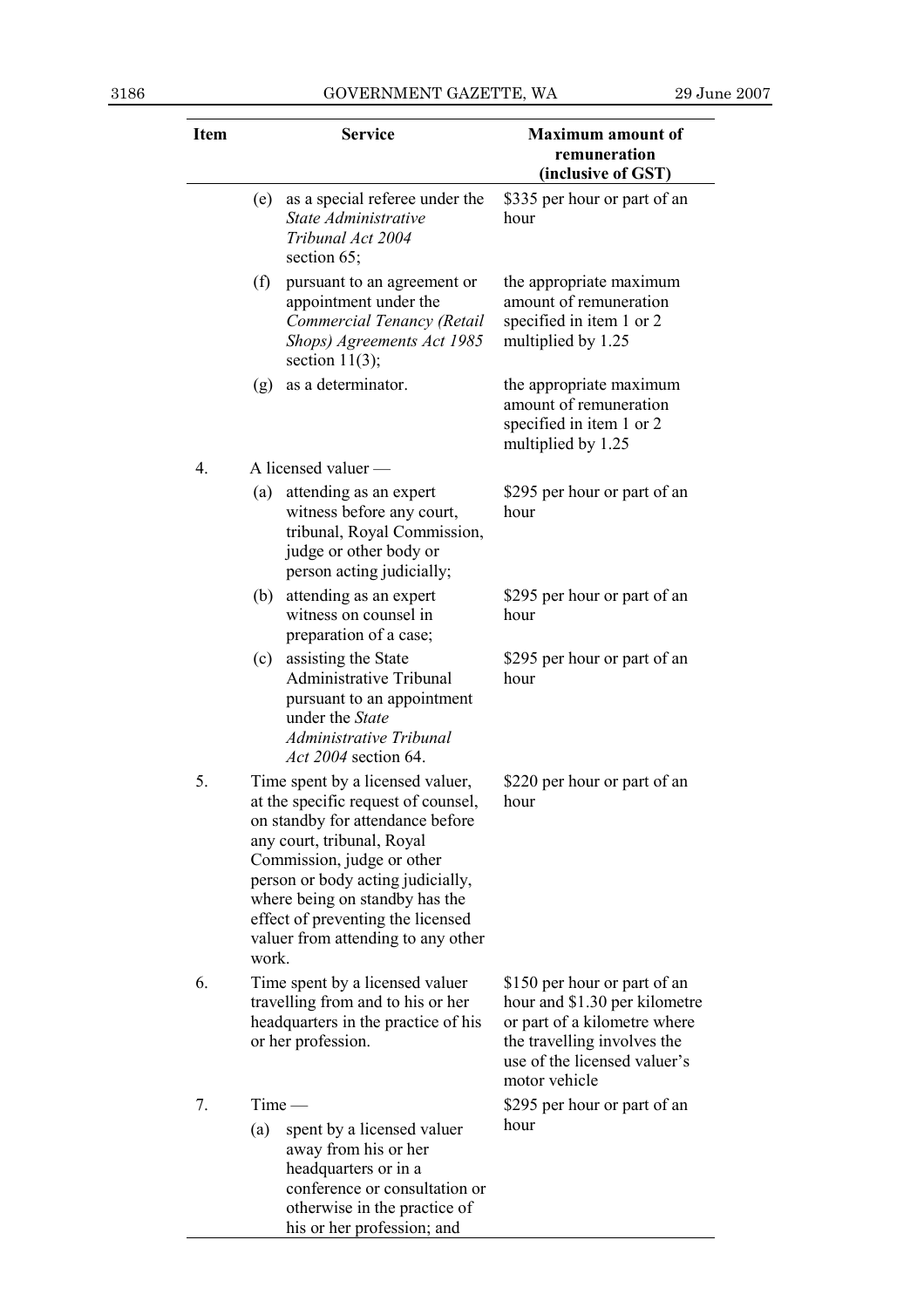| Item |     | <b>Service</b>                                                                      | <b>Maximum amount of</b><br>remuneration<br>(inclusive of GST) |
|------|-----|-------------------------------------------------------------------------------------|----------------------------------------------------------------|
|      | (b) | for which no other maximum<br>amount of remuneration is<br>fixed under this notice. |                                                                |

Signed on behalf of the Land Valuers Licensing Board

> BRYAN GARDINER, Chairman of the Land Valuers Licensing Board.

Approved by the Minister

SHEILA McHALE.

———————————

**CE303\*** 

Settlement Agents Act 1981

## **Settlement Agents Amendment Regulations (No. 2) 2007**

Made by the Lieutenant-Governor and deputy of the Governor in Executive Council.

### **1. Citation**

 These regulations are the *Settlement Agents Amendment Regulations (No. 2) 2007*.

### **2. Commencement**

These regulations come into operation as follows:

- (a) regulations 1 and  $2$  on the day on which these regulations are published in the *Gazette*;
- (b) the rest of the regulations on 1 July 2007.

## **3. The regulations amended**

 The amendments in these regulations are to the *Settlement Agents Regulations 1982*\*.

 [\* *Reprint 3 as at 18 March 2005. For amendments to 25 May 2007 see Western Australian Legislation Information Tables for 2006, Table 4, and Gazette 6 February 2007*.]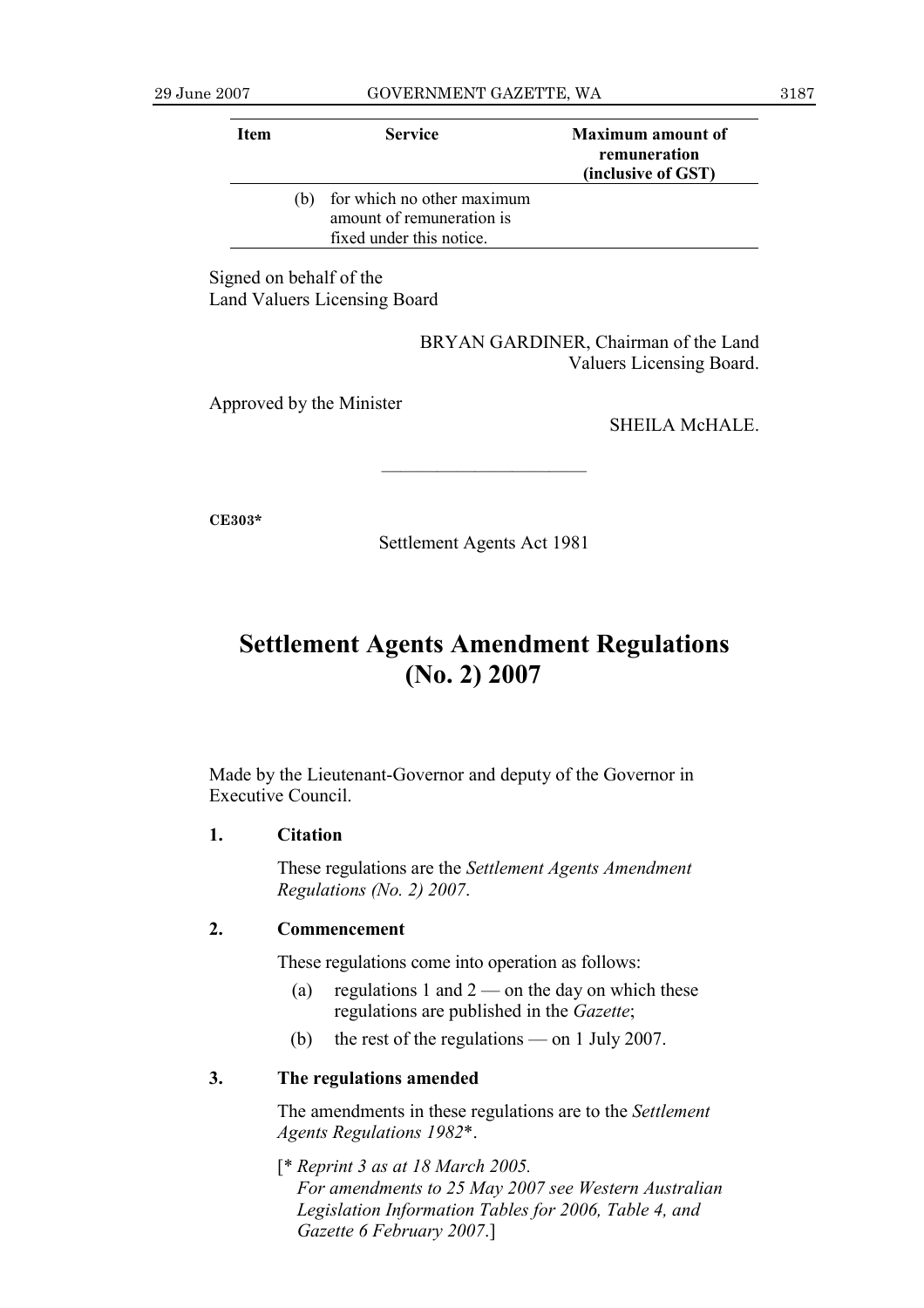## **4. Regulation 6 amended**

 $\alpha$ 

.<br>44

 (1) Regulation 6(1) is repealed and the following subregulation is inserted instead —

 (1) The prescribed examinations for the purposes of Schedule 1 clause  $1(1)(a)$  are the examinations which are required by a public training provider or a registered training provider to be passed to complete —

- (a) a Diploma of Financial Services (Conveyancing); and
- (b) the following units
	- (i) FNSCONV601A: Obtain and analyse information;
	- (ii) FNSCONV603A: Negotiate to achieve goals and manage disputes.

(2) After regulation 6(2) the following subregulation is inserted —

- (2a) Despite subregulations (1) and (2), until 30 June 2009 —
	- (a) a person who has passed the examinations prescribed under subregulation (1) as in force immediately before the coming into operation of the *Settlement Agents Amendment Regulations (No. 2) 2007* is, subject to the Act, qualified for the grant of a real estate settlement agent's licence; and
	- (b) a person who has passed the examinations prescribed under subregulation (1) as in force immediately before the coming into operation of the *Settlement Agents Amendment Regulations (No. 2) 2007* and the examinations referred to in subregulation (2)(b) is, subject to the Act, qualified for the grant of a business settlement agent's licence.

———————————

".

".

By Command of the Lieutenant-Governor and deputy of the Governor,

G. M. PIKE, Clerk of the Executive Council.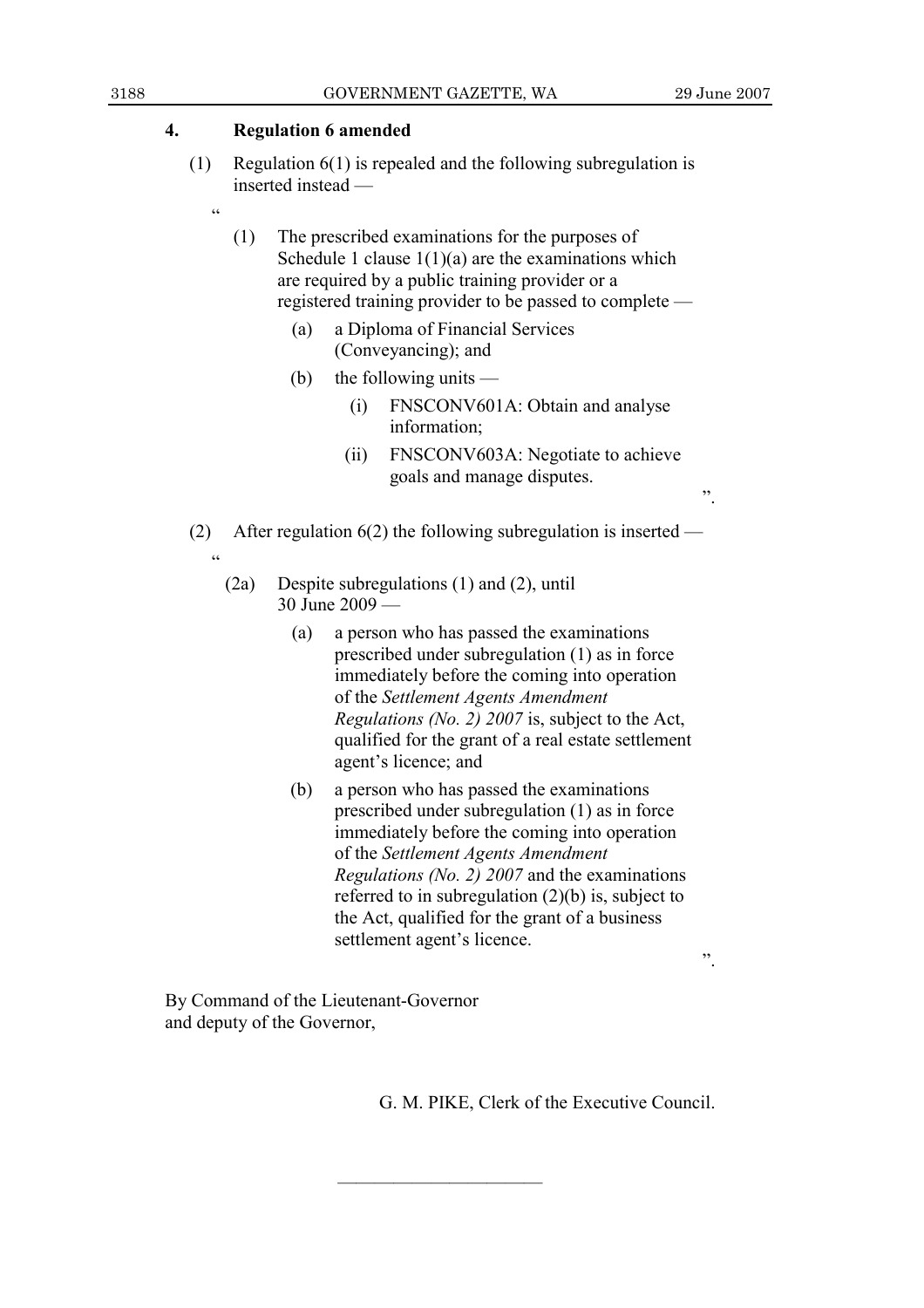**CE304\*** 

Builders' Registration Act 1939

## **Builders' Registration Amendment Regulations 2007**

Made by the Builders' Registration Board of Western Australia and approved by the Lieutenant-Governor and deputy of the Governor in Executive Council.

## **1. Citation**

 These regulations are the *Builders' Registration Amendment Regulations 2007*.

## **2. Commencement**

These regulations come into operation as follows:

- (a) regulations 1 and  $2$  on the day on which these regulations are published in the *Gazette*;
- (b) the rest of the regulations
	- (i) on 2 July 2007; or
	- (ii) if these regulations are published in the *Gazette*  on a later day, on that day.

## **3. The regulations amended**

 The amendments in these regulations are to the *Builders' Registration Regulations*\*.

 [\* *Reprinted as at 7 June 2002. For amendments to 11 April 2007 see Gazette 2 September 2003*.]

### **4. Regulation 18 amended**

 Regulation 18 is amended by deleting "\$12 000" in each place where it occurs and inserting instead —

 $\degree$  \$20 000 ".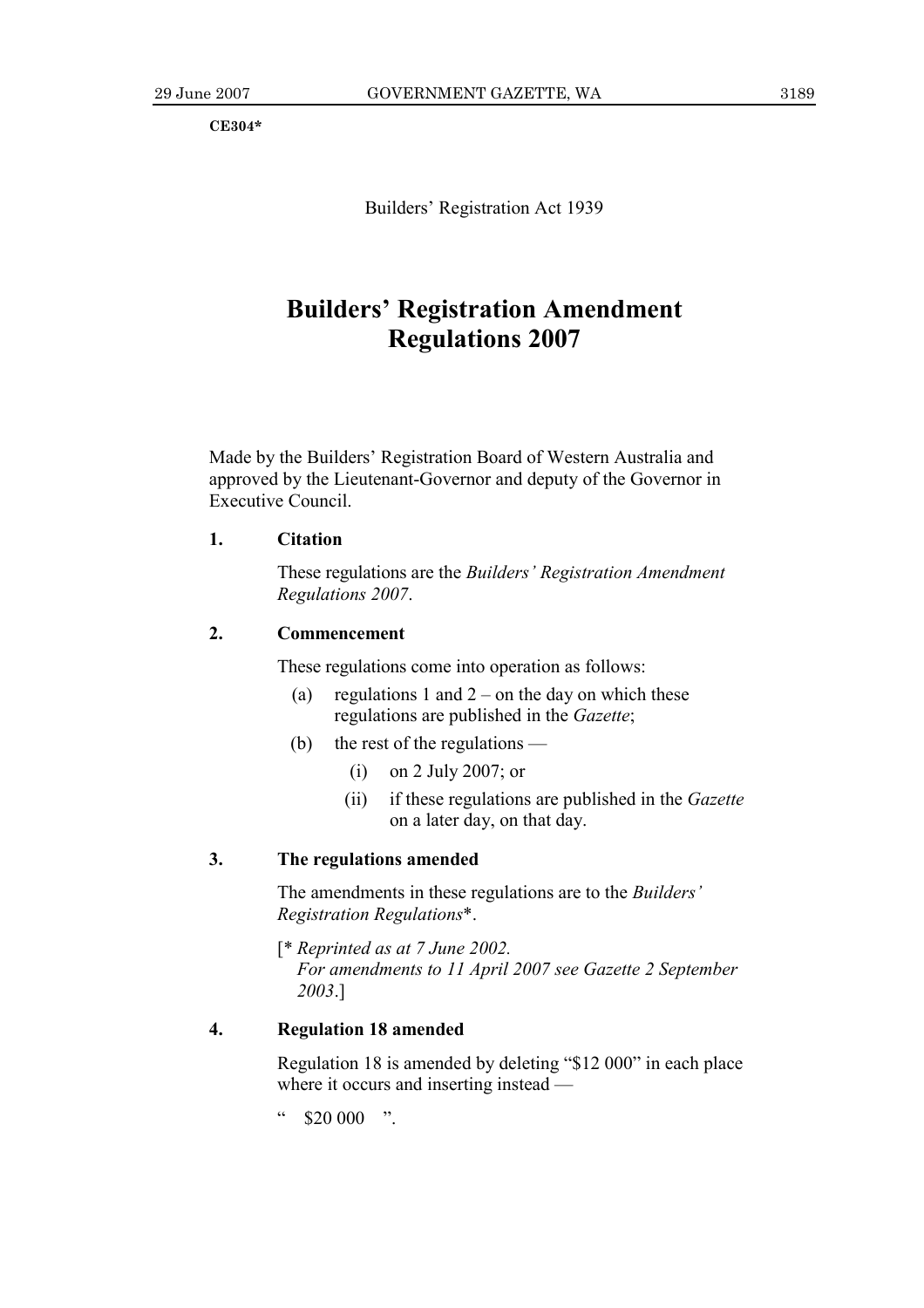) ) ) )

The common seal of the Builders' Registration Board of Western Australia was affixed in the presence of —

> MARK CUOMO. NIGEL LILLEY.

By Command of the Lieutenant-Governor and deputy of the Governor,

G. M. PIKE, Clerk of the Executive Council.

**CE305\*** 

Home Building Contracts Act 1991

———————————

## **Home Building Contracts Amendment Regulations 2007**

Made by the Lieutenant-Governor and deputy of the Governor in Executive Council.

### **1. Citation**

 These regulations are the *Home Building Contracts Amendment Regulations 2007*.

## **2. Commencement**

These regulations come into operation as follows:

- (a) regulations 1 and  $2$  on the day on which these regulations are published in the *Gazette*;
- (b) the rest of the regulations
	- (i) on 2 July 2007; or
	- (ii) if these regulations are published in the *Gazette*  on a later day, on that day.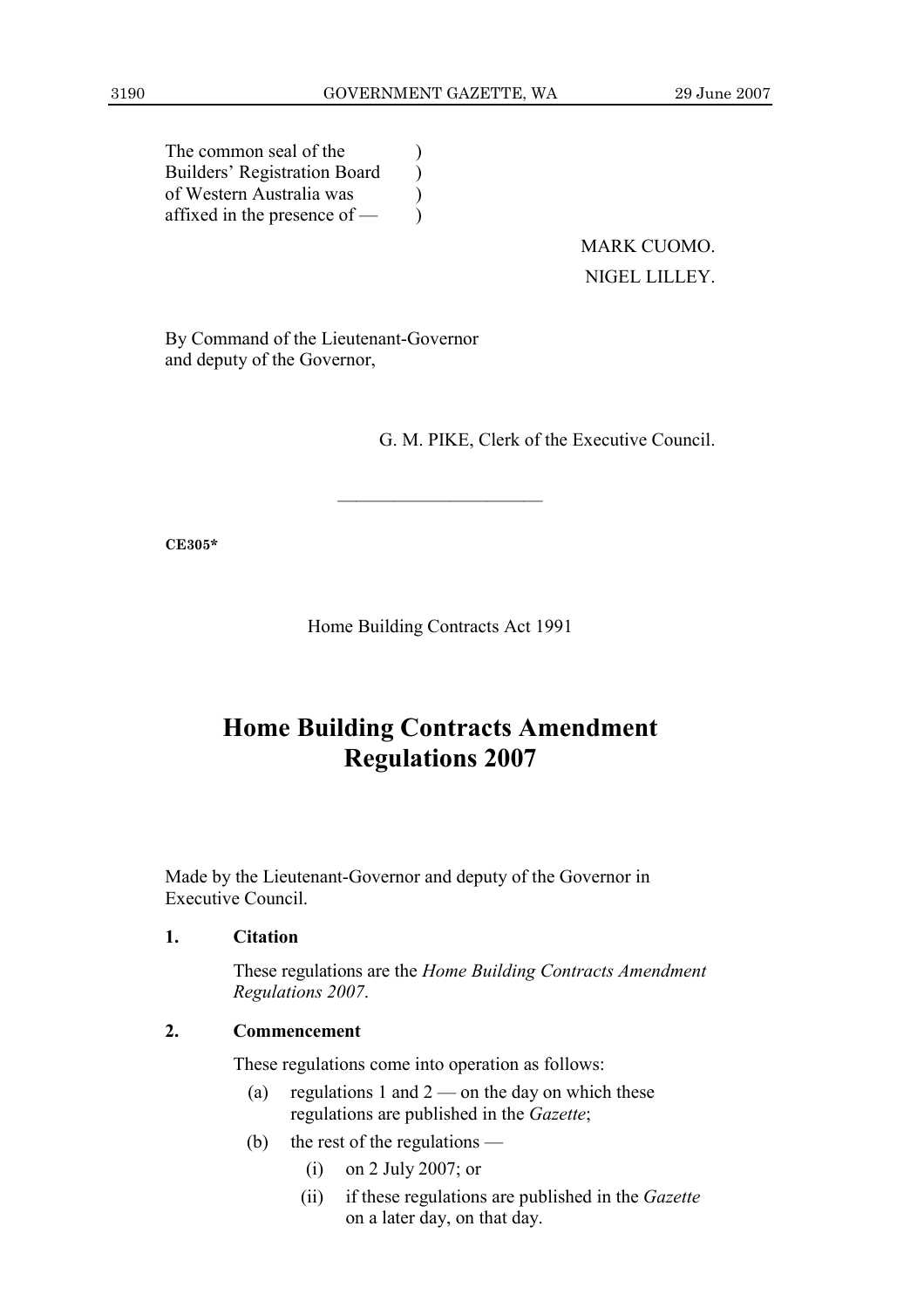## **3. The regulations amended**

 The amendments in these regulations are to the *Home Building Contracts Regulations 1992*\*.

 [\* *Reprinted as at 7 June 2002*.  *For amendments to 9 May 2007 see Western Australian Legislation Information Tables for 2006, Table 4*.]

## **4. Regulation 2A inserted**

After regulation 2 the following regulation is inserted —

.<br>"

## **2A. Prescribed amounts for the purposes of "home building work contract" (section 3(1))**

 For the purposes of the definition of "home building work contract" in section  $3(1)$  of the Act —

- (a) the prescribed amount for paragraph (b)(ii) of the definition is \$7 500; and
- (b) the prescribed amount for paragraph  $(b)(iii)$  of the definition is \$500 000.

## **5. Regulation 7 amended**

 Regulation 7 is amended by deleting "\$12 000" and inserting instead —

 $\frac{1}{2}$  \$20 000  $\frac{1}{2}$ 

## **6. Regulation 7A inserted**

After regulation 7 the following regulation is inserted —

 $\alpha$ 

## **7A. Prescribed limit (section 25D(1)(a)(i))**

For the purposes of section  $25D(1)(a)(i)$  of the Act, the limit is prescribed to be \$20 000.

".

".

## **7. Schedule 1 amended**

Schedule 1 is amended as follows:

- (a) in the paragraph beginning with "The Act deals with contracts" by deleting "\$6 000" and inserting instead —  $\frac{1}{2}$  \$7 500 ".
- (b) in the paragraph beginning with "The Act deals with contracts" by deleting "\$200 000" and inserting instead —
	- $$500\,000$  ":
- (c) in the paragraph beginning with "It is compulsory" by deleting "\$12 000" and inserting instead —

 $\degree$  \$20 000 ";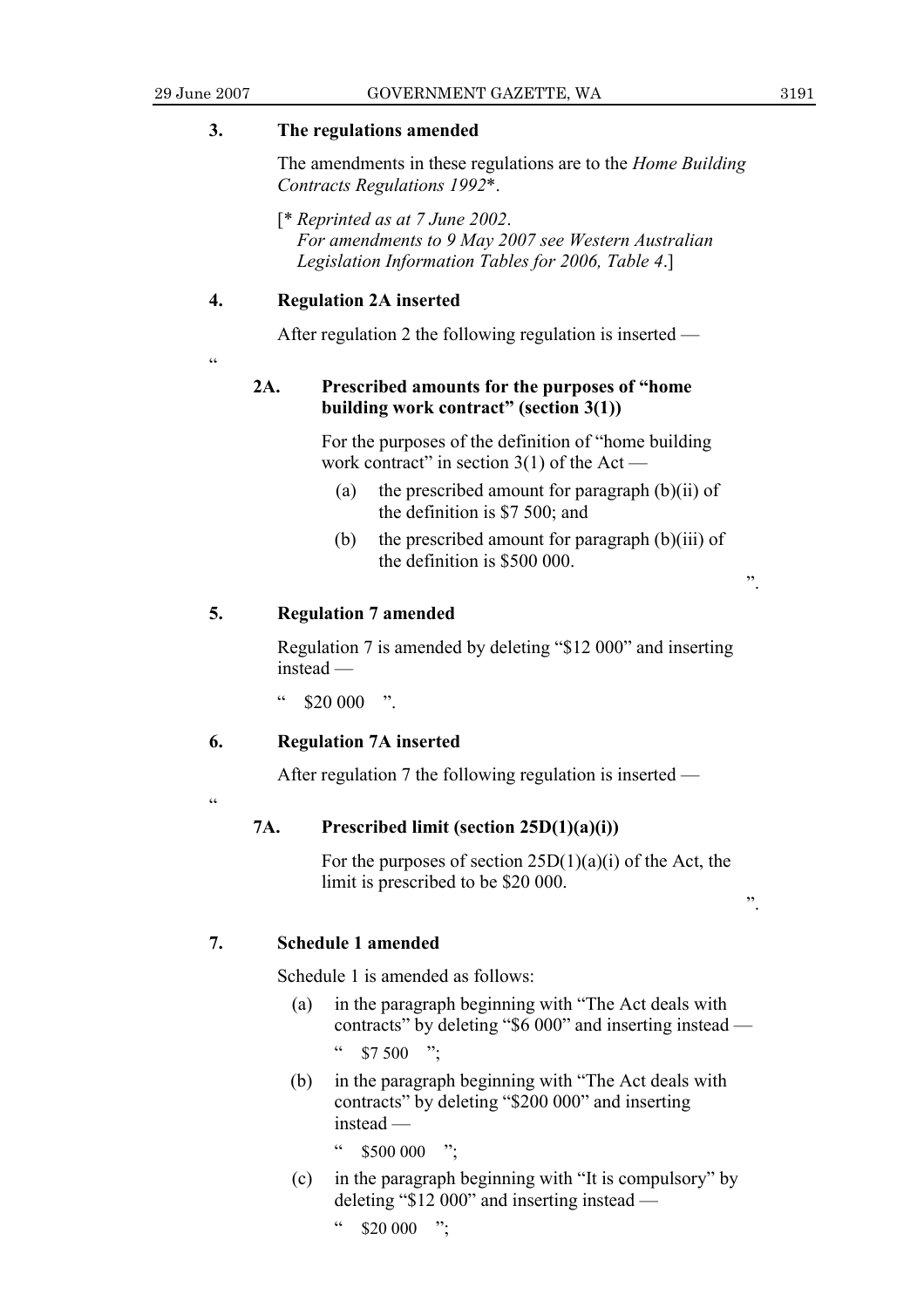- (d) in the paragraph beginning with "Home indemnity insurance is also compulsory" by deleting "\$12 000" and inserting instead —
	- $"$  \$20 000 ";
- (e) in the paragraph beginning with "Home indemnity insurance will protect you" by deleting "\$13 000" and inserting instead —
	- $"$  \$20 000 ".

By Command of the Lieutenant-Governor and deputy of the Governor,

G. M. PIKE, Clerk of the Executive Council.

## **ENERGY**

**EN301\*** 

Energy Operators (Powers) Act 1979

## **Energy Operators (Regional Power Corporation) (Charges) Amendment By-laws 2007**

Made by the Regional Power Corporation with the approval of the Lieutenant-Governor and deputy of the Governor in Executive Council.

## **1. Citation**

 These by-laws are the *Energy Operators (Regional Power Corporation) (Charges) Amendment By-laws 2007*.

### **2. Commencement**

These by-laws come into operation as follows:

- (a) by-laws 1 and  $2$  on the day on which these regulations are published in the *Gazette*;
- (b) the rest of the by-laws on 1 July 2007.

## **3. The by-laws amended**

 The amendments in these by-laws are to the *Energy Operators (Regional Power Corporation) (Charges) By-laws 2006*\*.

[\* *Published in Gazette 31 March 2006, p. 1279-97.*]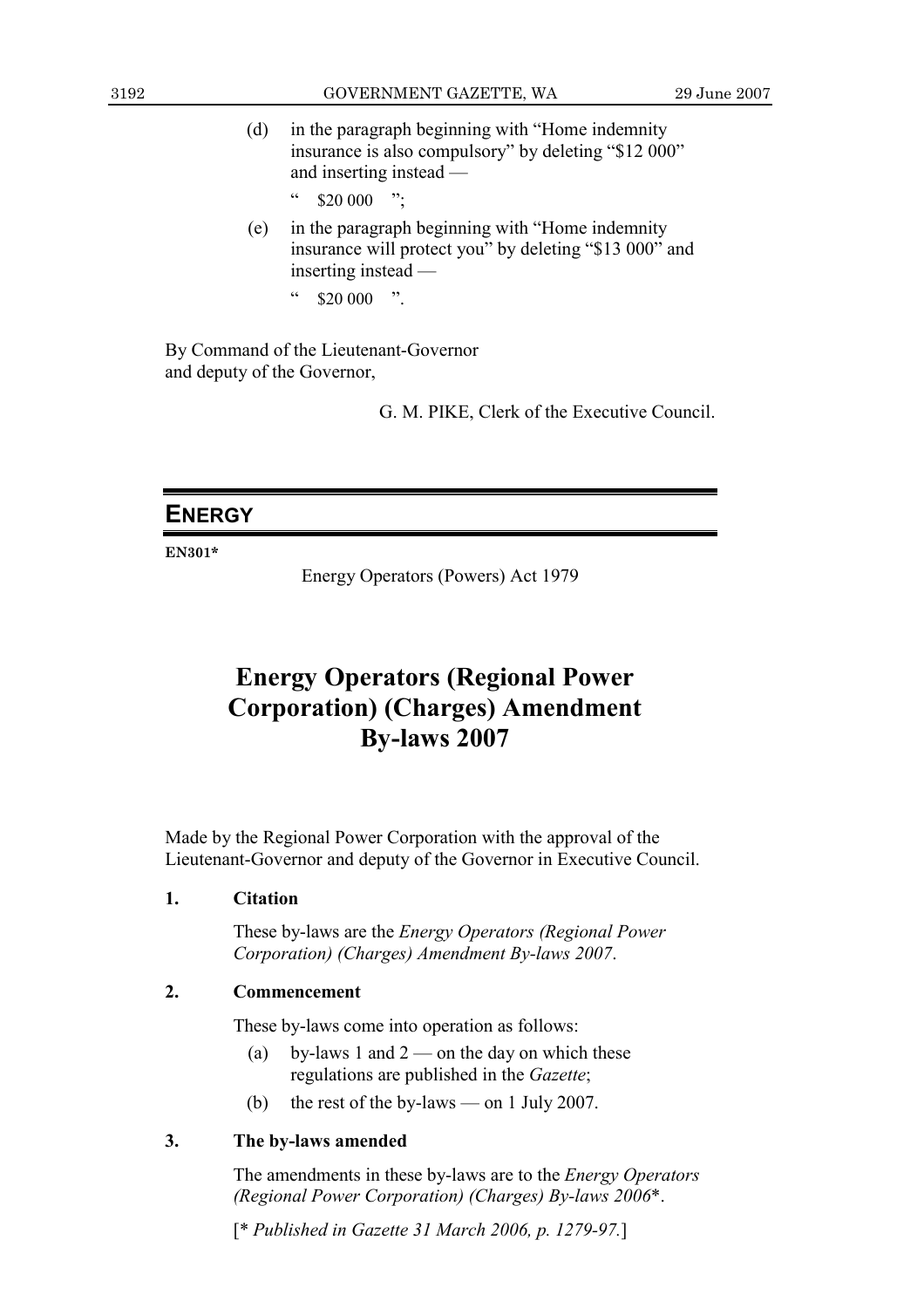## **4. Schedule 4 amended**  Schedule 4 is amended as follows: (a) in item 1 by deleting "\$27.50" and inserting instead —  $\frac{1}{2}$  \$29.80 ". (b) in item 10 by deleting "\$3.80" and inserting instead —  $\degree$  \$4.10 ": (c) by inserting after item 10 the following item —  $\epsilon$ 11. Rejected account payment....…………………... \$20.00 ". The Common Seal of the  $\qquad$ ) Regional Power Corporation was ) [LS] affixed to these by-laws (a) in the presence of — ) B. HAMMOND **Director** P. FELDHUSEN Executive officer

Approved by the Lieutenant-Governor and deputy of the Governor,

G. M. PIKE, Clerk of the Executive Council.

**EN302\*** 

Electricity Transmission and Distribution Systems (Access) Act 1994

———————————

## **Electricity Distribution Access Repeal Order 2007**

Made by the Minister.

**1. Citation** 

 This order is the *Electricity Distribution Access Repeal Order 2007*.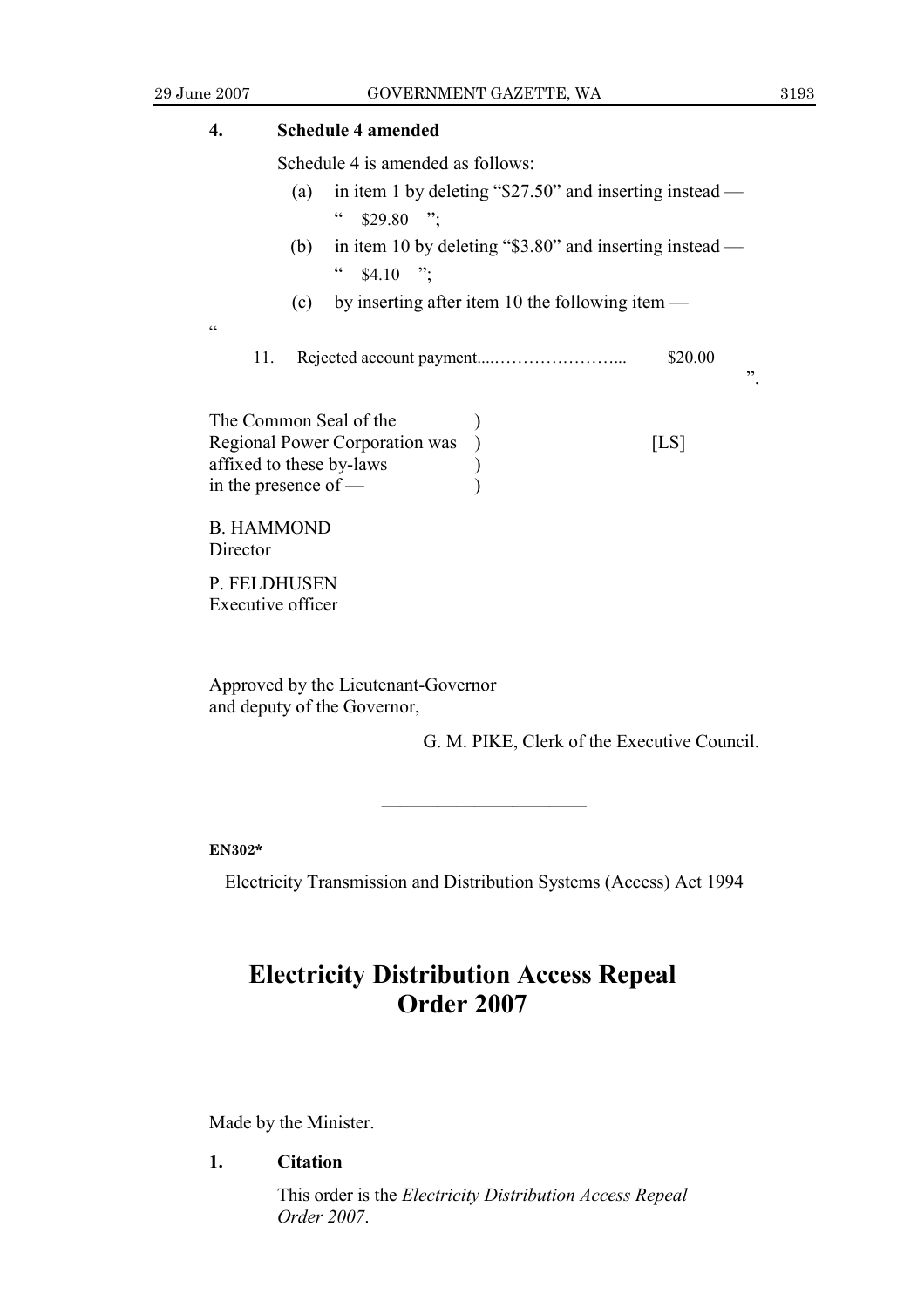| 3194 | GOVERNMENT GAZETTE, WA                          | 29 June 2007 |
|------|-------------------------------------------------|--------------|
|      | <b>Commencement</b>                             |              |
|      | This order comes into operation on 1 July 2007. |              |
| 3.   | Repeal                                          |              |

The *Electricity Distribution Access Order 2006* is repealed.

FRANCIS LOGAN, Minister for Energy.

**EN303\*** 

Electricity Corporations Act 2005

———————————

## **Electricity Corporations (Prescribed Customers) Order 2007**

Made by the Minister under section 54(4) of the Act.

## **1. Citation**

 This order is the *Electricity Corporations (Prescribed Customers) Order 2007*.

## **2. Commencement**

This order comes into operation on 1 July 2007.

## **3. Declaration of class of customers — s. 54(2)**

- (1) Customers of the class described in subclause (2) are declared to be prescribed customers for the purposes of section 54(2) of the Act.
- (2) The class consists of each customer who consumes, or could reasonably be expected to consume, not more than 50 MWh of electricity per annum at each exit point through which electricity is supplied to that customer.

———————————

(3) In subclause  $(2)$  —

 **"exit point"** has the meaning given in the *Electricity Networks Access Code 2004* section 1.3.

FRANCIS LOGAN, Minister for Energy.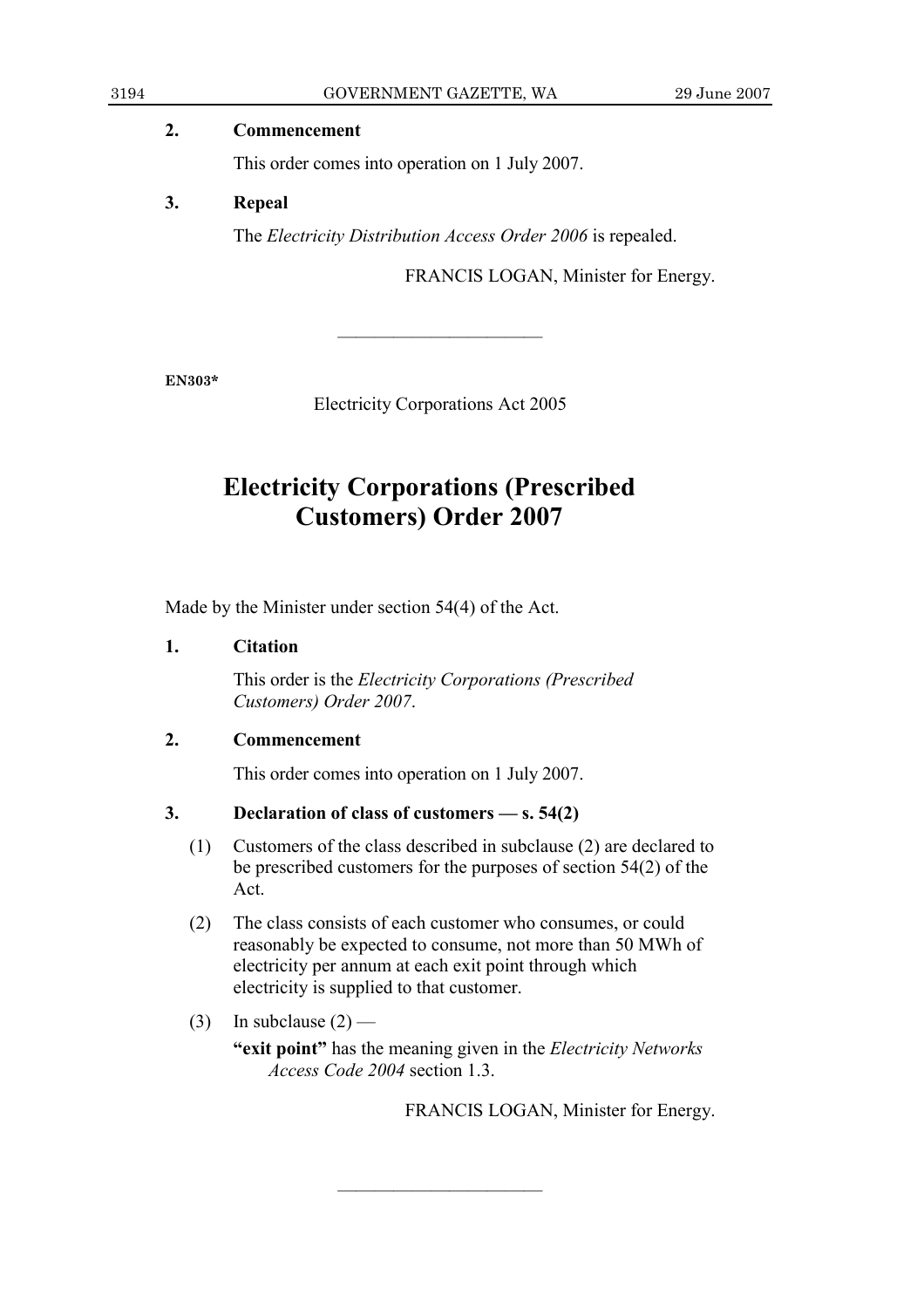## **HEALTH**

**HE301\*** 

Hospitals and Health Services Act 1927

## **Hospitals (Services Charges) Amendment Regulations 2007**

Made by the Governor in Executive Council.

## **1. Citation**

 These regulations are the *Hospitals (Services Charges) Amendment Regulations 2007*.

## **2. The regulations amended**

 The amendments in these regulations are to the *Hospitals (Services Charges) Regulations 1984*\*.

 [\* *Reprint 5 as at 11 August 2006. For amendments to 13 April 2007 see Western Australian Legislation Information Tables for 2006, Table 4, and Gazette 23 January 2007*.]

## **3. Schedule 1 amended**

Schedule 1 Division 1 item 1 is amended as follows:

 (a) in paragraph (c) by deleting "\$37.30" and inserting instead —

 $\degree$  \$38.20 ";

 (b) in paragraph (d) by deleting "\$128.90" and inserting instead —

———————————

 $\frac{1}{29}$  \$129.80 ".

By Command of the Governor,

M. C. WAUCHOPE, Clerk of the Executive Council.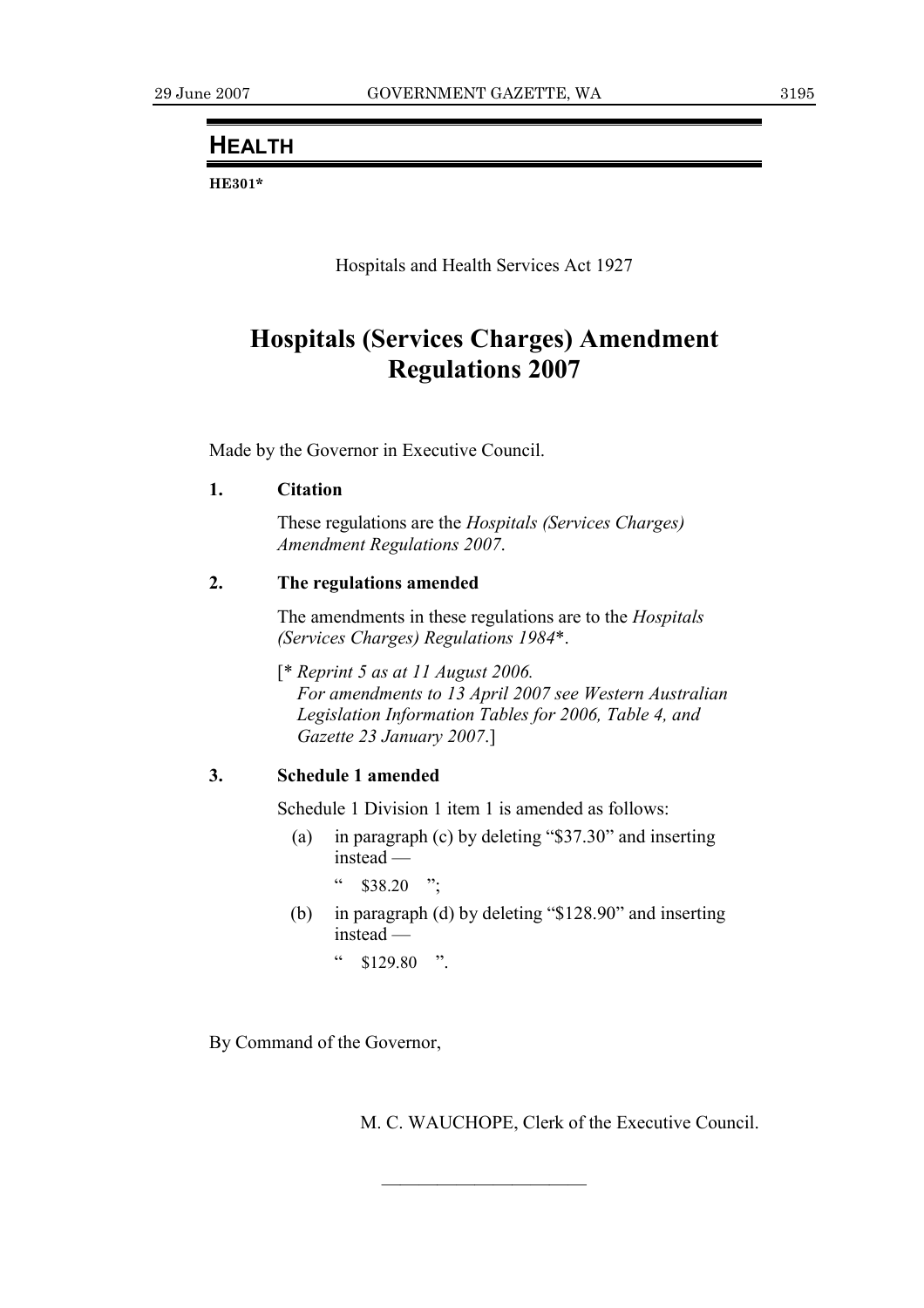## **POLICE**

**PO301\*** 

Firearms Act 1973

## **Firearms Amendment Regulations 2007**

Made by the Lieutenant-Governor and deputy of the Governor in Executive Council.

### **1. Citation**

 These regulations are the *Firearms Amendment Regulations 2007*.

### **2. Commencement**

These regulations come into operation as follows:

- (a) regulations 1 and  $2$  on the day on which these regulations are published in the *Gazette*;
- (b) the rest of the regulations on 1 July 2007.

## **3. The regulations amended**

 The amendments in these regulations are to the *Firearms Regulations 1974*\*.

 [\* *Reprint 5 as at 15 April 2005. For amendments to 23 May 2007 see Western Australian Legislation Information Tables for 2006, Table 4, and Gazette 12 January 2007*.]

## **4. Regulation 4 amended**

- (1) The Table to regulation 4(1a) is amended as follows:
	- (a) by deleting "160" and inserting instead  $\frac{167}{167}$  ";
	- (b) by deleting "34" and inserting instead  $\frac{1}{25}$  ":
	- (c) by deleting "183" and inserting instead  $\frac{191}{\cdot}$  ":
	- (d) by deleting "33" and inserting instead  $(1, 35)$  ".
	- (e) by deleting "332" and inserting instead  $\frac{1}{2}$  345 ";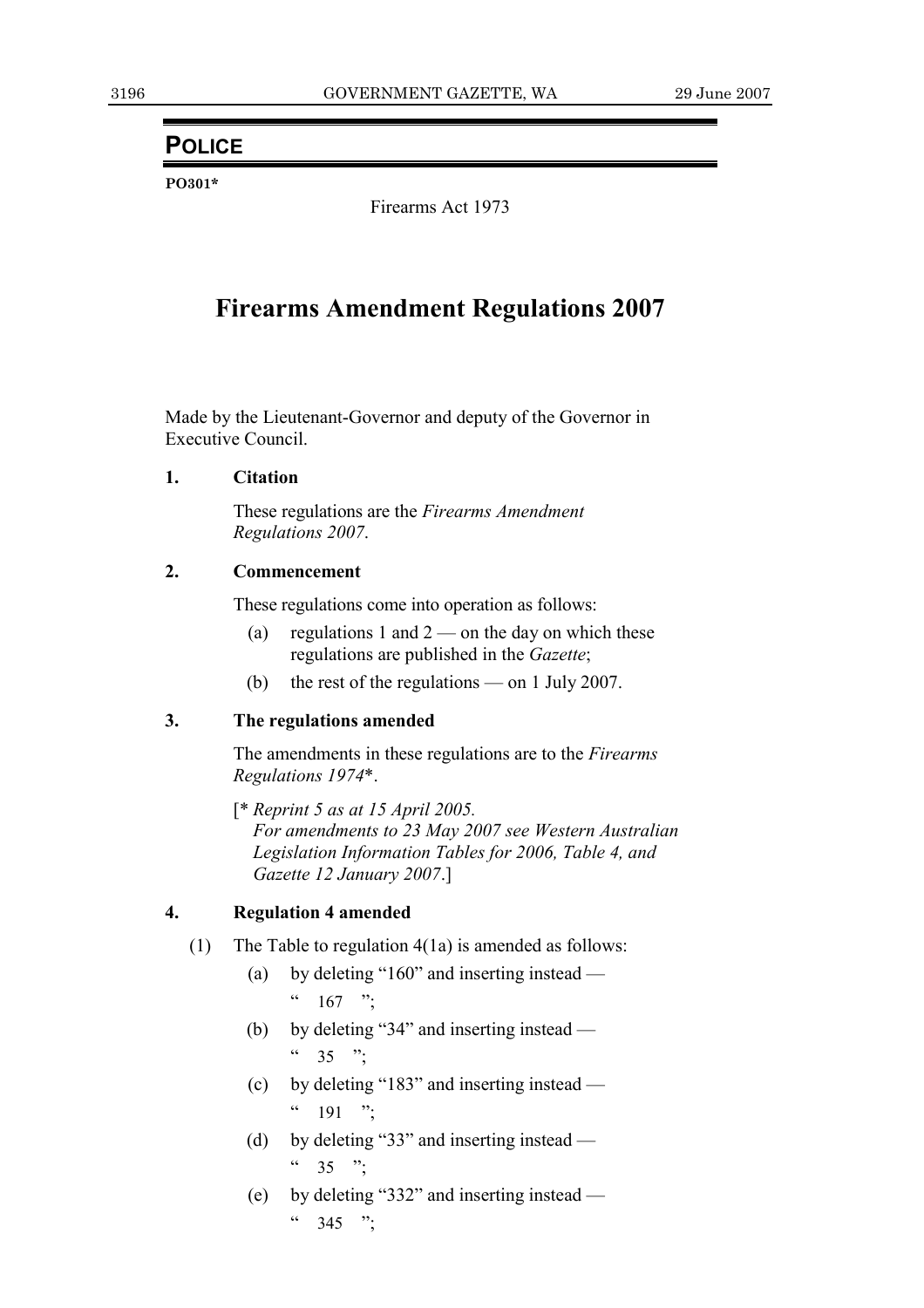(f) by deleting "87" and inserting instead —  $\frac{1}{2}$  90 "

 (2) Regulation 4(1aa)(a) and (b) are amended by deleting "\$26" and inserting instead —

 $\frac{1}{2}$  \$27 ".

 (3) Regulation 4(1b)(a) is amended by deleting "\$26" and inserting instead —

 $\frac{1}{2}$  \$27 "

- (4) The Table to regulation 4(1c) is amended as follows:
	- (a) by deleting "332" in each place where it occurs and inserting instead —
		- $^{66}$  345 ";
	- (b) by deleting "80" and inserting instead
		- $\frac{1}{2}$  83 ";
	- (c) by deleting "61" in each place where it occurs and inserting instead —

 $(64 \t m)$ 

- (d) by deleting "214" and inserting instead  $(220)$  ";
- (e) by deleting "65" and inserting instead  $67$  ";
- (f) by deleting "203" and inserting instead  $^{44}$  208 ";
- (g) by deleting "60" and inserting instead  $^{44}$  62 ".

### **5. Regulation 5 amended**

 Regulation 5(1)(b) is amended by deleting "\$45" and inserting instead —

 $\frac{1}{2}$  \$47 ".

## **6. Regulation 7 amended**

 Regulation 7(5a) is amended by deleting "\$16" and inserting instead —

 $\frac{1}{2}$  \$17 ".

### **7. Regulation 8 amended**

 (1) Regulation 8(2) is amended by deleting "\$26" and inserting instead —

 $\frac{1}{2}$  \$27 ".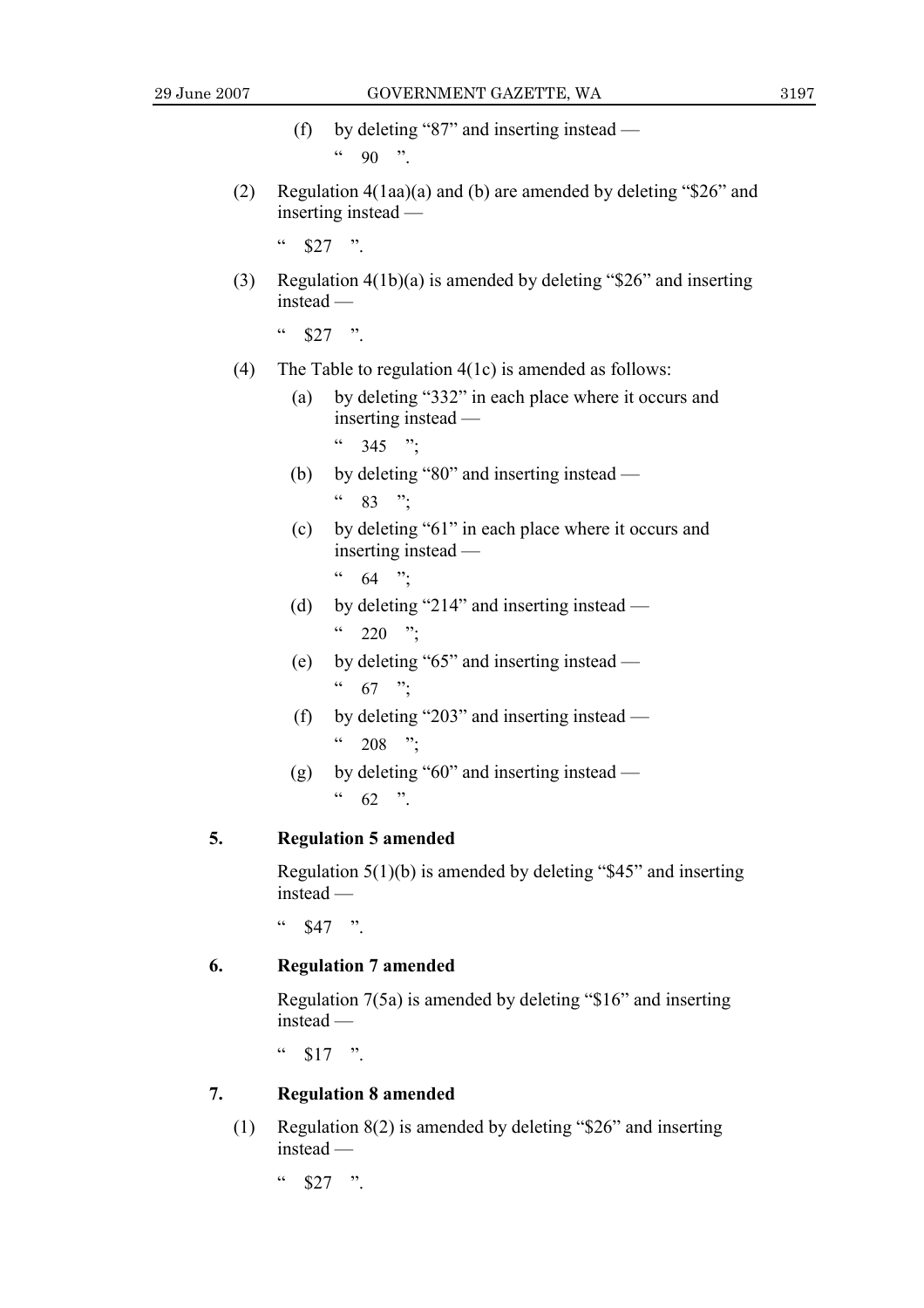(2) Regulation 8(2a) is amended by deleting "\$16" and inserting instead —

 $\frac{1}{2}$  \$17 ".

## **8. Regulation 11 amended**

 Regulation 11(1) is amended by deleting "\$119" and inserting instead —

 $\frac{1}{2}$  \$122 ".

## **9. Regulation 27 amended**

 Regulation 27(1)(a) is amended by deleting "\$376" and inserting instead —

 $4.8390$  "

By Command of the Lieutenant-Governor and deputy of the Governor,

G. M. PIKE, Clerk of the Executive Council.

**PO302\*** 

Police Act 1892

———————————

## **Police (Fees) Amendment Regulations 2007**

Made by the Lieutenant-Governor and deputy of the Governor in Executive Council.

## **1. Citation**

 These regulations are the *Police (Fees) Amendment Regulations 2007*.

## **2. Commencement**

These regulations come into operation as follows:

- (a) regulations 1 and  $2$  on the day on which these regulations are published in the *Gazette*;
- (b) the rest of the regulations on 1 July 2007.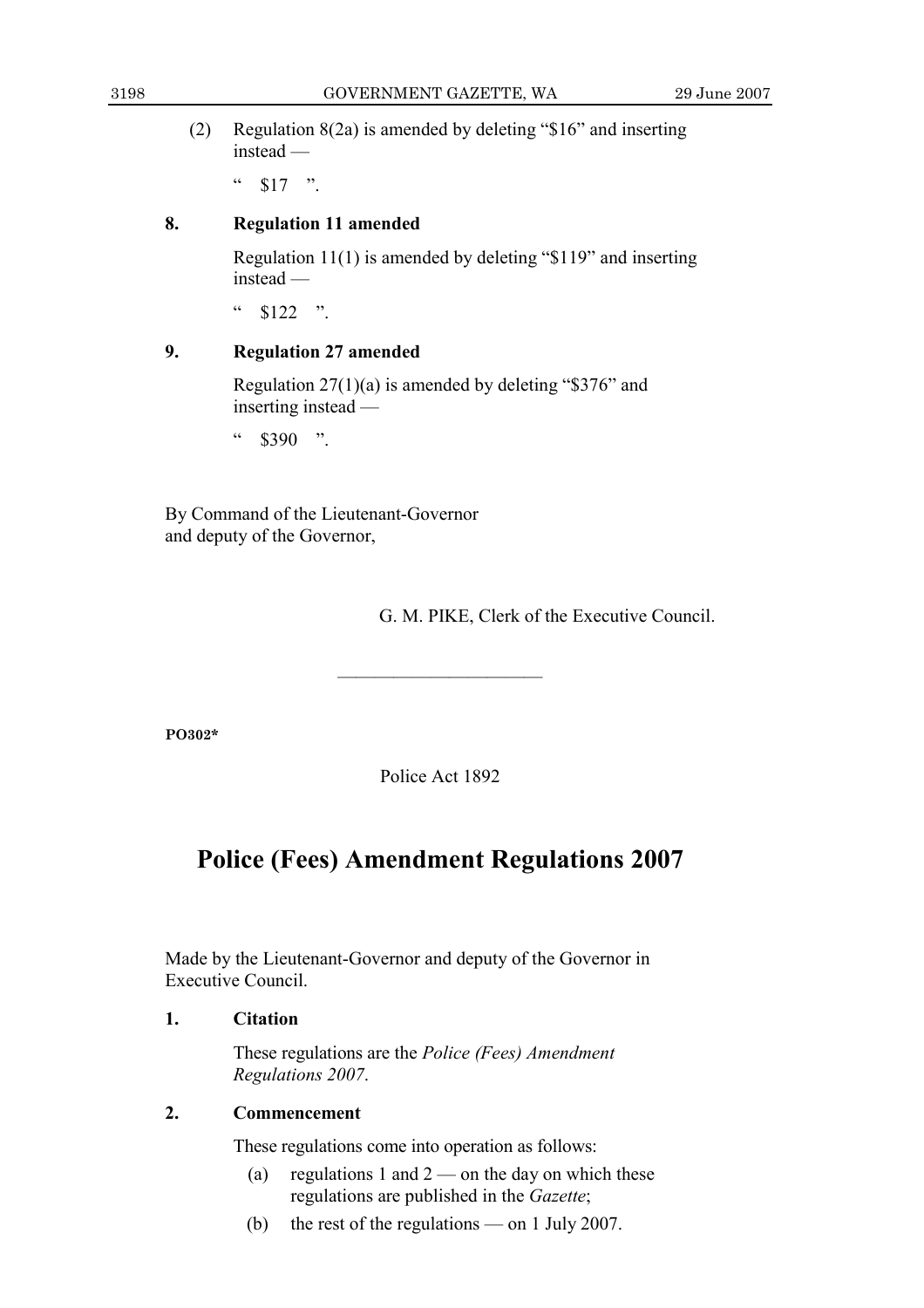";

";

| 3.                                                                                                                                                 |                  | The regulations amended                                                                   |                                                                        |         |  |
|----------------------------------------------------------------------------------------------------------------------------------------------------|------------------|-------------------------------------------------------------------------------------------|------------------------------------------------------------------------|---------|--|
|                                                                                                                                                    |                  | The amendments in these regulations are to the <i>Police (Fees)</i><br>Regulations 1981*. |                                                                        |         |  |
| $[$ * Reprint 2 as at 21 April 2006.<br>For amendments to 23 May 2007 see Western Australian<br>Legislation Information Tables for 2006, Table 4.] |                  |                                                                                           |                                                                        |         |  |
| 4.                                                                                                                                                 |                  |                                                                                           | <b>Schedule amended</b>                                                |         |  |
|                                                                                                                                                    |                  |                                                                                           | The Schedule is amended as follows:                                    |         |  |
|                                                                                                                                                    |                  | by deleting item 1 and inserting instead —<br>(a)                                         |                                                                        |         |  |
| cc                                                                                                                                                 | 1.               |                                                                                           | Copy of a person's traffic records —                                   |         |  |
|                                                                                                                                                    |                  | (a)                                                                                       |                                                                        | \$17.60 |  |
|                                                                                                                                                    |                  | (b)                                                                                       |                                                                        | \$17.60 |  |
|                                                                                                                                                    |                  | (b)                                                                                       | by deleting item 1a;                                                   |         |  |
|                                                                                                                                                    |                  | (c)                                                                                       | in item $2(a)(i)$ by deleting "\$77.50" and inserting<br>$instead -$   |         |  |
|                                                                                                                                                    |                  |                                                                                           | $\zeta\,\zeta$<br>$$80.90$ ";                                          |         |  |
|                                                                                                                                                    |                  | (d)                                                                                       | in item $2(a)(ii)$ by deleting "\$92.50" and inserting<br>$instead -$  |         |  |
|                                                                                                                                                    |                  |                                                                                           | $\epsilon$<br>$$94.60$ ";                                              |         |  |
|                                                                                                                                                    |                  | (e)                                                                                       | in item $2(a)(iii)$ by deleting "\$70.00" and inserting<br>$instead -$ |         |  |
|                                                                                                                                                    |                  |                                                                                           | $\zeta\,\zeta$<br>$$72.05$ ";                                          |         |  |
|                                                                                                                                                    |                  | (f)                                                                                       | in item $2(c)$ by deleting "\$119.25" and inserting<br>$instead$ —     |         |  |
|                                                                                                                                                    |                  |                                                                                           | " $$125.00$ ";                                                         |         |  |
|                                                                                                                                                    |                  | (g)                                                                                       | in item $3(a)$ by deleting "\$10.00" and inserting<br>instead -        |         |  |
|                                                                                                                                                    |                  |                                                                                           | $\zeta$ $\zeta$<br>$\ddot{\phantom{1}}$<br>\$11.00                     |         |  |
|                                                                                                                                                    |                  | (h)                                                                                       | in item $3(b)$ by deleting "\$16.75" and inserting<br>instead -        |         |  |
|                                                                                                                                                    |                  |                                                                                           | $\epsilon$<br>$$17.60$ ":                                              |         |  |
| cc                                                                                                                                                 |                  | (i)                                                                                       | by deleting item 4 and inserting instead —                             |         |  |
|                                                                                                                                                    | $\overline{4}$ . |                                                                                           | National criminal history record check —                               |         |  |
|                                                                                                                                                    |                  | (a)                                                                                       |                                                                        | \$10.00 |  |
|                                                                                                                                                    |                  | (b)                                                                                       |                                                                        | \$34.00 |  |
|                                                                                                                                                    |                  | (c)                                                                                       |                                                                        | \$39.50 |  |
|                                                                                                                                                    | 4a.              |                                                                                           |                                                                        | \$44.50 |  |

 (j) in item 5 by deleting "\$75.60" and inserting instead — "  $$81.90$  ";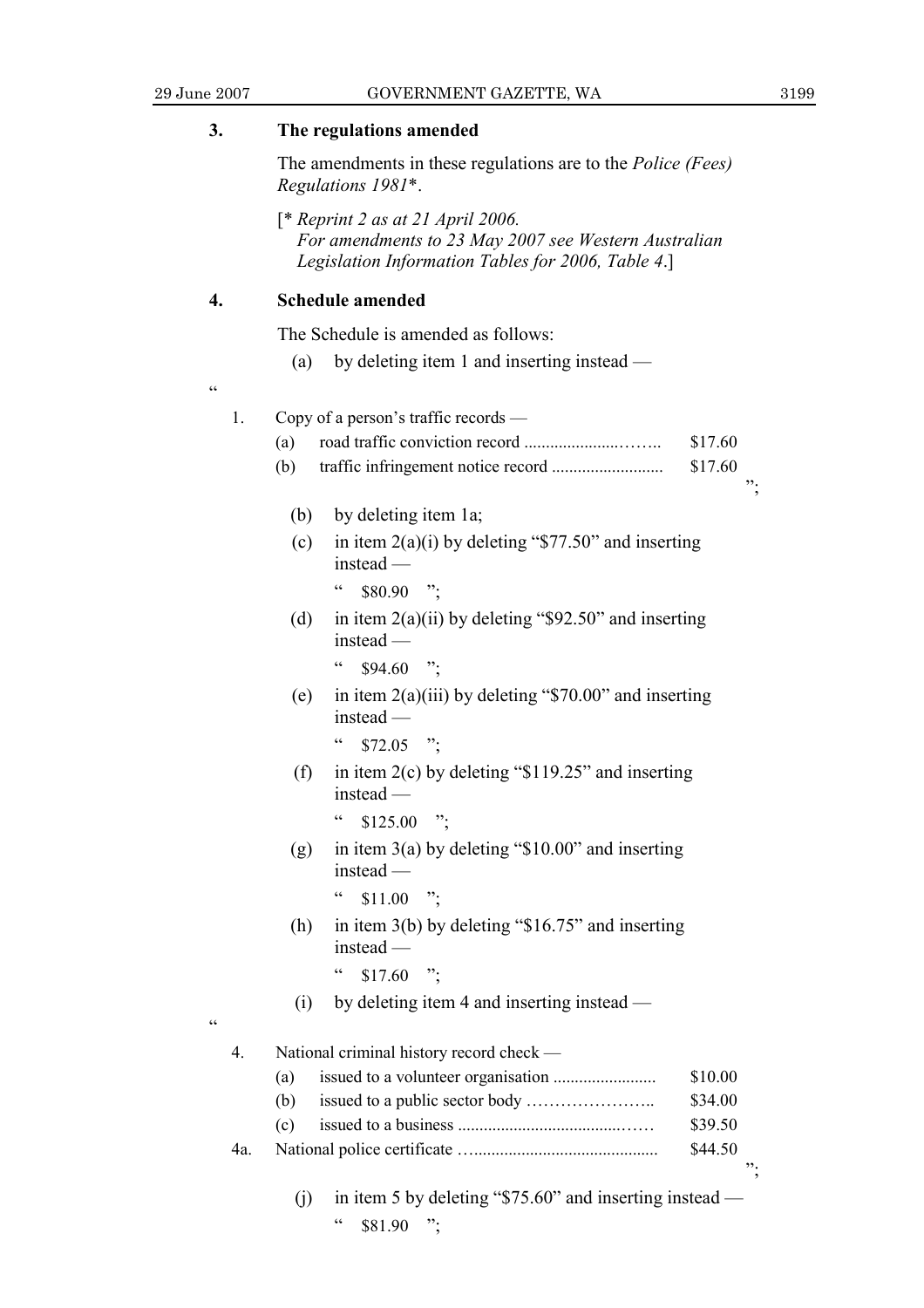- (k) in item 6 by deleting " $$16.75"$  and inserting instead  $\degree$  \$17.60 ";
- (1) in item  $7(a)$  and (b) by deleting "\$30.50" and inserting instead —
	- $\frac{1}{2}$  \$32.00 ".
- (m) in item 8 by deleting "\$30.75" and inserting instead  $\degree$  \$32.00 ";
- (n) in item  $9(a)$  and (b) by deleting "\$75.60" and inserting instead —
	- $"$  \$81.90 ".

By Command of the Lieutenant-Governor and deputy of the Governor,

G. M. PIKE, Clerk of the Executive Council.

**PO303\*** 

Security and Related Activities (Control) Act 1996

———————————

## **Security and Related Activities (Control) Amendment Regulations 2007**

Made by the Lieutenant-Governor and deputy of the Governor in Executive Council.

## **1. Citation**

 These regulations are the *Security and Related Activities (Control) Amendment Regulations 2007*.

## **2. Commencement**

- (a) regulations 1 and  $2$  on the day on which these regulations are published in the *Gazette*;
- (b) the rest of the regulations on 1 July 2007.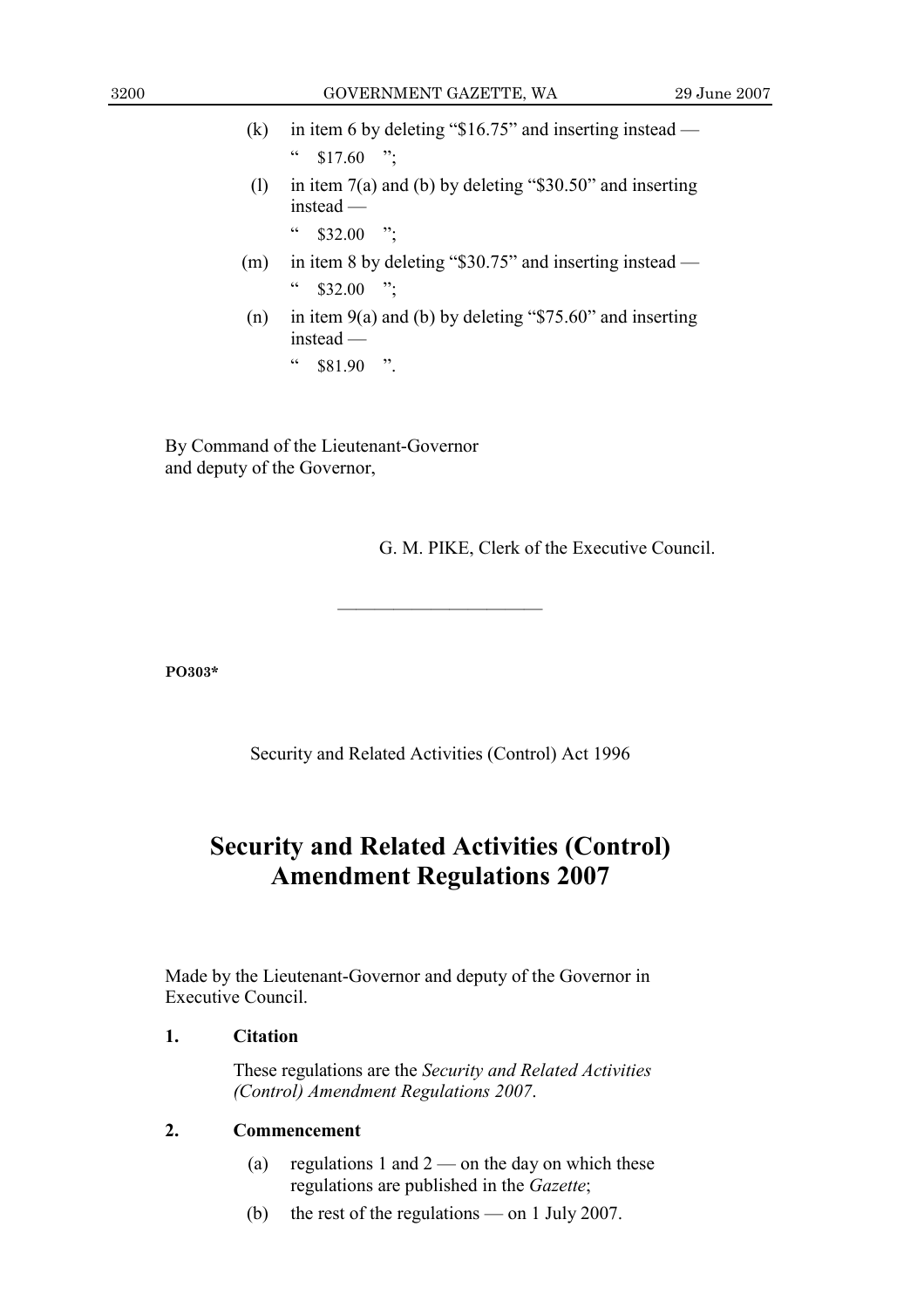### **3. The regulations amended**

 The amendments in these regulations are to the *Security and Related Activities (Control) Regulations 1997*\*.

[\* *Reprint 4 as at 1 December 2006.*]

## **4. Schedule 4 amended**

Schedule 4 is amended in column 3 as follows:

- (a) by deleting "383" and inserting instead  $\frac{1}{2}$  401 ";
- (b) by deleting "404" and inserting instead  $^{66}$  423 ";
- (c) by deleting "155" in each place where it occurs and inserting instead —
	- $^{66}$  162 ";
- (d) by deleting "213" and inserting instead  $\frac{1}{223}$  ";
- (e) by deleting "133" and inserting instead  $(139)$  "
- (f) by deleting "98" and inserting instead  $(102 \t m)$
- (g) by deleting "123" in each place where it occurs and inserting instead —
	- $\frac{128}{\cdot}$  ":
- (h) by deleting "31" in each place where it occurs and inserting instead —
	- $(1, 32)$  "
- (i) by deleting "91" and inserting instead  $^{44}$  93 ".

———————————

By Command of the Lieutenant-Governor and deputy of the Governor,

G. M. PIKE, Clerk of the Executive Council.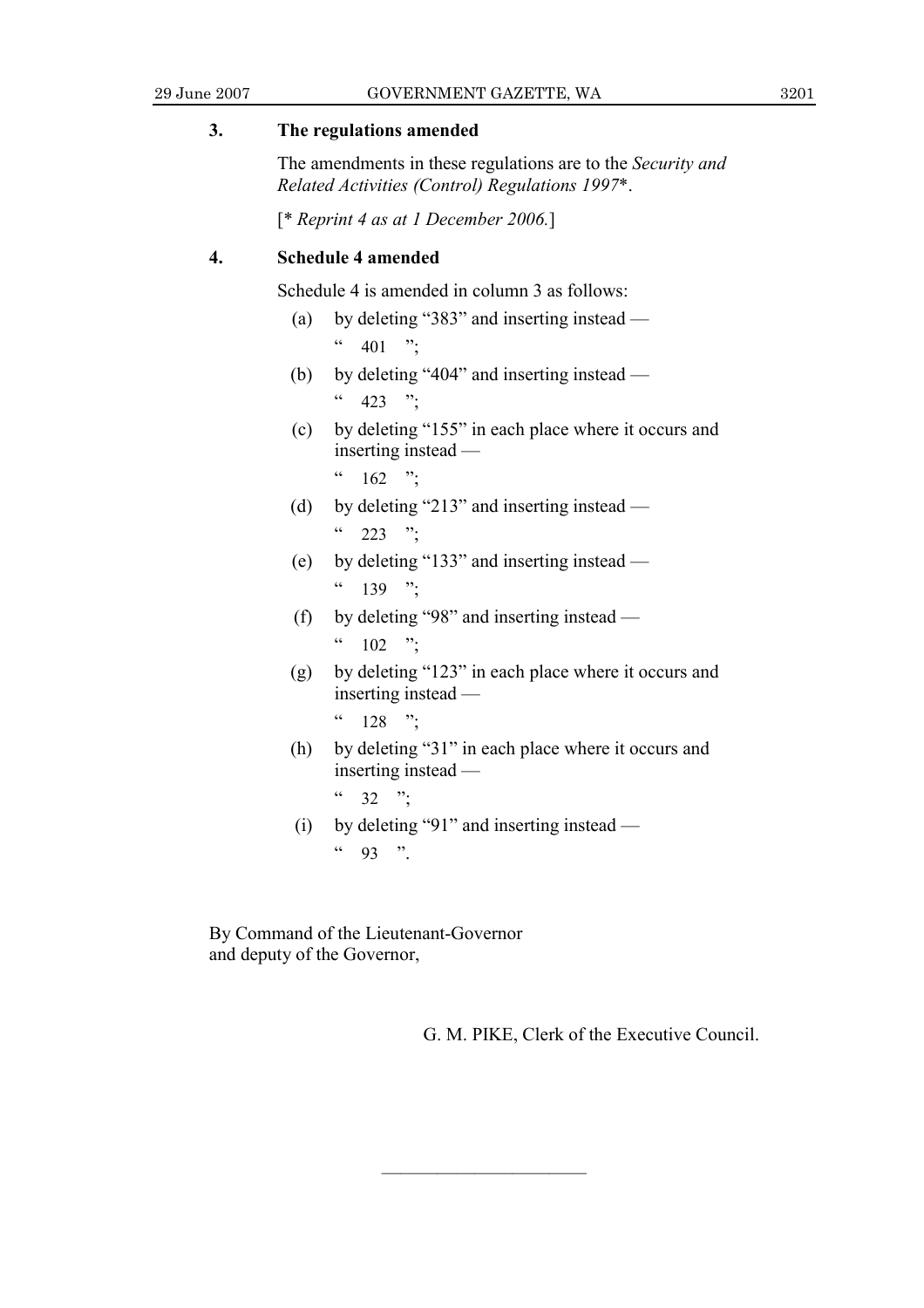**PO304\*** 

Pawnbrokers and Second-hand Dealers Act 1994

## **Pawnbrokers and Second-hand Dealers Amendment Regulations (No. 2) 2007**

Made by the Lieutenant-Governor and deputy of the Governor in Executive Council.

## **1. Citation**

 These regulations are the *Pawnbrokers and Second-hand Dealers Amendment Regulations (No. 2) 2007*.

## **2. Commencement**

These regulations come into operation as follows:

- (a) regulations 1 and  $2$  on the day on which these regulations are published in the *Gazette*;
- (b) the rest of the regulations on 1 July 2007.

## **3. The regulations amended**

 The amendments in these regulations are to the *Pawnbrokers and Second-hand Dealers Regulations 1996*\*.

 [\* *Reprint 2 as at 13 January 2006. For amendments to 23 May 2007 see Western Australian Legislation Information Tables for 2006, Table 4 and Gazette 30 April 2007*.]

## **4. Regulation 28 amended**

The Table to regulation 28 is amended as follows:

- (a) in item  $1 -$ 
	- (i) by deleting "418" and inserting instead  $^{66}$  438 ";
	- (ii) by deleting "703" and inserting instead  $\frac{1}{2}$  736 ";
	- (iii) by deleting "987" and inserting instead  $(1034)$  ";
- (b) in item  $2 -$ 
	- (i) by deleting "381" and inserting instead  $\frac{1}{2}$  395 ";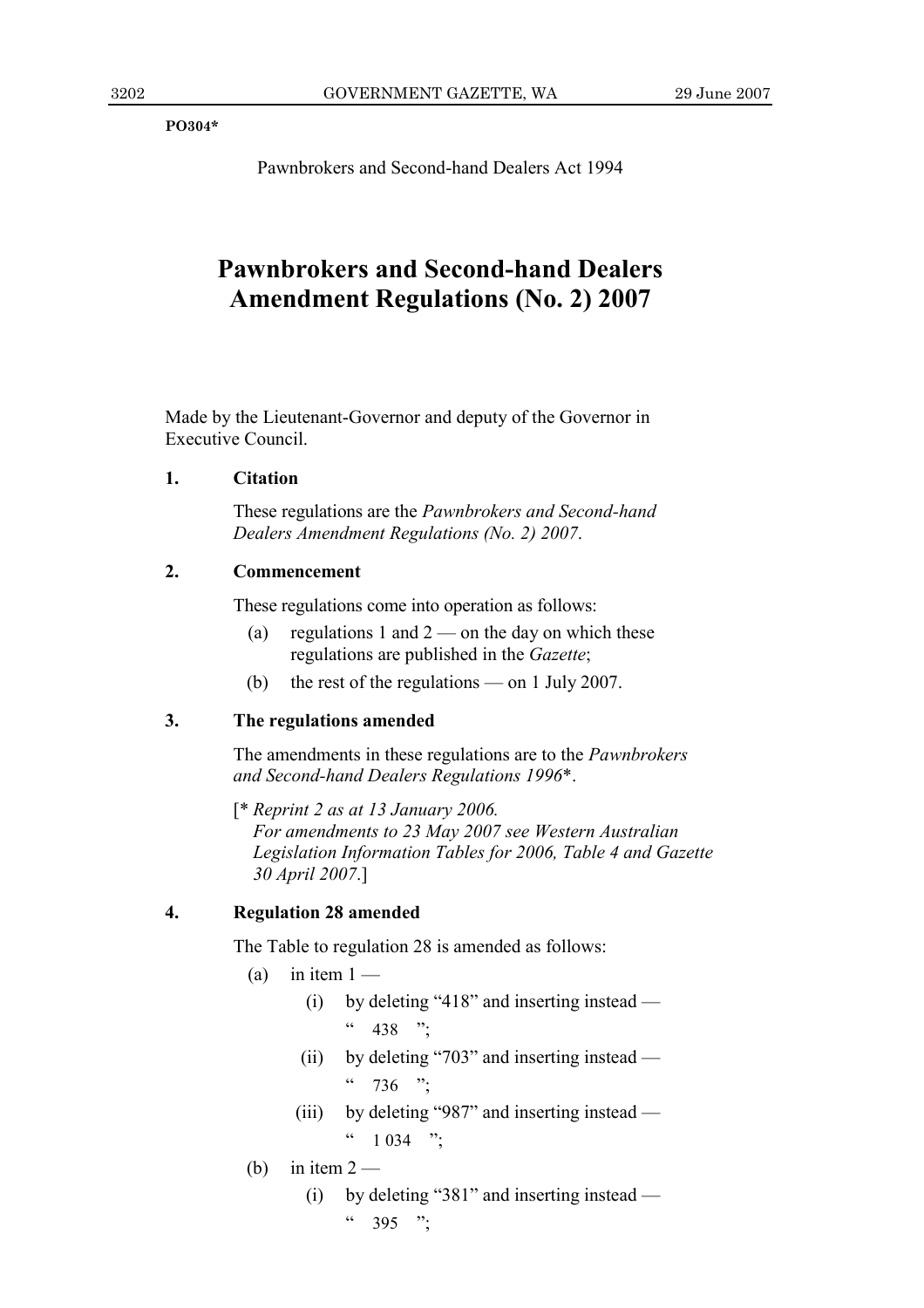- (ii) by deleting "640" and inserting instead  $663$  ";
- (iii) by deleting "899" and inserting instead  $^{66}$  931 ";
- (c) in item  $3 -$ 
	- (i) by deleting "490" and inserting instead  $\frac{1}{2}$  508 ";
	- (ii) by deleting "907" and inserting instead  $^{66}$  940 ";
	- (iii) by deleting "1 320" and inserting instead  $\frac{1367}{\cdot}$  ":
- (d) in item  $4 -$ 
	- (i) by deleting "473" and inserting instead  $\frac{1}{496}$  ";
	- (ii) by deleting "760" and inserting instead  $\frac{1}{2}$  796 ";
	- (iii) by deleting "1 045" and inserting instead  $(1095)$  "

## **5. Regulation 29 amended**

The Table to regulation 29 is amended as follows:

- (a) in item  $1 -$ 
	- (i) by deleting "308" and inserting instead  $^{6}$  322 ";
	- (ii) by deleting "597" and inserting instead  $^{66}$  625 ";
	- (iii) by deleting "887" and inserting instead  $^{44}$  929 ";
- (b) in item  $2 -$ 
	- (i) by deleting "282" and inserting instead  $(292)$  ":
	- (ii) by deleting "545" and inserting instead  $\frac{1}{2}$  565 ";
	- (iii) by deleting "808" and inserting instead  $\frac{1}{2}$  837 ";
- $(c)$  in item  $3 -$ 
	- (i) by deleting "452" and inserting instead  $468$  ";
	- (ii) by deleting "866" and inserting instead  $\frac{1}{2}$  897 ";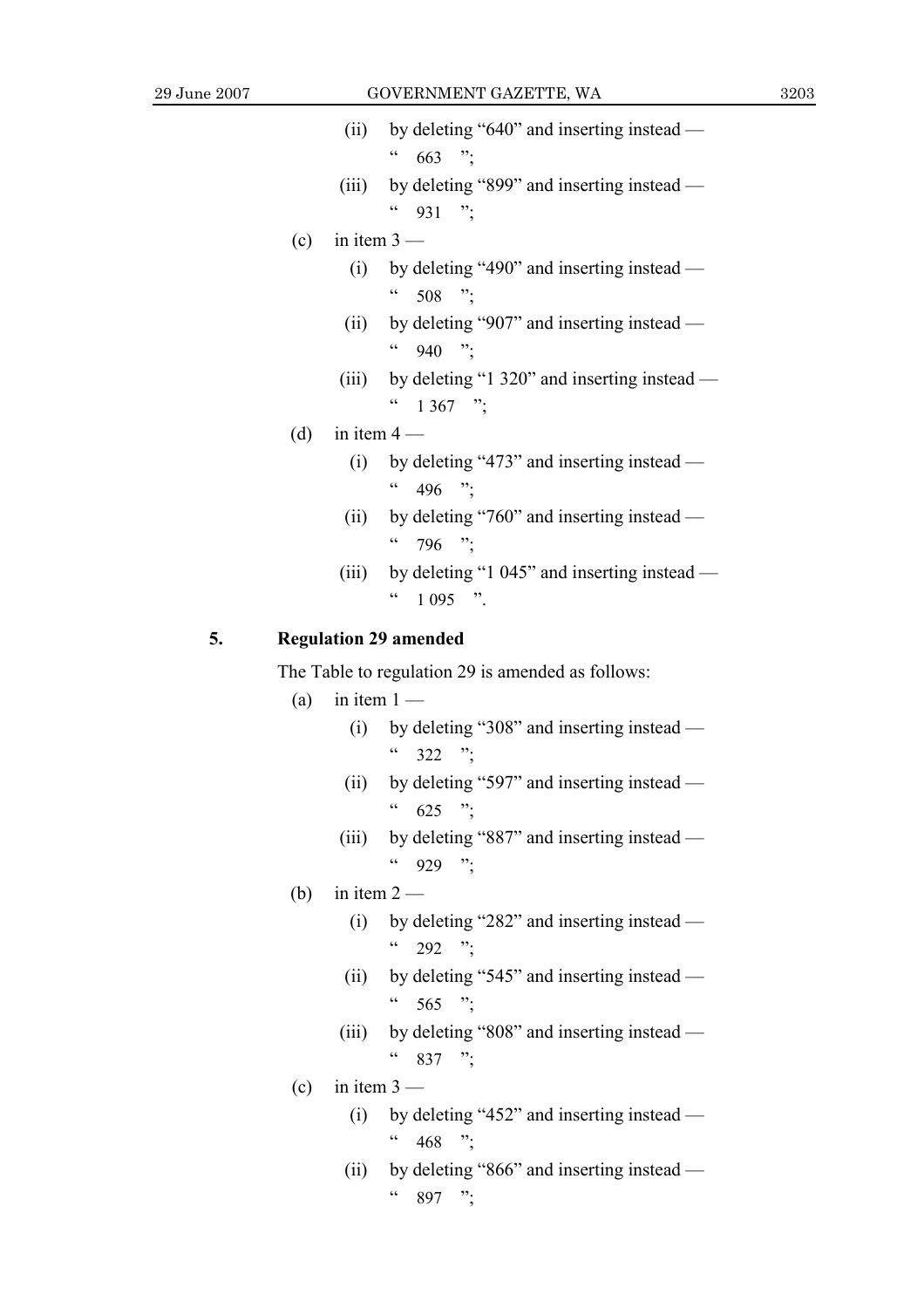- (iii) by deleting "1 279" and inserting instead  $(1, 325)$  ";
- (d) in item  $4 -$ 
	- (i) by deleting "329" and inserting instead  $\frac{1}{2}$  344 ";
	- (ii) by deleting "641" and inserting instead  $\frac{1}{671}$  ";
	- (iii) by deleting "931" and inserting instead  $^{44}$  975 ".

By Command of the Lieutenant-Governor and deputy of the Governor,

G. M. PIKE, Clerk of the Executive Council.

## **WATER**

**WA301\*** 

Country Areas Water Supply Act 1947

## **Mount Magnet Town Dam Catchment Area Abolition Order 2007**

Made by the Lieutenant-Governor and deputy of the Governor in Executive Council under section 9(1)(d) of the Act.

## **1. Citation**

 This order is the *Mount Magnet Town Dam Catchment Area Abolition Order 2007*.

## **2. Mount Magnet Town Dam Catchment Area abolished**

The Mount Magnet Town Dam Catchment Area\* is abolished.

 [\* *Constituted by Order in the Gazette of 19 April 1985, p. 1382*.]

By Command of the Lieutenant-Governor and deputy of the Governor,

G. M. PIKE, Clerk of the Executive Council.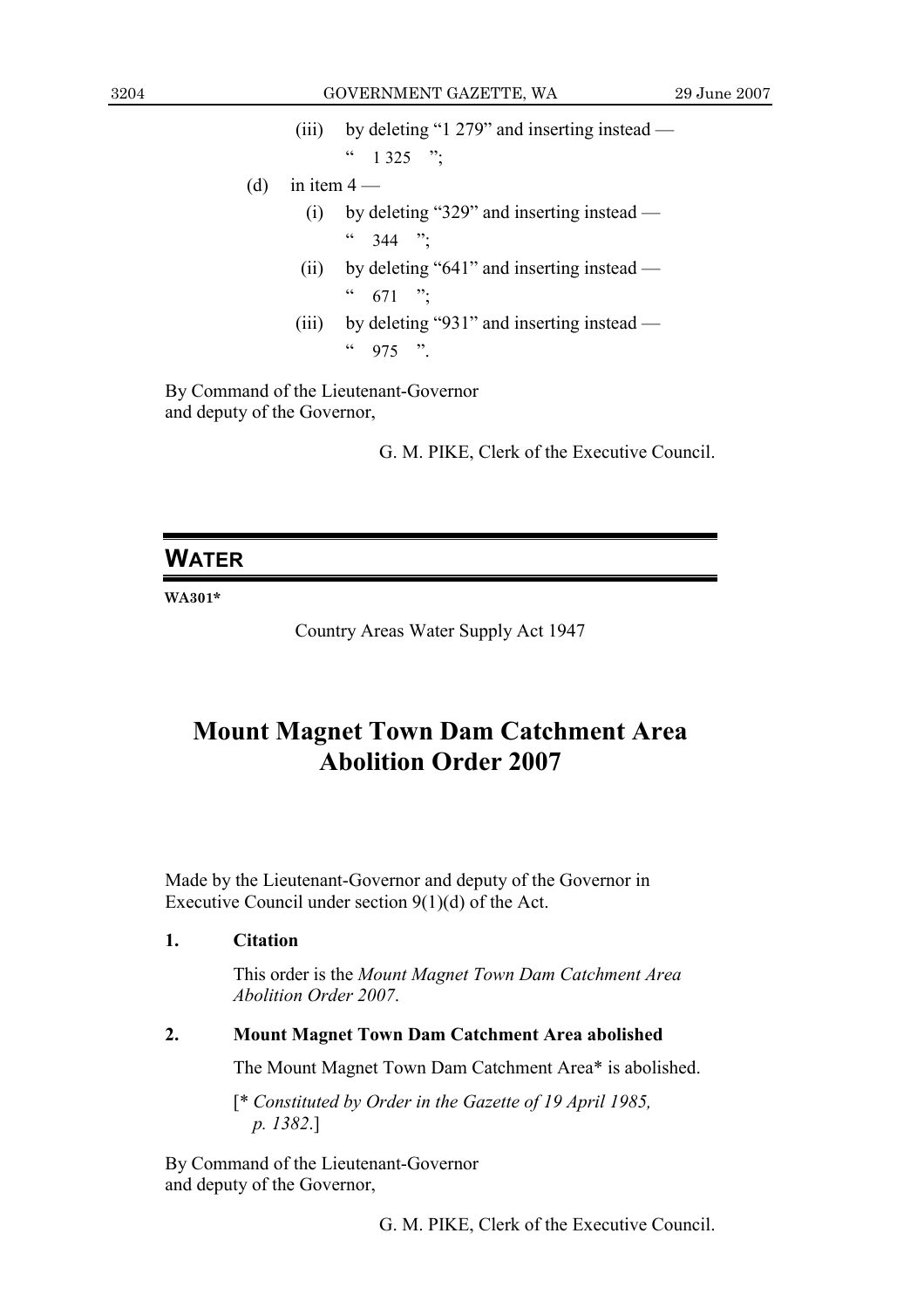**WA302\*** 

Country Areas Water Supply Act 1947

## **Mount Magnet Water Reserve Order 2007**

Made by the Lieutenant-Governor and deputy of the Governor in Executive Council under section 9(1) of the Act.

## **1. Citation**

This order is the *Mount Magnet Water Reserve Order 2007*.

## **2. Mount Magnet Water Reserve boundary altered**

The boundary of the Mount Magnet Water Reserve is altered so

that the boundary is as shown bordered on the Department of Water plan WRC 3159-01.

### **3. Information plan of the Mount Magnet Water Reserve**

 The former boundary of the Mount Magnet Water Reserve, described as the "Old boundary of Mt Magnet Water Reserve", and the boundary of the Mount Magnet Water Reserve as altered by this order, described as the "Boundary of Mt Magnet Water Reserve", are shown for information purposes in the plan in Schedule 1.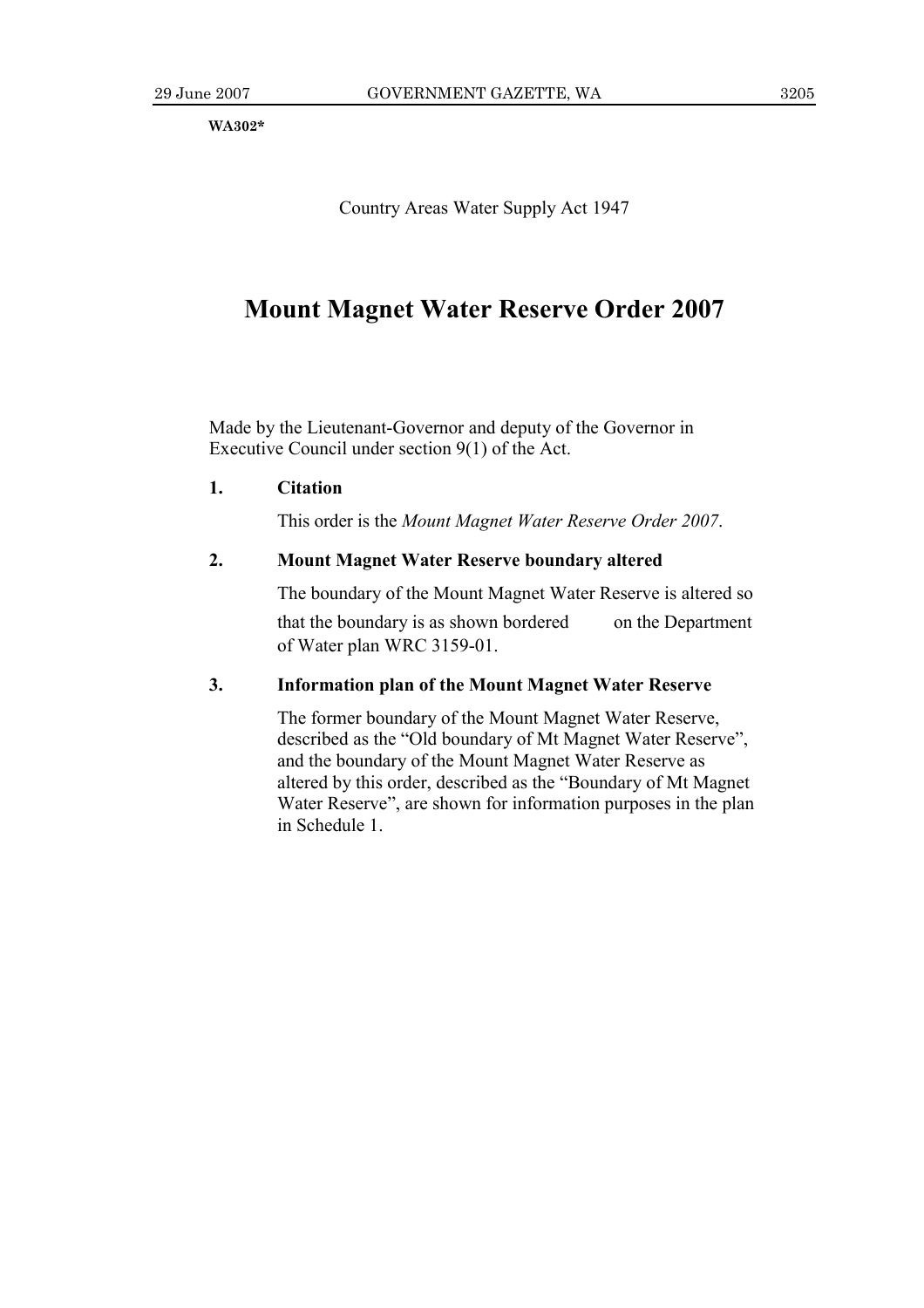## 560,000  $\Box$ "LENNONV lue s. MOUNT MAGNET "GENGA" Ř. 1879880 Gil  $\overline{\circ}$ 599090 County Areas Water Supply Act, 1947<br>Mount Magnet Water Reserve<br>Constitution and Definition Plan to<br>Accompany Order in Council Criginal<br>Sheet<br>Size u 25k - ALISELIO - 1808<br>Inautikwi, VARC, 151 10.86<br>Inter D.Ol.A.Land Temam .<br>Novasilik, Waltsjik Boke Department of Wat ic Sure of the<br>died by interne WRC 3159-01 R WEERS

———————————

## **Schedule 1 — Mount Magnet Water Reserve**



By Command of the Lieutenant-Governor and deputy of the Governor,

G. M. PIKE, Clerk of the Executive Council.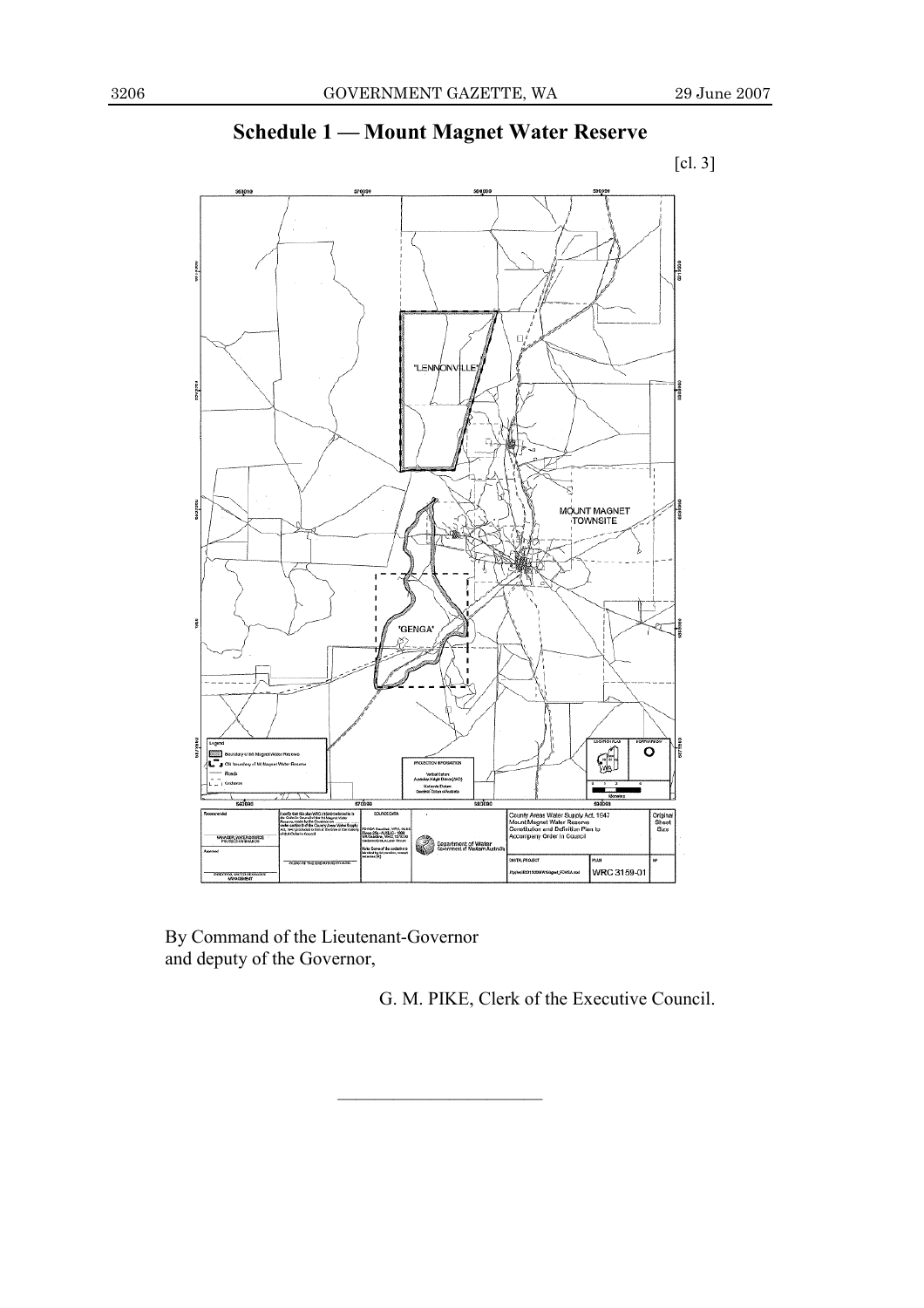**WA303\*** 

Country Areas Water Supply Act 1947

## **Margaret River Catchment Area Order 2007**

Made by the Lieutenant-Governor and deputy of the Governor in Executive Council under section 9(1) of the Act.

## **1. Citation**

This order is the *Margaret River Catchment Area Order 2007*.

## **2. Margaret River Catchment Area boundary altered**

 The boundary of the Margaret River Catchment Area (including Ten Mile Brook Catchment Area) is altered so that the boundary

is as shown bordered ——— on the Department of Water plan WRC 3266.

### **3. Information plan of the Margaret River Catchment Area**

 The former boundary of the Margaret River Catchment Area (including Ten Mile Brook Catchment Area), described as the "Old boundary of Margaret River Catchment Area", and the boundary of the Margaret River Catchment Area (including Ten Mile Brook Catchment Area) as altered by this order, described as the "Boundary of Margaret River Catchment Area", are shown for information purposes in the plan in Schedule 1.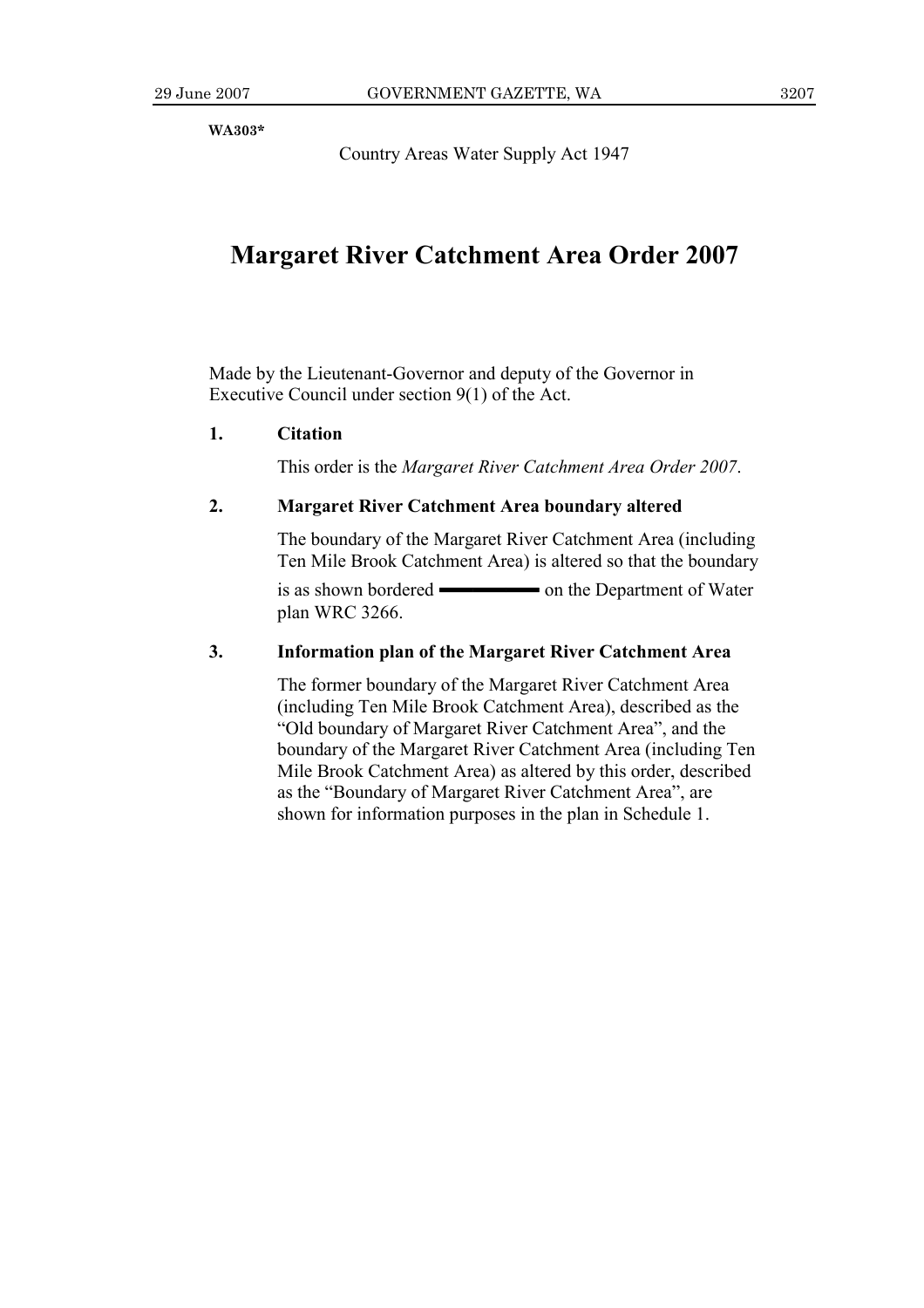## **Schedule 1 — Margaret River Catchment Area**



———————————

By Command of the Lieutenant-Governor and deputy of the Governor,

G. M. PIKE, Clerk of the Executive Council.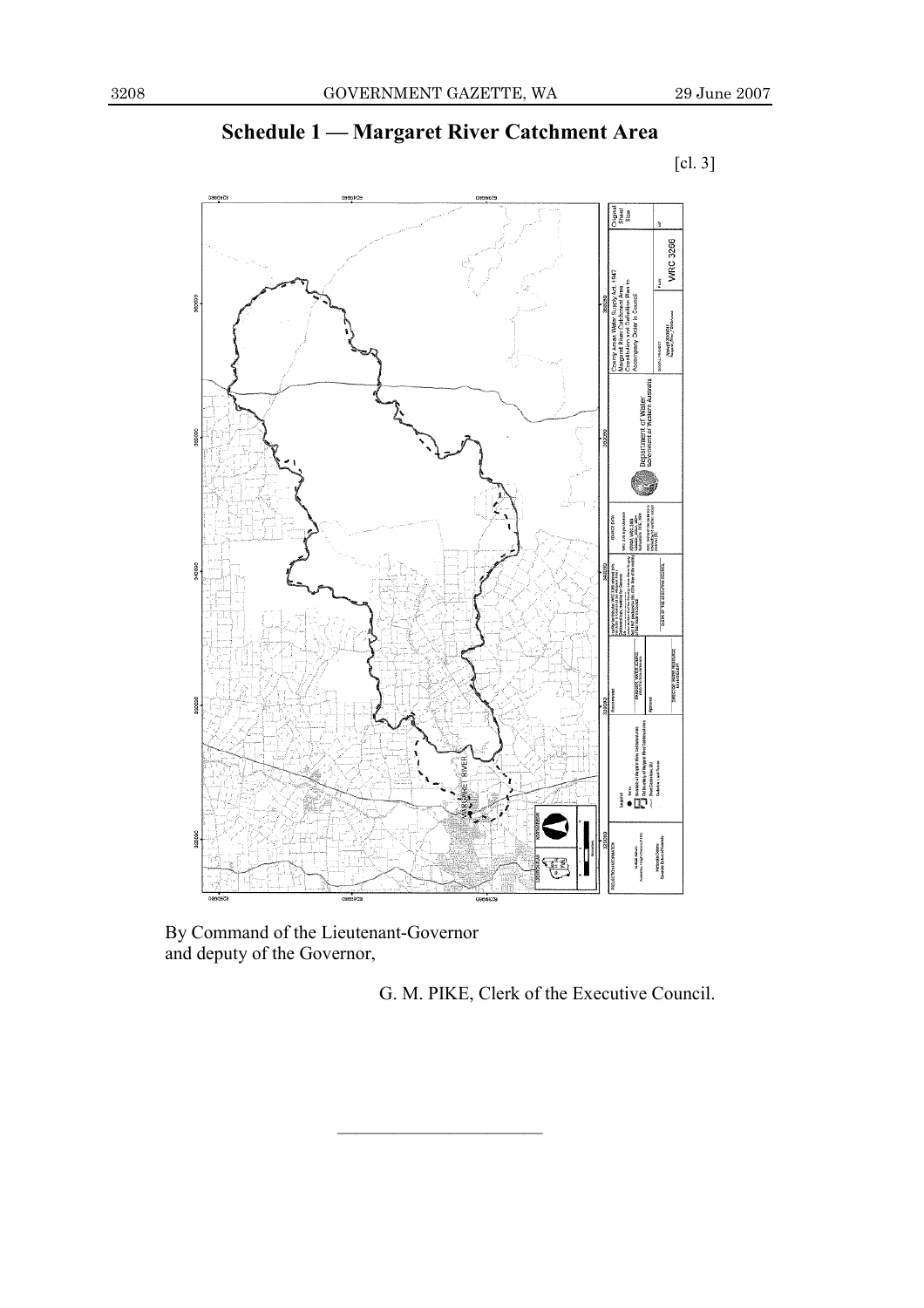**WA304\*** 

Country Areas Water Supply Act 1947

## **Carnarvon Water Reserve Order 2007**

Made by the Lieutenant-Governor and deputy of the Governor in Executive Council under section 9(1) of the Act.

### **1. Citation**

This order is the *Carnarvon Water Reserve Order 2007*.

## **2. Carnarvon Water Reserve boundary altered**

The boundary of the Carnarvon Water Reserve is altered so that

the boundary is as shown bordered on the Department of Water plan WRC 3185-01.

## **3. Information plan of the Carnarvon Water Reserve**

 The former boundary of the Carnarvon Water Reserve, described as the "Old Water Reserve", and the boundary of the Carnarvon Water Reserve as altered by this order, described as the "Carnarvon Water Reserve", are shown for information purposes in the plan in Schedule 1.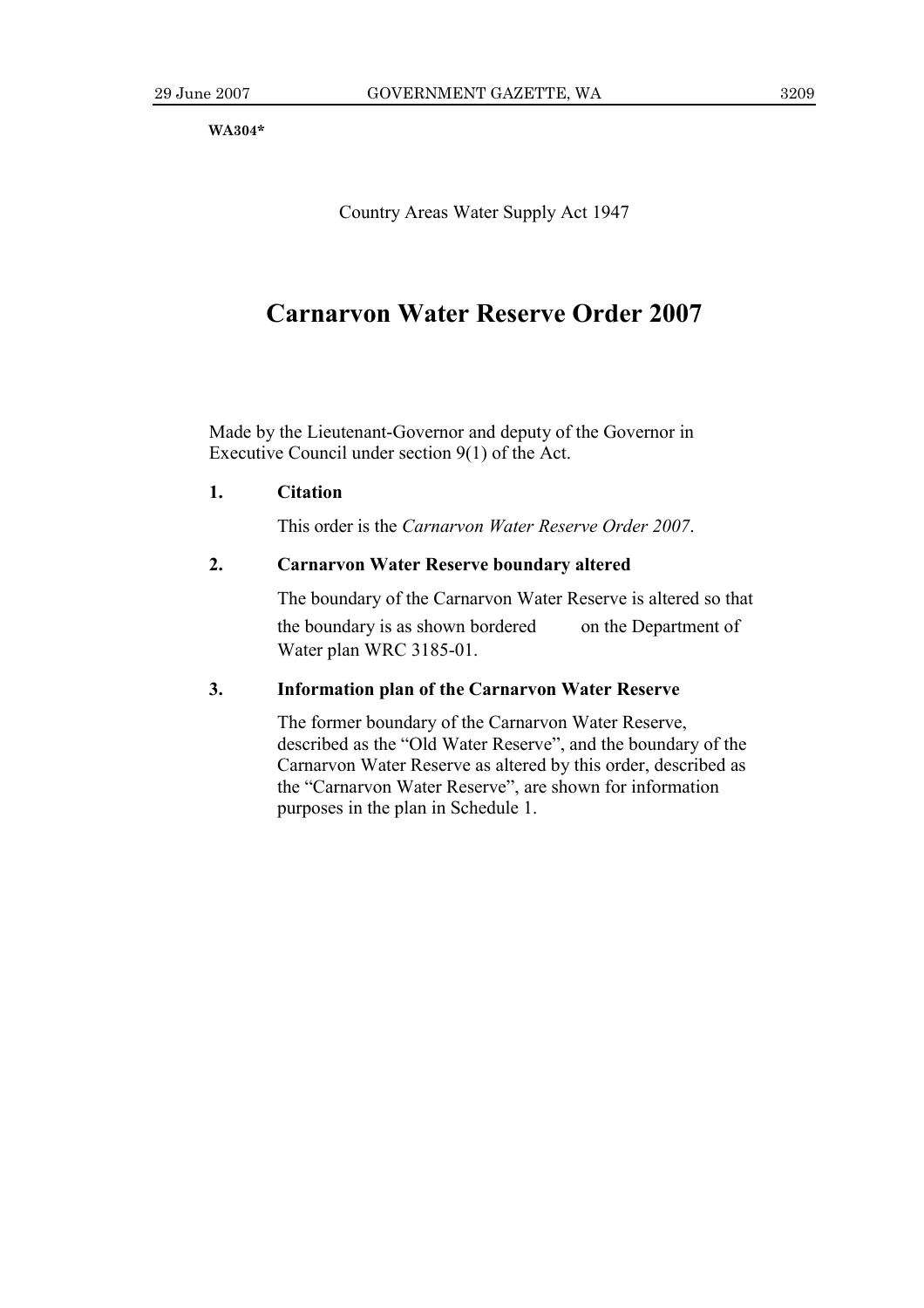

———————————

## **Schedule 1 — Carnarvon Water Reserve**

By Command of the Lieutenant-Governor and deputy of the Governor,

G. M. PIKE, Clerk of the Executive Council.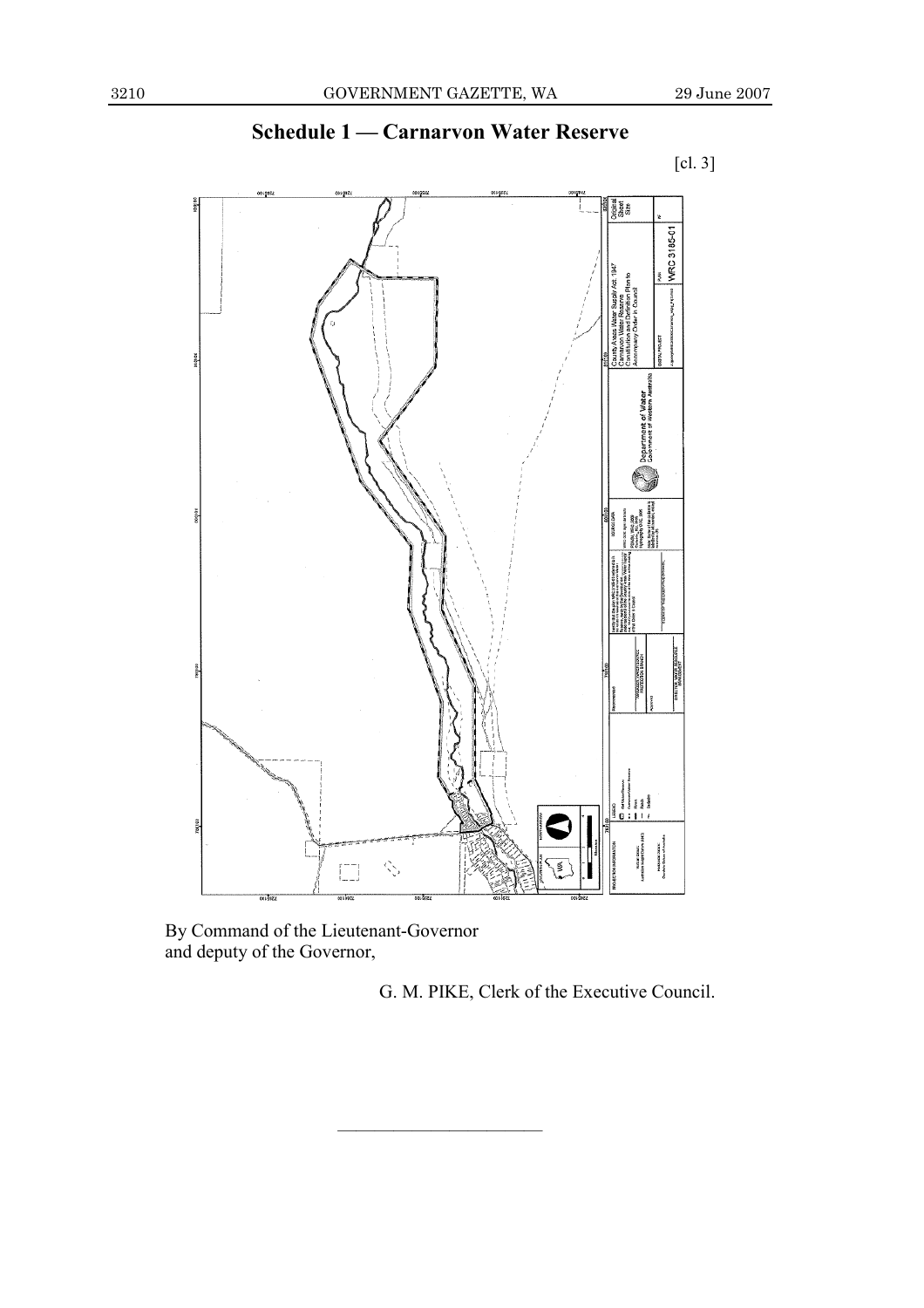## **— PART 2 —**

## **CONSUMER AND EMPLOYMENT PROTECTION**

**CE401\*** 

#### **ASSOCIATIONS INCORPORATION ACT 1987**

REINSTATEMENT OF ASSOCIATION

The Retirement Village Association of Western Australia Incorporated—A0824576F Notice is hereby given that the incorporation of the above-named association has been re-instated pursuant to section 35(4) of the *Associations Incorporation Act 1987*. Dated the 22nd day of June 2007.

> ANNE DRISCOLL, Director of Business Services, for Commissioner for Consumer Protection.

**CE402\*** 

#### **ASSOCIATIONS INCORPORATION ACT 1987**

———————————

REINSTATEMENT OF ASSOCIATIONS

The G.P. Fourteen Class Association of Australia (W.A. Branch)—A0790223F

Eyre Highway Operators Association Inc.—A1000306A

Notice is hereby given that the incorporation of the above-named associations has been re-instated pursuant to section 35(4) of the *Associations Incorporation Act 1987*. Dated the 20th of June 2007.

> ANNE DRISCOLL, Director of Business Services, for Commissioner for Consumer Protection.

**CE403** 

#### **ASSOCIATIONS INCORPORATION ACT 1987**

———————————

TRANSFER OF ACTIVITIES

Royal Flying Doctor Service of Australia (Western Australian Section) Incorporated

Royal Flying Doctor Service of Australia (Eastern Goldfields W.A. Section) Incorporated

Pursuant to the provisions of section 34(2) of the *Associations Incorporation Act 1987,* I hereby order that the undertakings of the Royal Flying Doctor Service of Australia (Western Australian Section) Incorporated and the Royal Flying Doctor Service of Australia (Eastern Goldfields W.A. Section) Incorporated be transferred to RFDS Western Operations.

In accordance with section 34(3) of the Act, the Royal Flying Doctor Service of Australia (Western Australian Section) Incorporated and the Royal Flying Doctor Service of Australia (Eastern Goldfields W.A. Section) Incorporated will be dissolved on the publication of the Order, and the property, rights and liabilities of the associations officially become those of RFDS Western Operations.

This Order takes effect from the date of publication of this order.

Dated the 26th day of June 2007.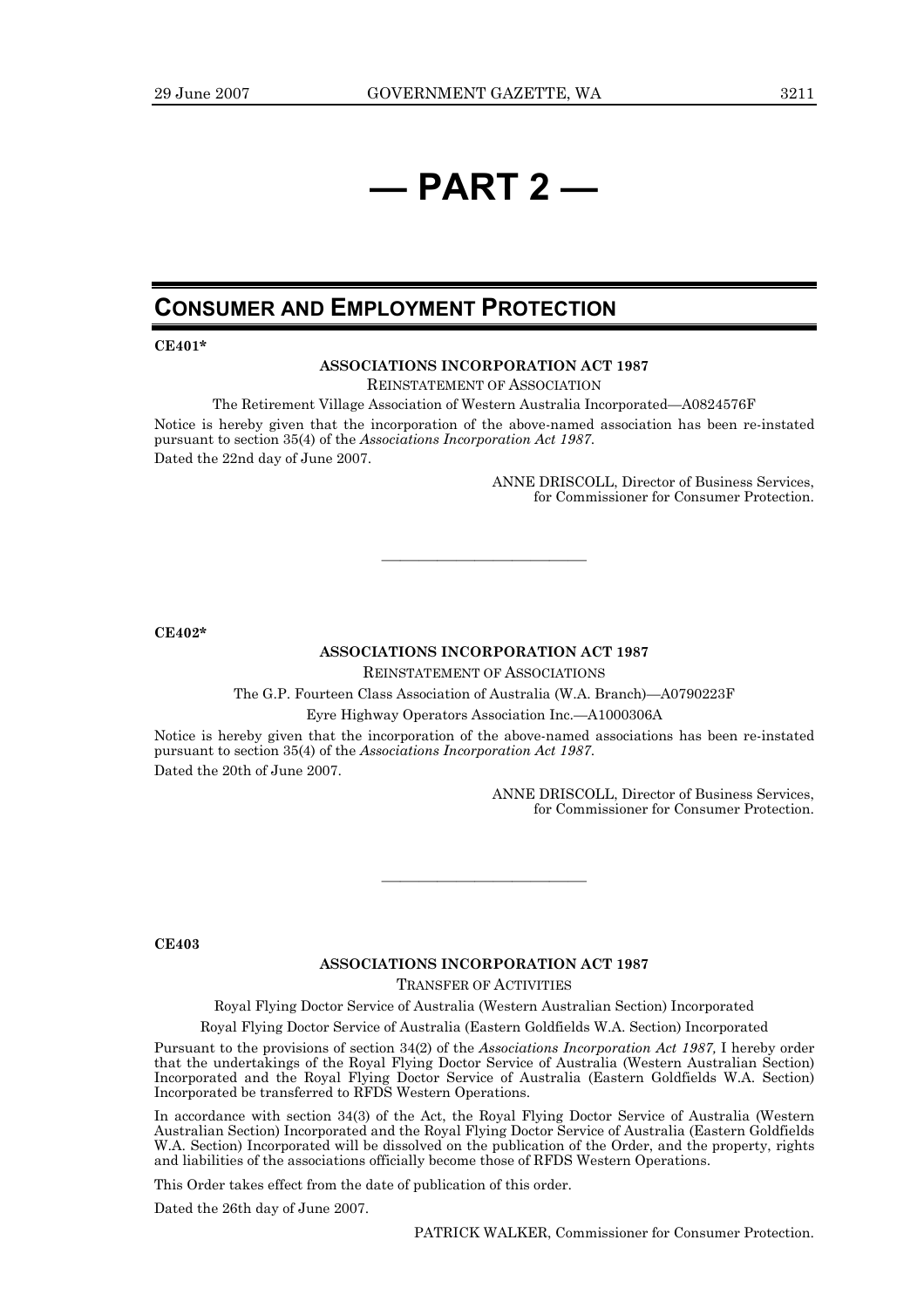#### **CE404**

#### **ASSOCIATIONS INCORPORATION ACT 1987**

TRANSFER OF ACTIVITIES

The Sign Association of Australia (Western Australia Branch) (Inc.)

Pursuant to the provisions of Section 34(2) of the Associations Incorporation Act 1987, I hereby order that the undertaking of the Sign Association of Australia (Western Australia Branch) (Inc.) be transferred to Australian Sign & Graphics Association Incorporated.

In accordance with section 34(3) of the Act, the Sign Association of Australia (Western Australia Branch) (Inc.) will be dissolved on the publication of the Order, and the property, rights and liabilities of the association officially become those of the Australian Sign & Graphics Association Incorporated. This Order takes effect from the date of publication of this order.

Dated the 21st day of June 2007.

PATRICK WALKER, Commissioner for Consumer Protection.

## **ENERGY**

#### **EN401\***

#### **ELECTRICITY INDUSTRY ACT 2004**

NOTICE UNDER SECTION 23 (1) NOTICE OF DECISIONS

Notice is given that the following Distribution Licence has been granted—

| Licensee:              | Central Norseman Gold Corporation                                                                                                                                                                                                                                                                                                         |
|------------------------|-------------------------------------------------------------------------------------------------------------------------------------------------------------------------------------------------------------------------------------------------------------------------------------------------------------------------------------------|
| Issue Date:            | 19 June 2007                                                                                                                                                                                                                                                                                                                              |
| Address of Licensee:   | Level 1<br>33 Ord Street<br>West Perth WA 6005                                                                                                                                                                                                                                                                                            |
| Classification:        | Distribution (EDL 6)                                                                                                                                                                                                                                                                                                                      |
| Term of Licence:       | Up to and including 31 December 2009                                                                                                                                                                                                                                                                                                      |
| Area Covered:          | Licence area is the area within the Norseman area of Western Australia<br>as set out in Plan No. ERA-EL-111.                                                                                                                                                                                                                              |
| Inspection of Licence: | <b>Economic Regulation Authority</b><br>6th Floor<br>197 St Georges Terrace<br>Perth WA 6000                                                                                                                                                                                                                                              |
|                        | http:// www.era.wa.gov.au                                                                                                                                                                                                                                                                                                                 |
|                        | $\mathbf{I}$ vain $\alpha$ is $\alpha$ in $\alpha$ in $\alpha$ in $\alpha$ is $\alpha$ is $\alpha$ is $\alpha$ is $\alpha$ is $\alpha$ is $\alpha$ is $\alpha$ is $\alpha$ is $\alpha$ is $\alpha$ is $\alpha$ is $\alpha$ is $\alpha$ is $\alpha$ is $\alpha$ is $\alpha$ is $\alpha$ is $\alpha$ is $\alpha$ is $\alpha$ is $\alpha$ is |

LYNDON G. ROWE, Chairman, Economic Regulation Authority.

#### **EN402\***

#### **ELECTRICITY INDUSTRY ACT 2004**

———————————

NOTICE UNDER SECTION 23 (1) NOTICE OF DECISIONS.

Notice is given that the following Generation Licence has been granted—

| Licensee:              | Griffin Power 2 Pty Ltd                                                                                                                                                                                  |
|------------------------|----------------------------------------------------------------------------------------------------------------------------------------------------------------------------------------------------------|
| Issue Date:            | 20 June 2007                                                                                                                                                                                             |
| Address of Licensee:   | 15th Floor<br>28 The Esplanade<br>Perth WA 6000                                                                                                                                                          |
| Classification:        | Generating Works (EGL 17)                                                                                                                                                                                |
| Term of Licence:       | Up to and including 19 June 2037                                                                                                                                                                         |
| Area Covered:          | Bluewaters 2 Power Station, Coolangatta Industrial Estate, Collie WA.<br>Lot 8 on Plan 20710 being part of the land comprised in Certificate of Title<br>of Volume 2206 Folio 576. (Plan No. ERA-EL-090) |
| Inspection of Licence: | <b>Economic Regulation Authority</b><br>6th Floor<br>197 St Georges Terrace<br>Perth WA 6000                                                                                                             |
|                        | http://www.era.wa.gov.au                                                                                                                                                                                 |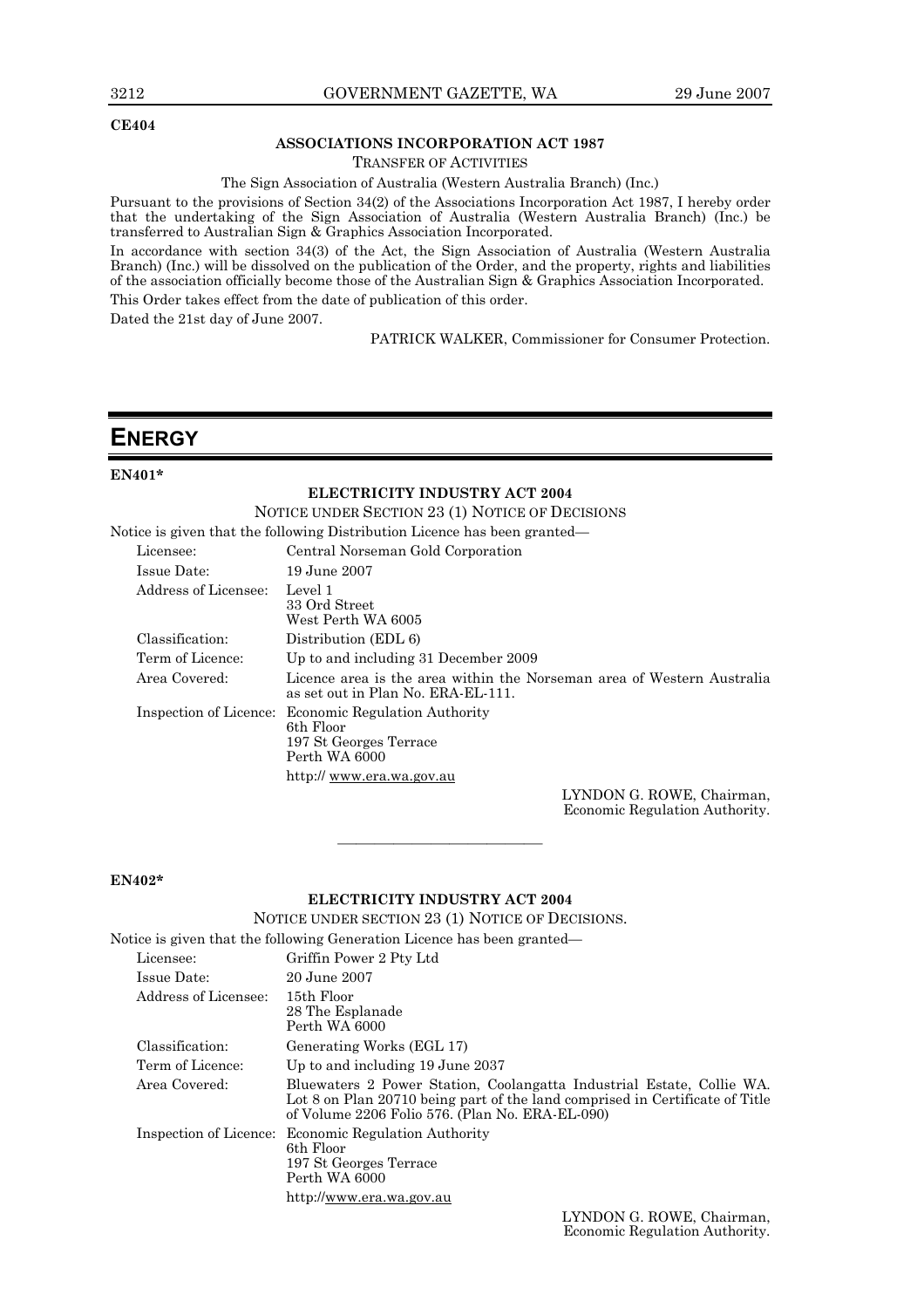#### **EN403\***

#### **ELECTRICITY INDUSTRY ACT 2004**

|                      | NOTICE UNDER SECTION 23 (1) NOTICE OF DECISIONS.                                                                                                                                                       |
|----------------------|--------------------------------------------------------------------------------------------------------------------------------------------------------------------------------------------------------|
|                      | Notice is given that the following Generation Licence has been amended—                                                                                                                                |
| Licensee:            | Griffin Power Pty Ltd                                                                                                                                                                                  |
| Issue Date:          | 20 June 2007                                                                                                                                                                                           |
| Address of Licensee: | 15th Floor<br>28 The Esplanade<br>Perth WA 6000                                                                                                                                                        |
| Classification:      | Generating Works (EGL 4)                                                                                                                                                                               |
| Term of Licence:     | Up to and including 8 March 2036                                                                                                                                                                       |
| Amendment:           | Licence area map adjusted to accommodate the Bluewaters 2 Power<br><b>Station</b>                                                                                                                      |
| Area Covered:        | Bluewaters Power Station, Coolangatta Industrial Estate, Collie WA. Lot<br>8 on Plan 20710 being part of the land comprised in Certificate of Title of<br>Volume 2206 Folio 576. (Plan No. ERA-EL-069) |
|                      | Inspection of Licence: Economic Regulation Authority<br>6th Floor<br>197 St Georges Terrace<br>Perth WA 6000                                                                                           |
|                      | http://www.era.wa.gov.au                                                                                                                                                                               |
|                      | LYNDON G-ROWE Chairman                                                                                                                                                                                 |

LYNDON G. ROWE, Chairman, Economic Regulation Authority.

#### **EN404\***

#### **ELECTRICITY INDUSTRY ACT 2004**

———————————

ELECTRICITY NETWORKS ACCESS CODE AMENDMENTS (NO 1) 2007 I, Francis Logan, Minister for Energy for the State of Western Australia, hereby amend the *Electricity Networks Access Code 2004* established under section 104(1) of the *Electricity Industry Act 2004*. Dated at Perth this 26th day of June 2007.

————

FRANCIS LOGAN.

Made by the Minister

#### **1. Citation**

These amendments may be cited as the *Electricity Networks Access Code Amendments (No 1) 2007*.

#### **2. Commencement**

These amendments come into operation on the date on which they are published in the *Gazette*.

#### **3. The Electricity Networks Access Code amended**

These amendments are to the *Electricity Networks Access Code 2004\**.

*[\*Published in Gazette 30 November 2004, p. 5517-5700* 

*For amendments to 29 June 2007 see Gazettes—* 

*No 207 of 8 November 2005;* 

*No 59 of 31 March 2006;* 

*No 152 of 1 September 2006; and* 

*No 206 of 8 December 2006.]* 

#### **4. Section 1.3 amended**

Section 1.3 is amended—

"

- (a) by deleting the definitions of **"access application"** and **"applicant"**; and
- (b) by inserting the following definitions in the appropriate places—

#### **"access application"** means—

- (a) an application lodged with a *service provider* under an *access arrangement* to establish or modify an *access contract*; and
- (b) a *prior application* and a *transitioned application*,

and includes any additional information provided by the *applicant* in relation to the application.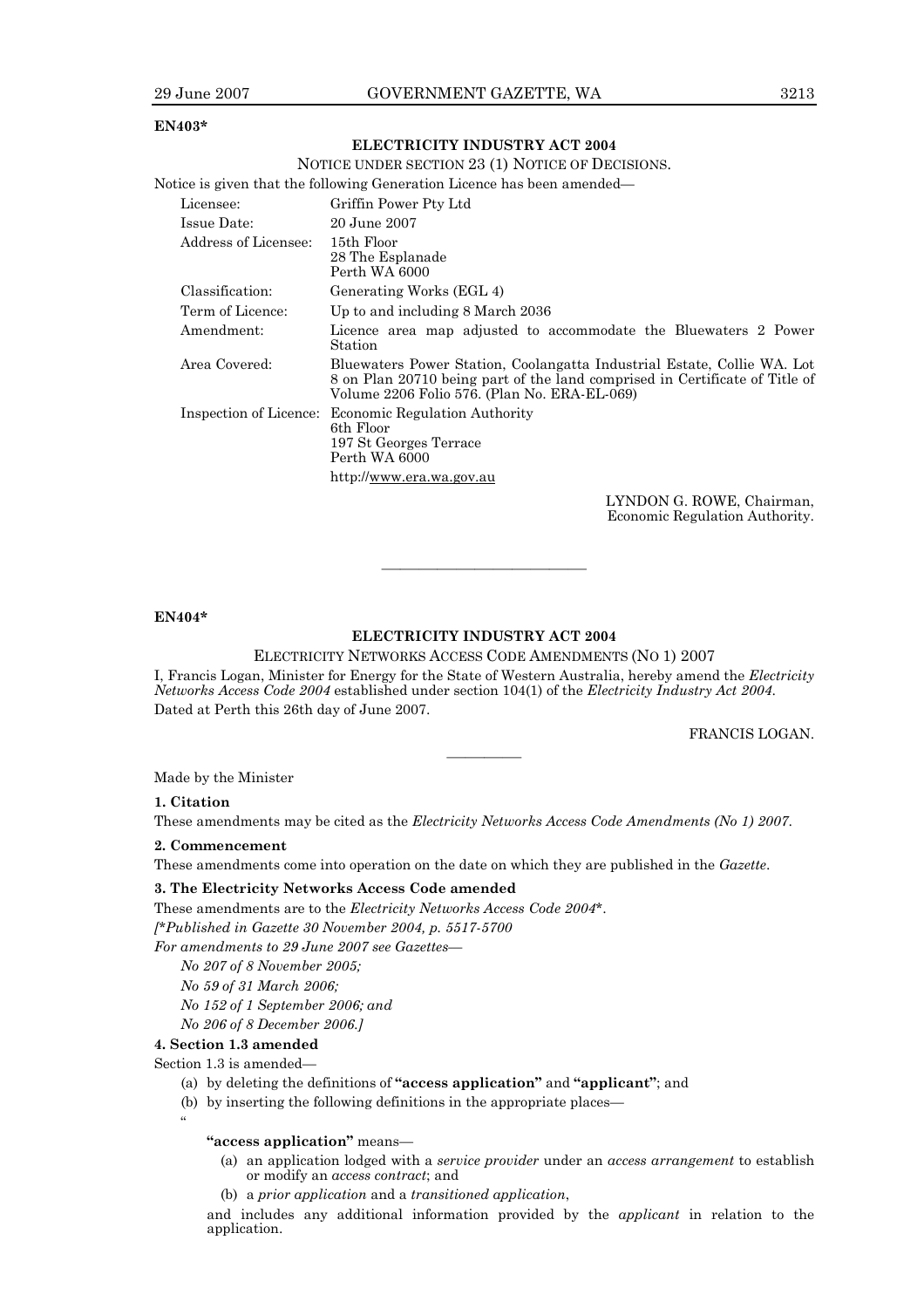";

".

".

**"Appendix 8 augmentation"** means an *augmentation* to the *SWIN* of a type specified in clause A8.2 of Appendix 8.

"applicant" means—

- (a) a person (who may be a *user*) who has lodged an *access application* under the *access arrangement* for a *covered network* to establish or modify an *access contract*, and includes a prospective *applicant*; and
- (b) a *prior applicant*.

**"previous regime"** means the *previous regulations* and sections 90 and 91 and Schedules 5 and 6 of the *Electricity Transmission and Distribution Systems (Access) Act 1994* as in effect immediately before 1 July 2007.

**"previous regulations"** means the *Electricity Transmission Regulations 1996*, the *Electricity Distribution Regulations 1997* and the *Electricity Referee and Dispute Resolution Regulations 1997*, as in effect immediately before 1 July 2007.

**"prior applicant"** has the meaning given to it in clause A9.1.

**"prior application"** has the meaning given to it in clause A9.1.

**"referee"** has the meaning given to it in the *Electricity Referee and Dispute Resolution Regulations* 1997, as in effect immediately before 1 July 2007.

**"SWIN"** means the *covered network* that is *covered* under section 3.1.

**"SWIN access arrangement"** means the *access arrangement* approved for the *SWIN* by the *Authority's* Further Final Decision dated 26 April 2007.

**"transitioned application"** has the meaning given to it in clause A9.1.

and

 $\ddot{\phantom{0}}$ 

- (c) in the definition of **"access dispute"** by inserting after paragraph (c) the following— "
	- (ca) anything connected with or arising out of a *capital contribution* under section 5.17A; and
	- (cb) a matter heard under section 15.7; and
	- (cc) anything connected with or arising out of Appendix 8; and
	- (cd) anything connected with or arising out of Appendix 9; and

#### **5. Section 2.9 amended**

Section 2.9 is deleted and the following is inserted—

- 2.9 If a *service provider* will need to undertake a *required augmentation* in order to provide a *covered service* sought in an *access application* then—
	- (a) if the *service provider* is Electricity Networks Corporation and requires a *capital contribution* under section 5.17A in respect of an *Appendix 8 augmentation*, then—
		- (i) if the *applicant* provides the *capital contribution* for the *required augmentation*, or the *applicant* and the *service provider* reach agreement on the terms on which the *applicant* will provide the *capital contribution*—the *service provider* must undertake and fund the *required augmentation*; and
		- (ii) otherwise—the *service provider* is not required to undertake or fund the *required augmentation*;

and

- (b) if section 2.9(a) does not apply, then—
	- (i) if all of the forecast new facilities investment for the required augmentation meets the new facilities investment test—the service provider must undertake and fund the required augmentation; and
	- (ii) if only part or none of the forecast new facilities investment for the required augmentation meets the new facilities investment test—then—
		- (A) if the *applicant* provides the *capital contribution* for the *required augmentation* determined under the *capital contributions policy*, or the *applicant* and the *service provider* reach agreement on the terms on which the *applicant* will provide the *capital contribution*—the *service provider*  must undertake and fund the *required augmentation*; and
		- (B) otherwise—the *service provider* is not required to undertake or fund the *required augmentation*.

**6. Section 2.9A deleted** 

Section 2.9A is deleted.

#### **7. Section 5.14 amended**

Section 5.14 is amended by deleting "5.14A" and inserting instead—

"" 5.17A ".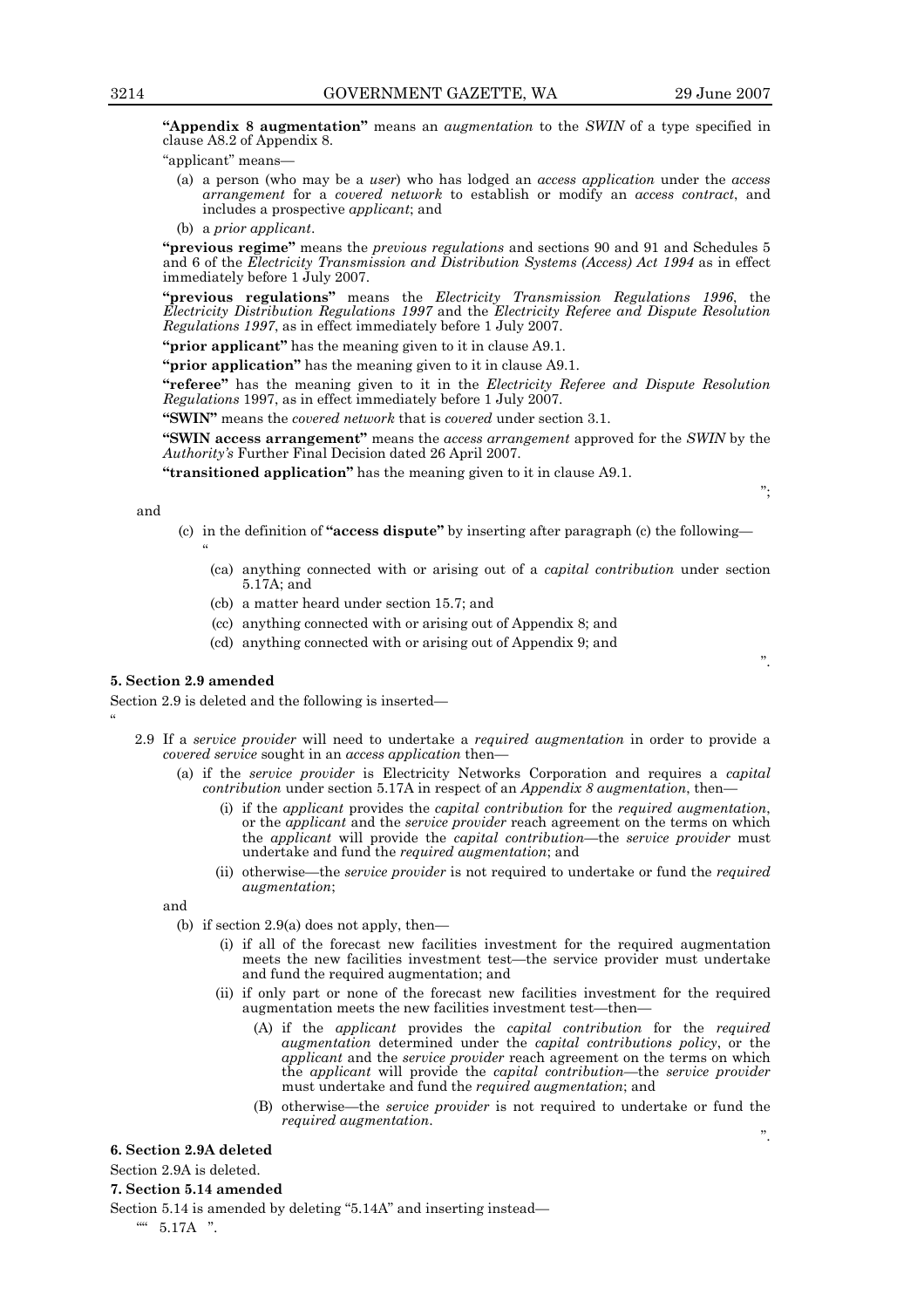$^{\circ}$ 

 $^{\circ}$ 

 $^{\circ}$ 

#### **8. Section 5.14A deleted**

#### Section 5.14A is deleted.

#### **9. Sections 5.17A and 5.17B inserted**

After section 5.17, the following heading and sections are inserted—

#### **Capital contributions for certain SWIN augmentations**

- 5.17A Despite section 5.14, Electricity Networks Corporation may require a *capital contribution* for an *Appendix 8 augmentation* of up to the maximum amount determined under Appendix 8 for the relevant type of *Appendix 8 augmentation*.
- 5.17B From 1 July 2007 until the first *revisions commencement date* for the *SWIN access arrangement*, section 5.17A prevails over any inconsistent provision of the *SWIN access arrangement*.

#### **10. Section 14.28 inserted**

After section 14.27, the following heading and section are inserted—

### **Detailed provisions regarding capital contributions for certain SWIN augmentations**

14.28 Appendix 8 has effect.

#### **11. Sections 15.5 to 15.8 inserted**

After section 15.4, the following headings and sections are inserted—

#### **Preservation of SWIN actions**

- 15.5 If an action could have been commenced before the *referee* under the *previous regime*  immediately before 1 July 2007 seeking a remedy in respect of a thing done or not done before 1 July 2007 in connection with or arising out of a *prior application*, an action may be commenced before the *arbitrator* seeking the remedy in respect of the thing.
- 15.6 Section 15.5 does not extend any period of limitation or waive any other requirement under the *previous regime* for commencing an action.
- 15.7 If a person commences an action before the *arbitrator* seeking a remedy under section 15.5, the *arbitrator*—
	- (a) may hear the matter under Chapter 10; and
	- (b) may make any determination in respect of the matter which is consistent with—
		- (i) the *Code objective*; and
		- (ii) the Act and this Code generally.

#### **Transitional arrangements for the SWIN queue**

15.8 Appendix 9 has effect.

#### **12. Appendix 4 amended**

Appendix 4 is amended by deleting "5.14A" in both places where it appears in the introductory paragraphs of the Appendix, and inserting instead—

"" 5.17A ".

#### **13. Appendices 8 and 9 inserted**

After Appendix 7, the following Appendix 8 and Appendix 9 are inserted—

#### $^{\circ}$

#### **Appendix 8—Detailed provisions regarding capital contributions for certain SWIN augmentations**

#### **Definitions**

A8.1 In this Appendix 8, unless the contrary intention is apparent—

 **"average cost"** for a *scheme* means the *total scheme cost* divided by the total number of *connection points* covered by the *scheme*.

 **"commercial premises"** means *premises* on which electricity is consumed predominantly for commercial use.

 **"member"** in respect of a *scheme* means a person who has initiated or joined a *scheme* under the *SES*.

 **"pillar"** means a ground mounted apparatus forming part of the *SWIN* located on or near a property boundary and to which the consumer mains of a *premises* are connected in order to obtain electricity.

 **"pole to pillar connection"** means the provision to a residential *premises* of an underground 415 V or 240 V supply via a *pillar connection*.

 **"premises"** has the meaning given to it in the *Electricity Act 1945 (WA).*

".

".

".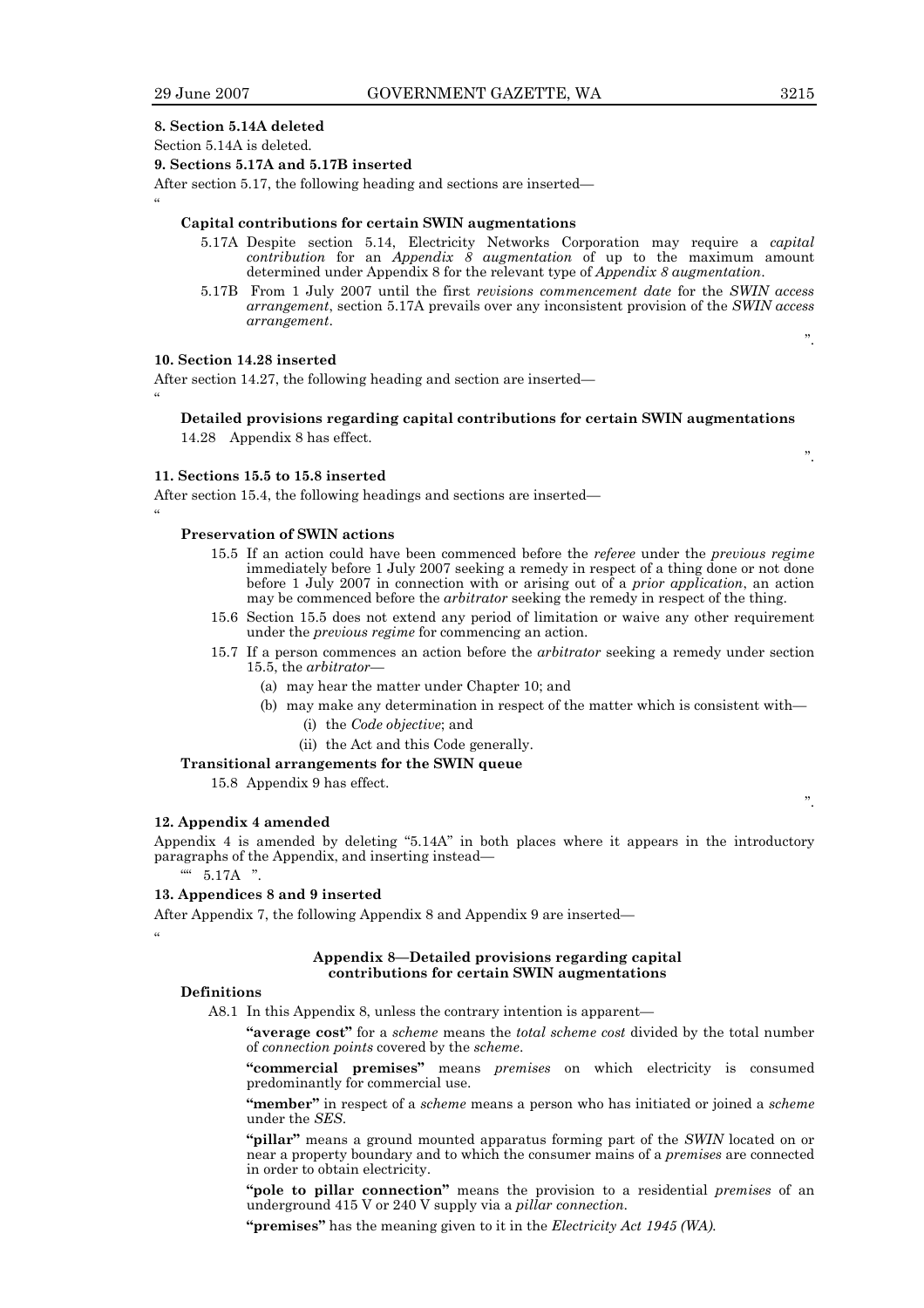**"primary production premises"** means *premises* owned or occupied by a consumer who is assessed as carrying on a primary production business under the *Income Tax Assessment Act 1997*.

 **"residential premises"** means *premises* on which electricity is consumed predominantly for domestic use.

 **"scheme"** means an arrangement with respect to a particular *SES augmentation* or a particular interconnected series of *SES augmentations* under the *SES*.

 **"SES"** and **"Supply Extension Scheme"** means the approach to *SWIN augmentation*  under clauses A8.8 to A8.15.

 **"SES augmentation"** means a *required augmentation* which is an extension of the *SWIN* to connect—

- (a) a primary production premises; or
- (b) one residential premises on a lot (excluding a residential premises in respect of which a pole to pillar connection is required under a written law or statutory instrument).

 **"standard dwelling"** means a *residential premises* that is located on a lot that is zoned residential, or otherwise permitted to be used for residential purposes under any town planning scheme applying to that lot (excluding lots zoned special rural residential); and has

- (a) a load of no more than 63 amperes single-phase 240 volt or 32 amperes threephased 415 volt; and
- (b) sufficient *SWIN* capacity available to it, to supply the applicable load.

 **"subdivision"** means a subdivision of land which requires or has received approval under section 135 of the *Planning and Development Act 2005* (WA), the *Strata Titles Act 1985* (WA) or an equivalent written law.

 **"substantial consumer"** means an *applicant* who the *service provider* forecasts to consume in excess of 10% of the total annual electricity consumption in respect of a *premises*.

 **"temporary connection"** means a non-permanent connection to the *SWIN* that is undertaken to provide supply to activities such as, but not limited to, outdoor functions (such as fairs and concerts), non-standard builder supplies (such as city or commercial developments) and connections to *premises* during renovations.

 **"total cost"** for a *scheme* means the sum of the *forecast new facilities investment* for the *SES augmentation* for which the *scheme* was initiated plus the *forecast new facilities investment* for each *SES augmentation* for an *applicant* which subsequently joins the *scheme*.

 **"unmetered connection"** means a type of *connection point* described in clause 3.9(2) of the *Electricity Metering Code 2005* established under section 39(2)(a) of the *Act*.

#### **Scope of Appendix 8 augmentations to SWIN**

- A8.2 This Appendix 8 applies only in respect of the following *augmentations* to the *SWIN*  (**"Appendix 8 augmentations"**)—
	- (a) a *subdivision* under clause A8.4; and
	- (b) a *pole to pillar connection* under clauses A8.5 to A8.6; and
	- (c) the development of buildings under clause A8.7; and
	- (d) a *Supply Extension Scheme* under clauses A8.8 to A8.15; and
	- (e) *augmentations* in excess of standard requirements under clause A8.16; and
	- (f) specified *temporary connections* under clause A8.17 and A8.18; and
	- (g) streetlights, *unmetered connections*, *relocations*, undergrounding and some *temporary connections* under clause A8.19.

#### **General principles**

 A8.3 A *capital contribution* for an *Appendix 8 augmentation* (other than a flat fee under clauses A8.5 and A8.17) must not exceed the *forecast new facilities investment* that would be forecast to be incurred for the *augmentation* by a *service provider efficiently minimising costs*.

#### **Subdivisions**

- A8.4 The maximum capital contribution for an applicant who—
	- (a) undertakes a *subdivision*; and
	- (b) seeks an *augmentation* (other by a *pole to pillar connection*) of the *distribution system* to service the *subdivision*,

is the *forecast new facilities investment* for any *required augmentation* which is or will be located within the boundaries of, or adjacent to, the land being *subdivided*.

#### **Pole to pillar connections**

 A8.5 The maximum *capital contribution* for a *pole to pillar connection* is a flat fee determined under clause A8.6.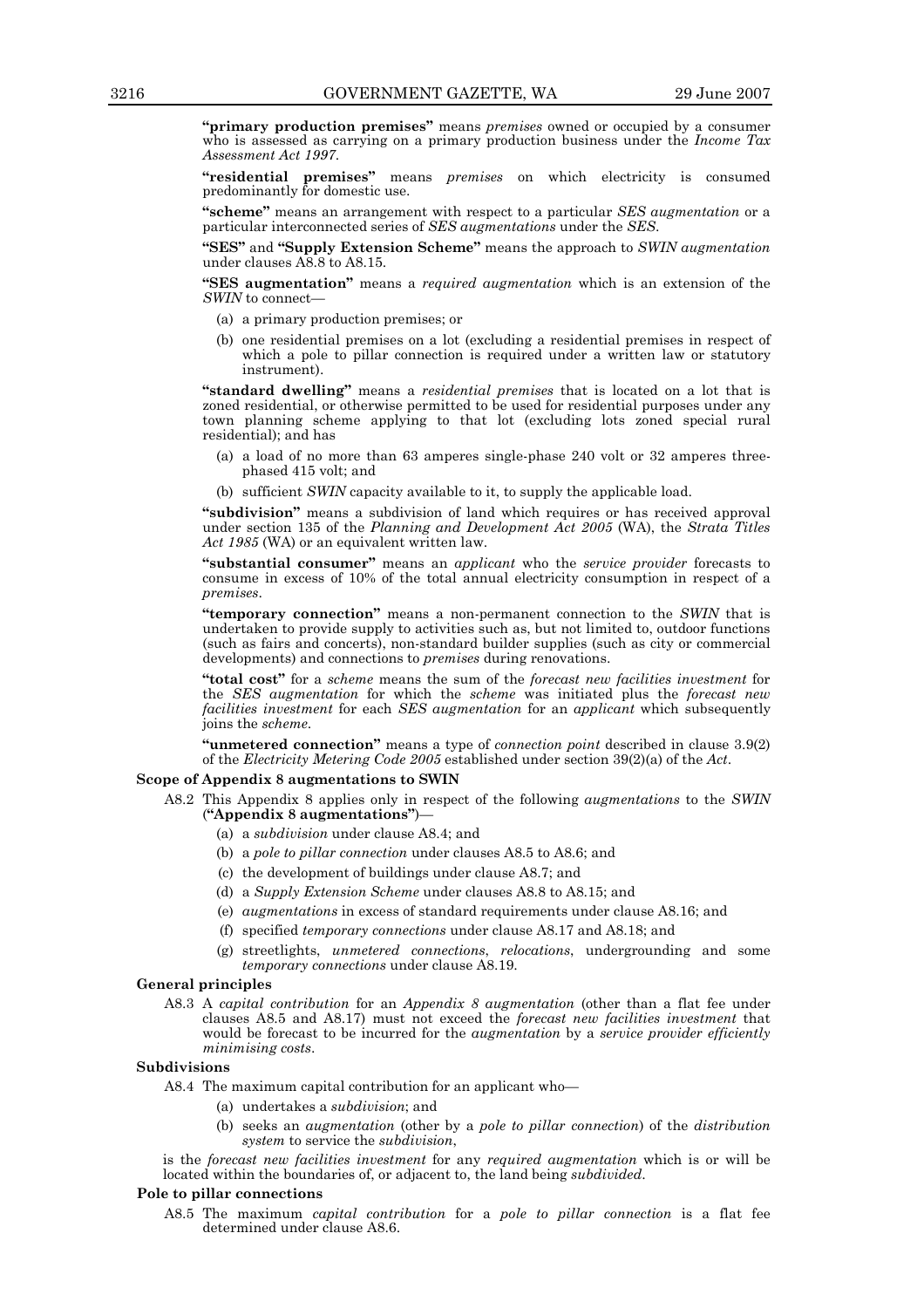- A8.6 Electricity Networks Corporation may from time to time set a flat fee for *pole to pillar connections*, which fee must be calculated to the standard of a *reasonable and prudent person* and in such a way that, over a reasonable forecasting period, the forecast revenue from applying the flat fee to all *pole to pillar connections* installed during the period (**"forecast connections"**) is forecast not to exceed—
	- (a) the sum of forecast new facilities investment which would be incurred for the forecast connections by a service provider efficiently minimising costs;

minus

(b) the anticipated incremental revenue for the forecast connections.

#### **Development of buildings**

- A8.7 Where an *applicant* seeks a connection to the *SWIN* in respect of—
	- (a) multiple *residential premises*, including multi-storey buildings, excluding—
		- (i) residential premises in respect of which a pole to pillar connection is required under a written law or statutory instrument; and
		- (ii) connections which are SES augmentations;

or

- (b) commercial premises in relation to which the applicant will not become a substantial consumer; or
- (c) mixed residential premises and commercial premises in relation to which the applicant will not become a substantial consumer,

 the maximum capital contribution by the applicant is the forecast new facilities investment for the required augmentation.

#### **The Supply Extension Scheme**

#### **Initiating or joining an SES**

- A8.8 An *applicant*, or group of *applicants*, for whom the *required augmentation* is an *SES augmentation*, may apply to Electricity Networks Corporation to either join an existing *scheme* or initiate a new *scheme*.
- A8.9 If the *SES augmentation* sought by the *applicants* in clause A8.8 is to be connected to *network assets* which are covered by an existing *scheme*, then a new *scheme* must be initiated if—
	- (a) the forecast new facilities investment for the SES augmentation exceeds the average cost for the existing scheme; or
	- (b) the existing scheme commenced more than 10 years ago.

### **Contribution for applicant initiating a scheme**

- A8.10 If a single applicant initiates a scheme, the maximum capital contribution for the applicant is the forecast new facilities investment for the SES augmentation.
- A8.11 If a group of applicants initiate a scheme, the maximum capital contribution for each applicant within the group is the average cost for the scheme.

#### **Contribution for applicant joining an existing scheme**

- A8.12 If an applicant joins an existing scheme, the maximum capital contribution for the applicant is the new average cost for the scheme, calculated by adding the forecast new facilities investment for the required augmentation for the applicant to the previous total cost and calculating a new average cost taking into account the new applicant's connection point.
- A8.13 In this circumstance the capital contribution to be made by the new applicant will comprise a component in payment of the forecast new facilities investment for the new connection, and a rebate component in accordance with clause A8.14 and A8.15. **Rebate to continuing scheme members**
- A8.14 If an *applicant* joining a *scheme* causes a decrease in the *average cost* for the *scheme*, Electricity Networks Corporation must, after it receives the *applicant's capital contribution* to join the *scheme* and the connection is completed, make a payment to the existing *scheme members* (excluding the *applicant*) of an amount equal to the difference between the *average cost* immediately before the *applicant* joined the *scheme* and the new *average cost* applying after the *applicant* joined.

#### **Rebates will not be paid after 10 years**

 A8.15 To avoid doubt, the effect of clause A8.9(b) is that a rebate will only be paid under clause A8.14 within the first 10 years after a *scheme* commences.

#### **Augmentations in excess of standard requirements**

- A8.16 If
	- (a) an *applicant* seeks to have *network assets* constructed (**"requested assets"**) which Electricity Networks Corporation, in accordance with *good electricity industry practice*, considers are in addition to what is required to meet standard supply arrangements; and
	- (b) the *forecast new facilities investment* for the *requested assets* (**"requested investment"**) exceeds the *forecast new facilities investment* which would be required if the connection was constructed in accordance with standard supply arrangements (**"standard investment"**),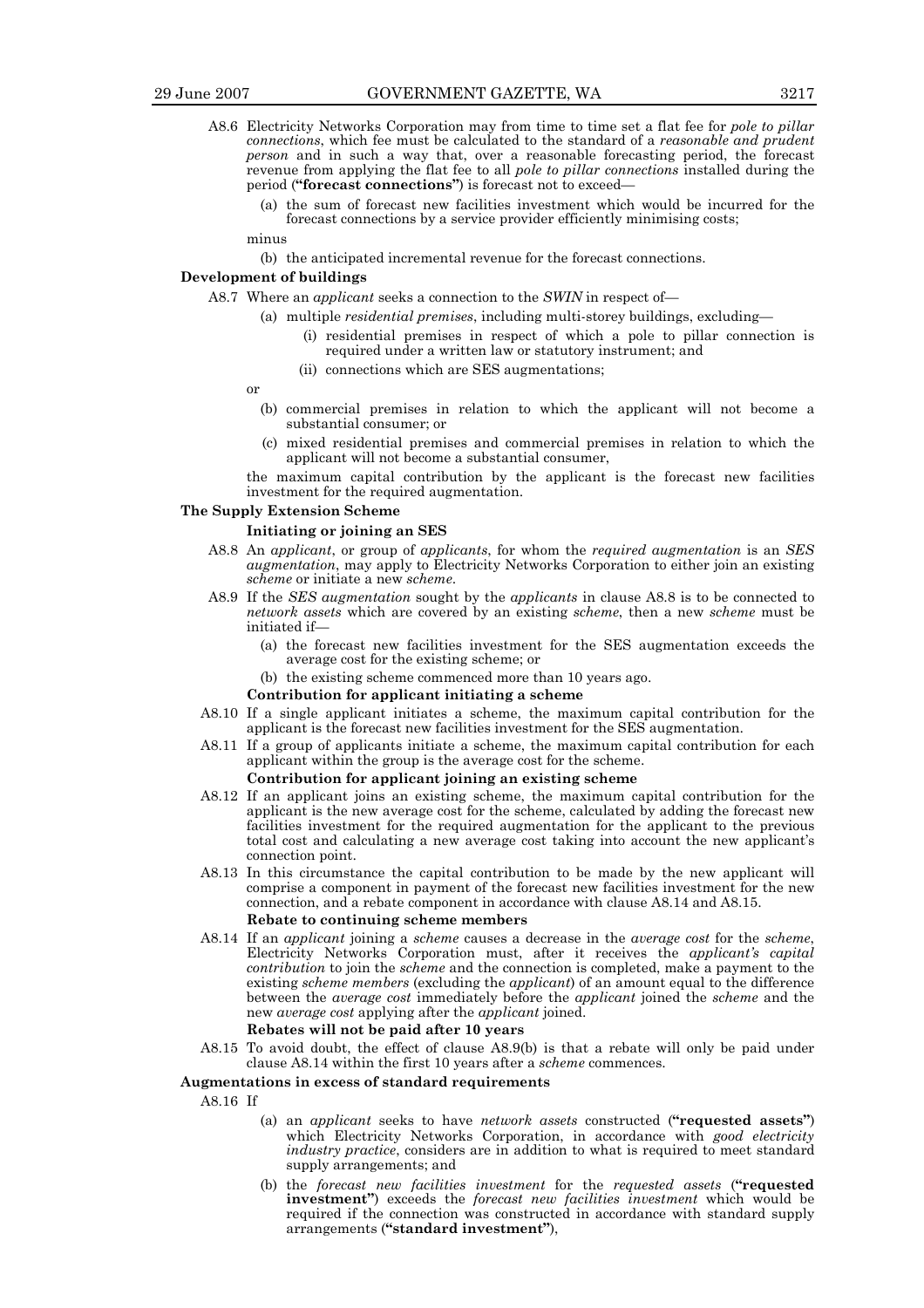then—

- (c) the maximum *capital contribution* in respect of the *standard investment* is to be determined under the provisions of this Code and the *access arrangement* which apply to the type of connection in question; and
- (d) in addition, the maximum *capital contribution* may include the difference between the *requested investment* and the *standard investment*.

#### **Temporary connections**

- A8.17 If a flat fee is determined under clause A8.18 for a class of *temporary connection*, then the maximum *capital contribution* for the class of *temporary connection* is the flat fee.
- A8.18 Electricity Networks Corporation may from time to time set a flat fee for *temporary connections*, which fee must be calculated to the standard of a *reasonable and prudent person* and in such a way that, over a reasonable forecasting period, the forecast revenue from applying the flat fee to all *temporary connections* installed during the period (**"forecast connections"**) is forecast not to exceed the sum of *forecast new facilities investments* which would be incurred for the *forecast connections* by a *service provider efficiently minimising costs*.

#### **Streetlights, unmetered connections, relocations, undergrounding and some temporary connections**

A8.19 The maximum *capital contribution* for an *applicant* who seeks—

- (a) a modified or new streetlight, including provision of a new streetlight asset;
	- (b) an *unmetered connection*;
	- (c) to have an existing *network asset* relocated;
	- (d) to have an existing overhead *network asset* or connection undergrounded;
	- (e) a *temporary connection* if Electricity Networks Corporation has not set a fee for that class of *temporary connection* under clauseA8.18,

is the *forecast new facilities investment for the required augmentation*.

#### **Appendix 9—Transitional provisions for the SWIN queue**

#### **Definitions**

A9.1 In this Appendix 9—

 **"application and queuing policy"** means the *application and queuing policy in the SWIN access arrangement.* 

 **"connection application"** means an *access application classified as such under the application and queuing policy.* 

 **"electricity transfer application"** means an *access application classified as such under the application and queuing policy.* 

 **"material amendment"** means, subject to clause A9.10, an amendment to an access application which is either or both of—

- (a) a "material amendment" as that expression is used in the *application and queuing policy*; or
- (b) an amendment which would result in the amended *transitioned application* being "materially different" from the *prior application* as that expression is used in clause 24.12(b) of the *application and queuing policy*.

 **"prior applicant"** means the person who lodged a *prior application* and is deemed to have lodged the corresponding *transitioned application*.

 **"prior application"** means an "access application" (as defined in the *previous regulations*) and includes any additional information provided under the *previous regime* before 1 July 2007 by the *prior applicant* in relation to that *access application*.

> **"transitioned application"** means a *prior application* having effect as an *access application* under clause A9.3 and, if applicable, includes each of the deemed *connection application* and *electricity transfer application* under clause A9.5.

#### **Application of this Appendix**

 A9.2 This Appendix 9 applies only in respect of the *SWIN*, and applies despite the changes made to the *previous regulations* on 1 July 2007 and the repeal of sections 90 and 91 and Schedules 5 and 6 of the *Electricity Transmission and Distribution Systems (Access) Act 1994*.

#### **Transitioning of prior applications**

- A9.3 A *prior application* has effect for the purposes of this Code and the *SWIN access arrangement* as though it was an *access application* lodged under this Code and the *SWIN access arrangement*.
- A9.4 A *transitioned application* is deemed to have been lodged at the time the corresponding *prior application* was lodged.
- A9.5 To the extent necessary to enable the *transitioned application* to comply with the *application and queuing policy*, it is to be regarded as two separate *access applications*, being a *connection application* and an *electricity transfer application*.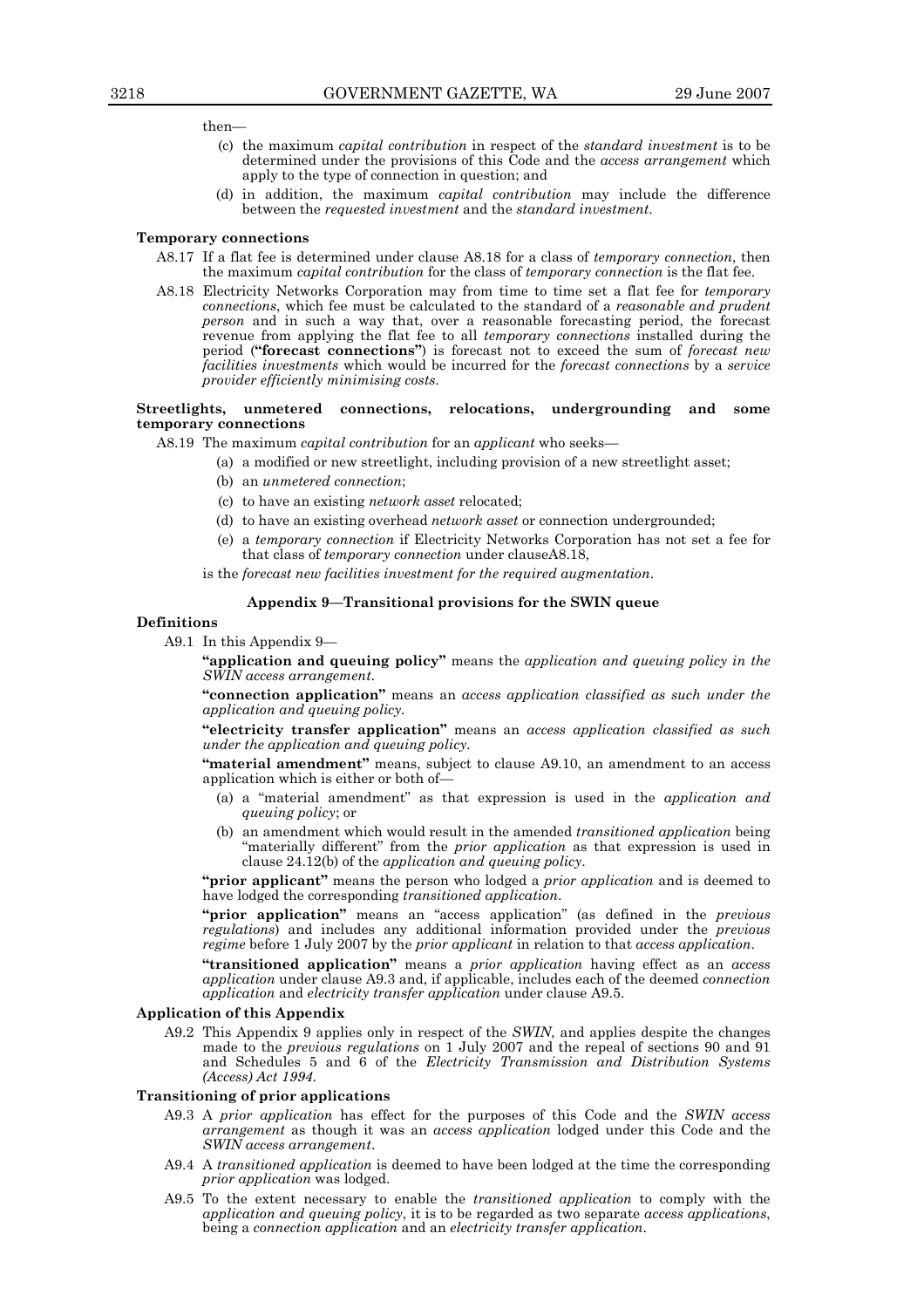#### **New queuing etc rules apply to transitioned applications**

 A9.6 From 1 July 2007, a *transitioned application* is to be dealt with in accordance with this Code and the *SWIN access arrangement*, despite having been lodged and previously dealt with in accordance with the *previous regime*.

#### **Updating a transitioned application**

- A9.7 By no later than 14 July 2007 Electricity Networks Corporation must give notice to each *prior applicant*—
	- (a) advising that the *prior applicant's prior application* has been transitioned under clause A9.3; and
	- (b) if applicable, advising that the *prior application* will have effect as a deemed *connection application* and *electricity transfer application* under clause A9.5. and
	- (c) for each *covered service* sought by the *prior application*, Electricity Networks Corporation's proposal as a *reasonable and prudent person* for—
		- (i) the *reference service* to be substituted for the covered service sought by the prior application;
		- (ii) the *reference tariff* to apply for the reference service;
		- (iii) the terms and conditions to apply to the reference service (including its proposal, if applicable, for completing any blanks in the standard access contract);

and

- (d) advising that the *prior applicant* is not obliged to accept Electricity Networks Corporation's proposals under clause A9.7(c); and
- (e) specifying (to the extent reasonably practicable in accordance with *good electricity industry practice*) all additional information required from the *applicant* to cause the *transitioned application* to comply with this Code and the *SWIN access arrangement* and to enable Electricity Networks Corporation to process the *transitioned application* and, if applicable, make an *access offer*.
	- A9.8 Within 30 *business days* after receipt of a notice referred to in clause A9.7, the *prior applicant* must give Electricity Networks Corporation a notice setting out, for each service sought by the *prior application*, either—
		- (a) the *prior applicant's* acceptance of Electricity Networks Corporation's proposals under clause A9.7(c); or
		- (b) the *prior applicant's* counter-proposal in respect of those matters.
	- A9.9 A notice from a *prior applicant* under clause A9.8—
		- (a) is an amendment to the relevant *transitioned application* under clause 3.13(a) of the *application and queuing policy*; and
		- (b) if given under clause A9.8(a) is not a *material amendment*; and
		- (c) if given under clause A9.8(b), can (subject to clause A9.10), but does not necessarily, amount to a proposal for a *material amendment*,
	- A9.10 A response under clause A9.8(b) is not a *material amendment* if the response would result in a *transitioned application* which is either (or both of)—
		- (a) not materially different from the *prior application*; or
		- (b) not materially different from what the *transitioned application* would have been if the *prior applicant* had accepted Electricity Networks Corporation's proposals under clause A9.7(c);

#### **Assessing whether prior applicant's election might amount to a material amendment**

- A9.11 Before giving a notice under clause A9.8(b), a *prior applicant* may submit a draft of the notice to Electricity Networks Corporation seeking Electricity Networks Corporation's view as a *reasonable and prudent person* on whether the notice might amount to a *material amendment* if submitted in that form.
- A9.12 Electricity Networks Corporation must respond to a request under clause A9.11 within 5 *business days* with its view as a *reasonable and prudent person* as to whether the draft notice would, or would not, amount to a *material amendment*.

#### **Transitioned applications temporarily preserved**

- A9.13 Despite anything to the contrary in the *SWIN access arrangement*, a *transitioned application* must not be rejected, and cannot have its priority amended or be deemed to have been withdrawn, unless-
	- (a) Electricity Networks Corporation has given notice under clause A9.7; and
	- (b) the *prior applicant* has given a notice under clause A9.8 or the time for doing so has expired,

 and thereafter a *transitioned application* may only be rejected, have its priority amended or be deemed to have been withdrawn in accordance with the *application and queuing policy*.

#### **Time periods restart after exchange of notices**

 A9.14 For the purposes only of determining a time period under the *application and queuing policy*, a *transitioned application* is deemed to have been lodged on the date the *prior applicant* gives a notice under clause A9.8 or the time for doing so expires.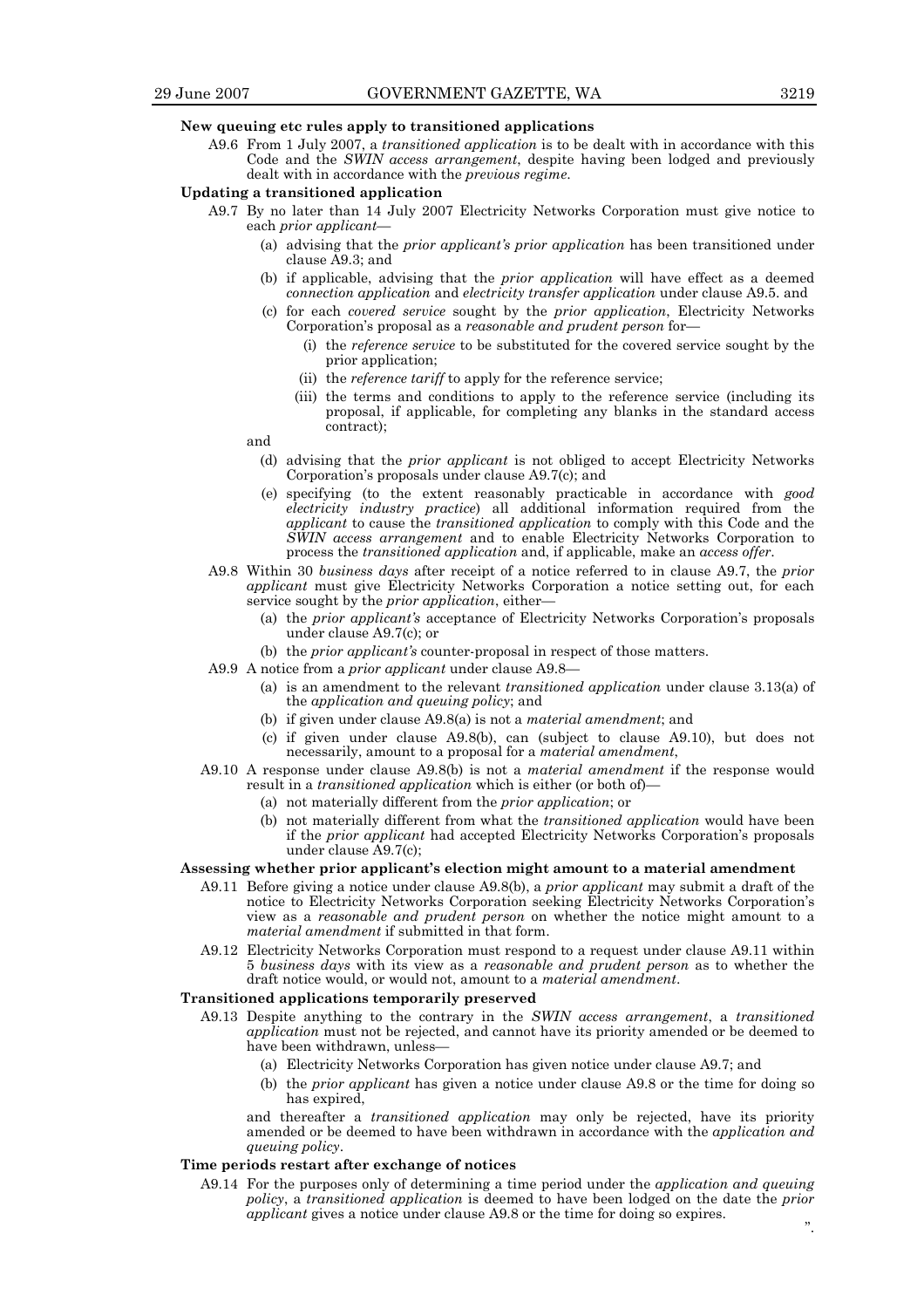## **HEALTH**

### **HE401\***

#### **MENTAL HEALTH ACT 1996**

#### MENTAL HEALTH (AUTHORISED MENTAL HEALTH PRACTITIONERS)

ORDER (NO. 3) 2007

Made by the Chief Psychiatrist under section 20.

#### **Citation**

1. This order may be cited as the *Mental Health (Authorised Mental Health Practitioners) Order (No. 3) 2007*.

#### **Commencement**

2. This order comes into operation on the day on which it is published in the *Gazette*.

#### **Authorised mental health practitioner**

3. The mental health practitioners specified in Schedule 1 to this order are designated as authorised mental health practitioners.

|                        | Schedule 1          |
|------------------------|---------------------|
| <b>NAME</b>            | <b>PROFESSION</b>   |
| Adey, Nathan           | Mental Health Nurse |
| Brabazon, Vernon       | Social Worker       |
| Darby, Margaret        | Mental Health Nurse |
| Downie, Nicole         | Mental Health Nurse |
| Fell, Lucia            | Mental Health Nurse |
| Fernandez, Celine      | Psychologist        |
| Grady, Thomas          | Mental Health Nurse |
| Harris, Lisa           | Mental Health Nurse |
| Harvey, Adrian         | Mental Health Nurse |
| Hill, Sarah            | Mental Health Nurse |
| Hille, Lynette         | Mental Health Nurse |
| Lawson, Clair          | Psychologist        |
| Rule, Trevor           | Psychologist        |
| Simpson, Wendy         | Mental Health Nurse |
| Spinks, Jacqueline     | Mental Health Nurse |
| Sweetman, Alan Wesley  | Mental Health Nurse |
| Tait, Stuart           | Mental Health Nurse |
| Dated: 25th June 2007. |                     |

Dr ROWAN DAVIDSON, Chief Psychiatrist.

## **JUSTICE**

#### **JU401\***

### **JUSTICES OF THE PEACE ACT 2004**

RESIGNATIONS

It is hereby notified for public information that the Minister has accepted the resignation of—

Mr George Ernest White of 75 Peet Road, Roleystone

from the Office of Justice of the Peace for the State of Western Australia.

JOANNE STAMPALIA, A/Executive Director, Court and Tribunal Services.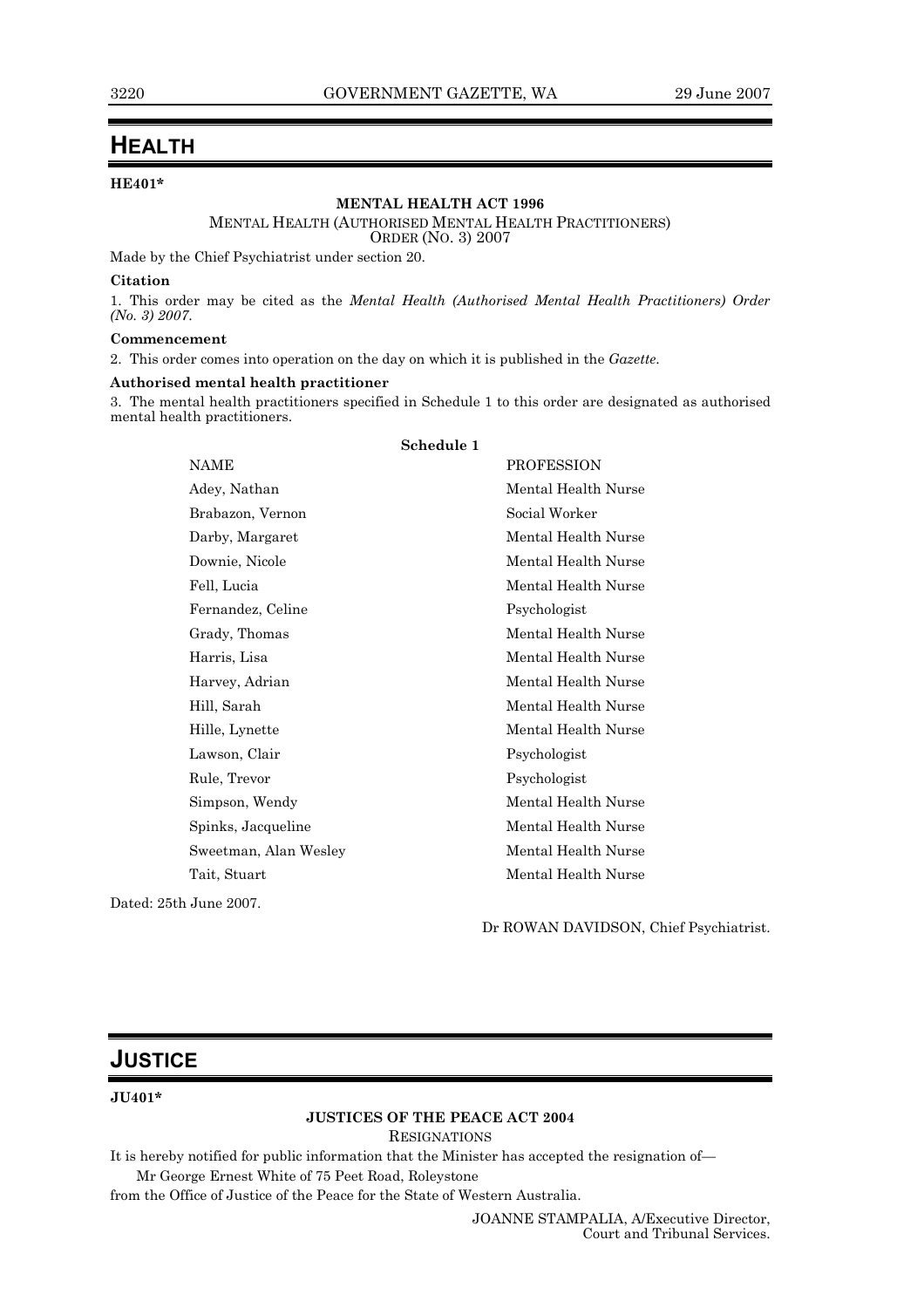#### **JU402\***

## **PRISONS ACT 1981**

## PERMIT DETAILS

Pursuant to the provisions of section 15P of the *Prisons Act 1981*, the Commissioner of the Department of Corrective Services has revoked the following Permit to do High-Level Security Work—

| <b>SURNAME</b> | OTHER NAMES | PERMIT No. | <b>REVOCATION</b><br>DATE |
|----------------|-------------|------------|---------------------------|
| Goodall        | Jıon        | AP 0372    | 23/06/2007                |

This notice is published under section 15P of the *Prisons Act 1981*.

BRIAN LAWRENCE, Manager Acacia Prison Contract.

26 June, 2007

## **LOCAL GOVERNMENT**

#### **LG401\***

#### *SHIRE OF CUNDERDIN*

#### APPOINTMENT OF AUTHORISED OFFICERS

It is hereby notified for public information that Mr Paul Reece has been appointed by the Council of the Shire of Cunderdin, as an Authorised Officer to enforce the provisions of the following—

Local Government Act 1995

Dog Act 1976 and Regulations

Bush Fires Act 1954 and Regulations

The Litter Act 1979

Control of Vehicles (Off Road Areas) Act 1978 and Regulations (as amended)

Cemeteries Act 1986

The following persons have been authorised as Registration Officers in accordance with the Dog Act 1976 and Regulations—

Mrs Julie Oliver Ms Loren Hempel Ms Brooke Millea Ms Fiona Leeds

G. M. (Gary) TUFFIN, Chief Executive Officer.

#### **LG402\***

#### *CITY OF KALGOORLIE-BOULDER*  APPOINTMENTS

———————————

The City of Kalgoorlie-Boulder wishes to advise for public information the appointment of Deonne Lewis as an authorised officer to operate within the City of Kalgoorlie-Boulder to enforce the following Acts, Regulations and Local Laws effective immediately—

- Local Government Act 1995
- Local Government (Miscellaneous Provisions) Act 1960
- Dog Act 1976—For the purpose of Dog Registration Officer, Issuing of Dog Infringement Notices, Dog Warning Notices and Notices to Register Dog (Admin)
- Litter Act 1979—For the Purpose of issuing Litter Infringements (Admin)
- City of Kalgoorlie-Boulder Parking and Parking Facilities Local Law (Admin)
- Bush Fires Act 1954 (Admin)
- Control of Vehicles (Off-road Areas) Act 1978 (Admin)
- Caravan Parks and Camping Grounds Act and Regulations 1995 (Admin)

The City of Kalgoorlie-Boulder also wishes to advise the cancellation of the appointments of Fiona Megan Dent.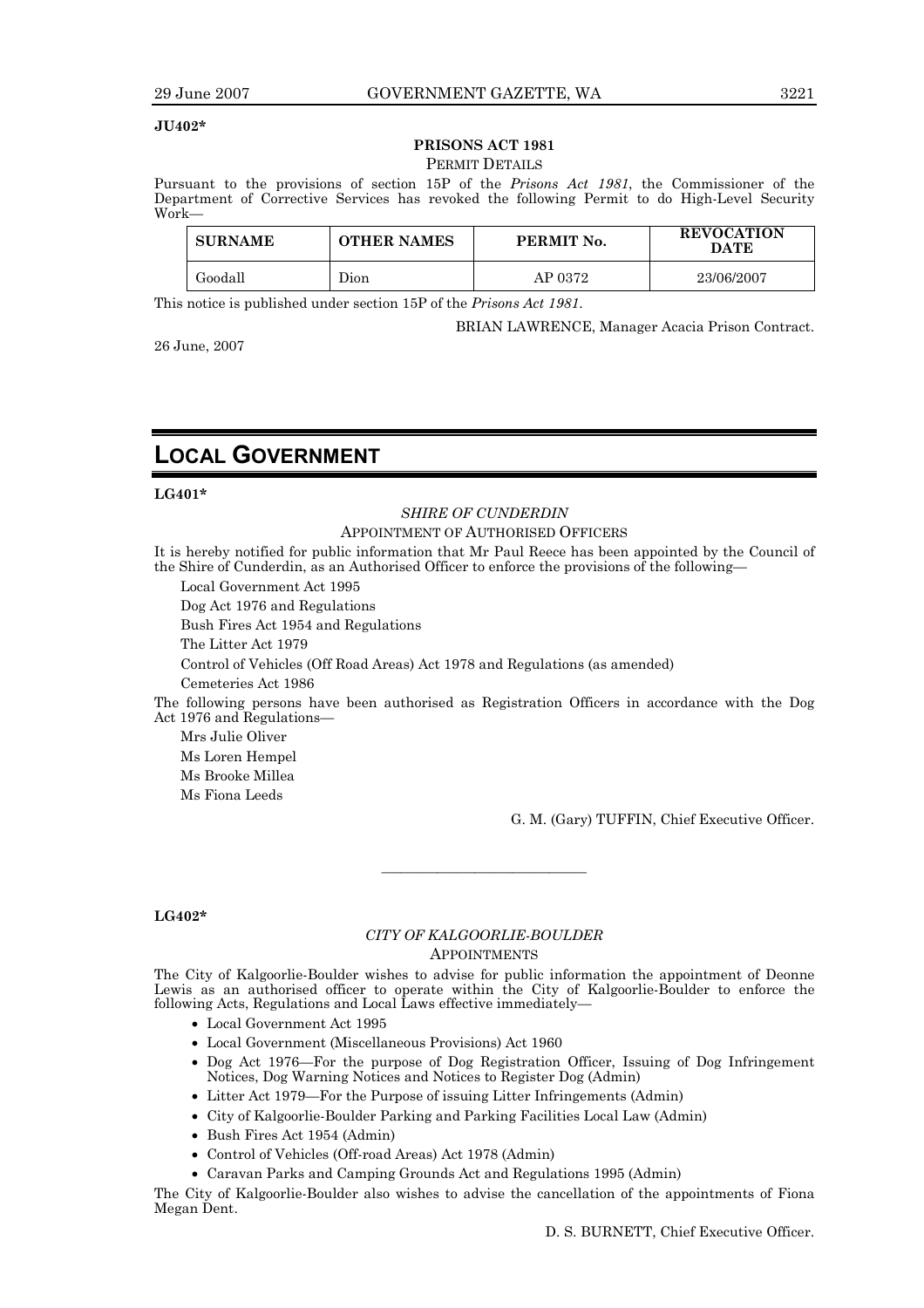## **MINERALS AND PETROLEUM**

**MP401\*** 

#### **PETROLEUM ACT 1967**

#### GRANT OF EXPLORATION PERMIT

Exploration Permit No. EP 455 has been granted to Westralian Gas and Power Limited to have effect for a period of six (6) years from 22/6/2007.

W. L. TINAPPLE, Director Petroleum and Royalties Division.

**MP402\*** 

#### **PETROLEUM ACT 1967**

———————————

#### GRANT OF DRILLING RESERVATION

Drilling Reservation No. DR 9 has been granted to Backreef Oil Ltd of 29 Pindari Road, City Beach WA 6015 to have effect for a period of three (3) years from 20th June 2007.

W. L. TINAPPLE, Director Petroleum and Royalties Division.

**MP403\*** 

#### **MINING ACT 1978**

———————————

APPLICATION FOR AN ORDER FOR FORFEITURE

Department of Industry & Resources

Mt Magnet.

In accordance with Regulation 49(2)(c) of the Mining Act 1978-1983, notice is hereby given that the licences are liable to forfeiture under the provisions of Section 96(1)(a) for breach of covenant, viz. non-payment of rent.

S. RICHARDSON, Warden.

To be heard in the Warden's Court, Mt Magnet on the Thursday 26 July 2007.

MURCHISON MINERAL FIELD

————

P20/1604—Cougar Metals NL & Australian Eagle Oil Co NL

P20/1487—St Barbara Ltd & Cougar Metals NL

P20/1492—Australian Ragle Oil Co NL & Cougar Metals NL

## **PLANNING AND INFRASTRUCTURE**

#### **PI401\***

#### **PLANNING AND DEVELOPMENT ACT 2005**

APPROVED LOCAL PLANNING SCHEME AMENDMENT

*Shire of Capel* 

Town Planning Scheme No. 7—Amendment No. 34

Ref: 853/6/7/7 Pt 34

It is hereby notified for public information, in accordance with section 87 of the *Planning and Development Act 2005* that the Minister for Planning and Infrastructure approved the Shire of Capel local planning scheme amendment on 6 June 2007 for the purpose of adding a new clause after clause 5.7.4 to read—

 5.7.5 Where Council grants a Planning Consent to develop a caravan park in the Rural Zone pursuant to Clause 3.2.2 no person shall occupy any of the forms of accommodation identified in the definition of Caravan Park in Appendix 1 of the Scheme for other than holiday accommodation wherein the total stay will be limited to a maximum of 3 months in any 12 month period.

> M. T. SCOTT, President. P. F. SHEEDY, Chief Executive Officer.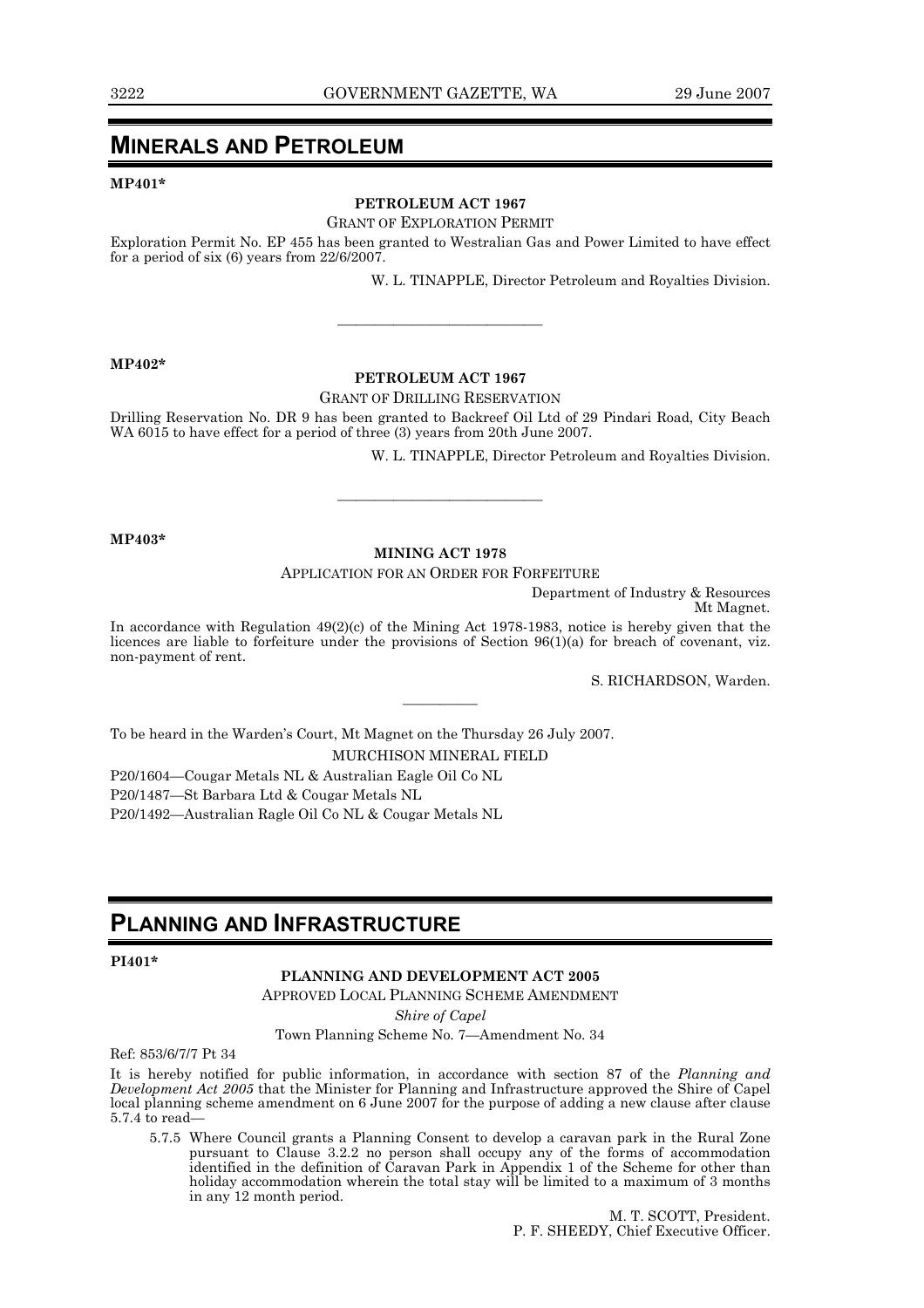#### **PI402\***

#### **PLANNING AND DEVELOPMENT ACT 2005**

APPROVED LOCAL PLANNING SCHEME AMENDMENT

*Town of Cottesloe* 

Town Planning Scheme No. 2—Amendment No. 43

Ref: 853/2/3/5 Pt 43

It is hereby notified for public information, in accordance with section 87 of the *Planning and Development Act 2005* that the Minister for Planning and Infrastructure approved the Town of Cottesloe local planning scheme amendment on 6 June 2007 for the purpose of—

- 1. Amending Clause 3.4.3 to read as follows—
	- 3.4.3 The intent of the Business Zone is to provide for the wide range of uses permissible in a manner compatible with surrounding development.
		- (i) The maximum plot ratio shall be 0.8 and in considering development applications, Council will be guided by the height of buildings in the adjoining areas and the amenity and parking provisions on Part V—General Provisions of the Scheme.
		- (ii) For the Eric Street local centre, the following development requirements shall be applicable, subject to Council approval—

| Maximum Plot Ratio        | Ground Floor 0.7:1<br>First Floor Residential: As per Residential<br>Design Codes                                |
|---------------------------|------------------------------------------------------------------------------------------------------------------|
| Maximum Site Cover        | 92%                                                                                                              |
| Minimum Boundary Setbacks | Western boundary: Nil<br>North boundary: 3m                                                                      |
| Maximum Height            | 2 storey and 9.0 metres                                                                                          |
| Required Car Parking      | Retail: 1 bay per 30m <sup>2</sup> gross leasable area<br>Multiple Dwellings: As per Residential<br>Design Codes |

 2. Including specific concessions/exemptions relating to future subdivision and development of the site into Schedule 5 of the Scheme as follows—

|                 |   | COLUMN 1<br>PARTICULARS OF<br><b>LAND</b> | COLUMN <sub>2</sub><br>EXEMPTIONS/CONCESSIONS THAT MAY<br>BE GRANTED BY THE COUNCIL                                                                                                                                                                          |
|-----------------|---|-------------------------------------------|--------------------------------------------------------------------------------------------------------------------------------------------------------------------------------------------------------------------------------------------------------------|
| SP <sub>5</sub> | 5 | No. 36 (Lot 50) Eric<br>Street, Cottesloe | Council, when considering an application for<br>development that is in accordance with the<br>standards set out in clause 3.4.3 of the<br>Scheme, will be guided by any Indicative<br>Development Plan for the site that it has<br>supported 'in-principle'. |

K. J. MORGAN, Mayor. S. TINDALE, Chief Executive Officer.

## **PREMIER AND CABINET**

**PC401\*** 

#### **INTERPRETATION ACT 1984**

#### MINISTERIAL ACTING ARRANGEMENTS

It is hereby notified for public information that the Governor in accordance with Section 52(1)(b) of the *Interpretation Act 1984* has approved the following temporary appointment—

Hon J. R. Ford MLC, to act temporarily in the office of Minister for Agriculture and Food; Forestry; the Mid West and Wheatbelt; Great Southern in the absence of the Hon K. M. Chance MLC for the period 9 to 22 July 2007 inclusive.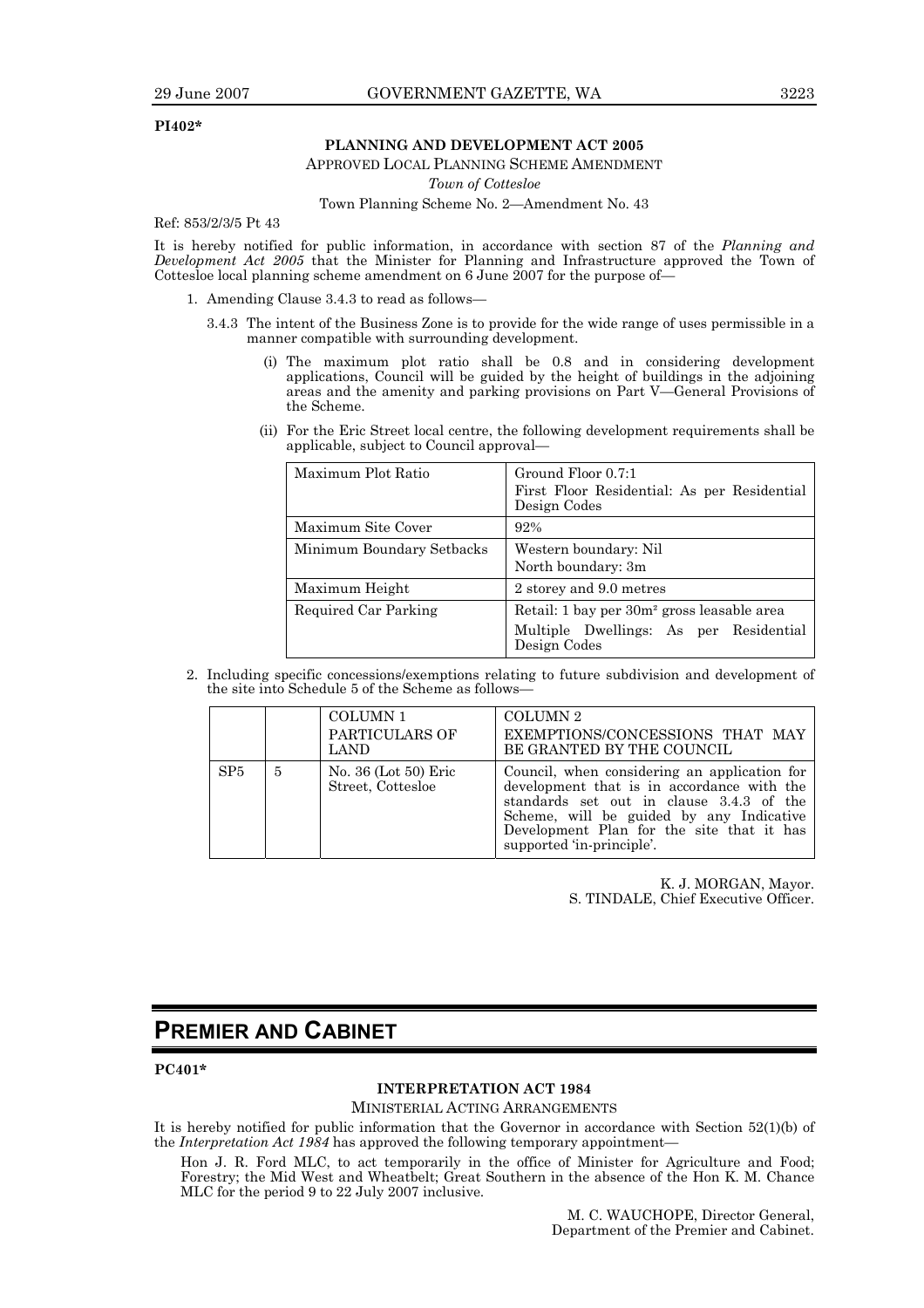#### **PC402\***

#### **INTERPRETATION ACT 1984**

#### MINISTERIAL ACTING ARRANGEMENTS

It is hereby notified for public information that the Governor in accordance with Section 52(1)(b) of the *Interpretation Act 1984* has approved the following temporary appointment—

Hon E. S. Ripper MLA, to act temporarily in the office of Minister for Police and Emergency Services; Community Safety; Water Resources; Sport and Recreation in the absence of the Hon J. C. Kobelke MLA for the period 25 June to 1 July 2007 inclusive.

> M. C. WAUCHOPE, Director General, Department of the Premier and Cabinet.

#### **PC403\***

#### **INTERPRETATION ACT 1984**

———————————

MINISTERIAL ACTING ARRANGEMENTS

It is hereby notified for public information that the Governor in accordance with Section 52(1)(b) of the *Interpretation Act 1984* has approved the following temporary appointment—

Hon S. M. Ellery MLC to act temporarily in the office of Minister for Corrective Services; Small Business; Minister Assisting the Minister for Federal-State Relations in the absence of the Hon M. M. Quirk MLA for the period 25 to 28 June 2007 (both dates inclusive).

> M. C. WAUCHOPE, Director General, Department of the Premier and Cabinet.

#### **PC404\***

### **INTERPRETATION ACT 1984**

———————————

#### MINISTERIAL ACTING ARRANGEMENTS

It is hereby notified for public information that the Governor in accordance with Section 52(1)(b) of the *Interpretation Act 1984*, has approved the following temporary appointments—

Hon J. C. Kobelke MLA to act temporarily in the office of Treasurer; Minister for State Development in the absence of the Hon E. S. Ripper MLA for the periods 22 to 23 July 2007 and 28 July to 5 August 2007 (both dates inclusive).

Hon M. M. Quirk MLA to act temporarily in the office of Treasurer; Minister for State Development in the absence of the Hon E. S. Ripper MLA for the period 24 to 27 July 2007 (both dates inclusive).

These arrangements supersede those published in *Government Gazette* Number 109 on 22 May 2007.

M. C. WAUCHOPE, Director General, Department of the Premier and Cabinet.

#### **PC405\***

#### **INTERPRETATION ACT 1984**

———————————

MINISTERIAL ACTING ARRANGEMENTS

It is hereby notified for public information that the Governor in accordance with Section 52(1)(b) of the *Interpretation Act 1984* has approved the following temporary appointment—

Hon E. S. Ripper MLA to act temporarily in the office of Premier; Minister for Federal-State Relations; Trade; Innovation; Science; Public Sector Management in the absence of the Hon A. J. Carpenter MLA for the period 7 to 15 July 2007 (both dates inclusive).

> M. C. WAUCHOPE, Director General, Department of the Premier and Cabinet.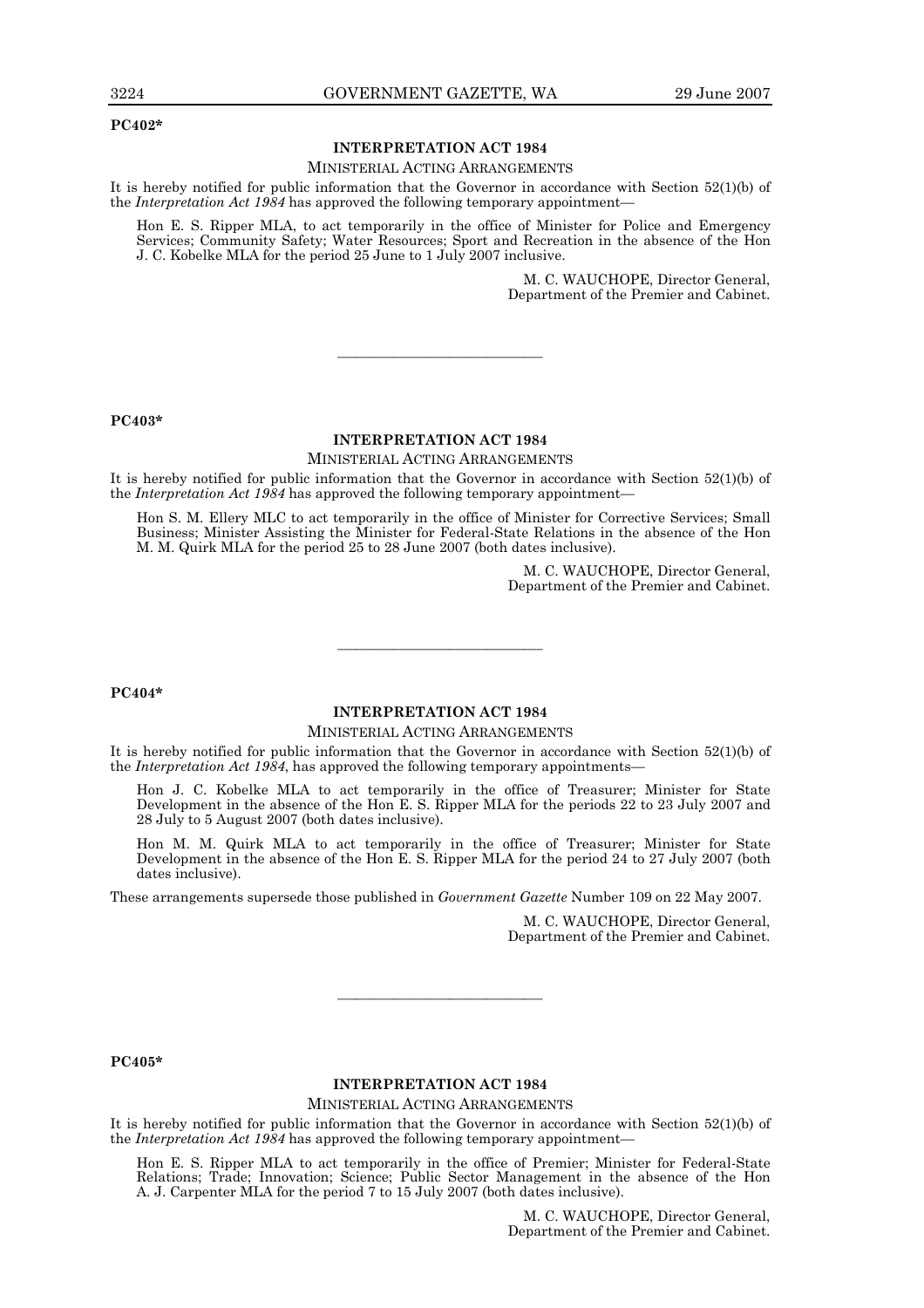## **RACING, GAMING AND LIQUOR**

#### **RG401\***

#### **LIQUOR CONTROL ACT 1988**

LIQUOR APPLICATIONS

The following is a summary of applications received under the Liquor Control Act 1988 (the Act) and required to be advertised.

Any person wishing to obtain more details about any application, or about the objection process, should contact the Department of Racing, Gaming & Liquor, 1st Floor, 87 Adelaide Terrace, Perth, Telephone: (08) 9425 1888, or consult a solicitor or relevant industry organisation.

| App. No. | Applicant                               | Nature of Application                                                                                                                                                                                                  | Last Date<br>for<br>Objections |
|----------|-----------------------------------------|------------------------------------------------------------------------------------------------------------------------------------------------------------------------------------------------------------------------|--------------------------------|
|          | APPLICATIONS FOR THE GRANT OF A LICENCE |                                                                                                                                                                                                                        |                                |
| 11974    | Vu Van Do                               | Application for the grant of a Restaurant<br>licence in respect of premises situated in<br>South Perth and known as Vu's Vietnamese<br>Cafe Restaurant                                                                 | 24/07/2007                     |
|          |                                         | APPLICATIONS FOR EXTENDED TRADING PERMITS—LIQUOR WITHOUT A MEAL                                                                                                                                                        |                                |
| 30690    | Borossco Pty Ltd                        | Application for the grant of an extended<br>trading permit - liquor without a meal, in<br>respect of premises situated in Perth and<br>known as Fuche                                                                  | 16/07/07                       |
| 30365    | West Coast Pals Pty<br>$_{\rm Ltd}$     | Application for the grant of an extended<br>trading permit - liquor without a meal, in<br>respect of premises situated in East Perth<br>and known as Café Bellavista                                                   | 08/07/07                       |
| 271533   | Westwood Asset Pty<br>Ltd               | APPLICATIONS TO ADD, VARY OR CANCEL A CONDITION OF LICENCE<br>Application to add, vary or cancel a condition<br>of the Hotel licence in respect of premises<br>situated in Fremantle and known as the<br>Newport Hotel | 16/07/07                       |

This notice is published under section 67(5) of the Act.

Dated: 27 June 2007.

B. A. SARGEANT, Director of Liquor Licensing.

## **WATER/SEWERAGE**

**WA401** 

#### **COUNTRY TOWNS SEWERAGE ACT 1948**

WILUNA SEWERAGE

Acquisition

The Water Corporation under the provisions of Section 11(3) of the *Country Towns Sewerage*  Act 1948, at the request of the Shire of Wiluna, Department of Housing and Works, Department of Education, Wiluna Aboriginal Medical Service, Wiluna Club Hotel and Telstra, has with the approval of His Excellency the Governor, by and with consent of the Executive Council, acquired selected conveyance assets in the Wiluna sewerage scheme.

> J. I. GILL, Chief Executive Officer, Water Corporation.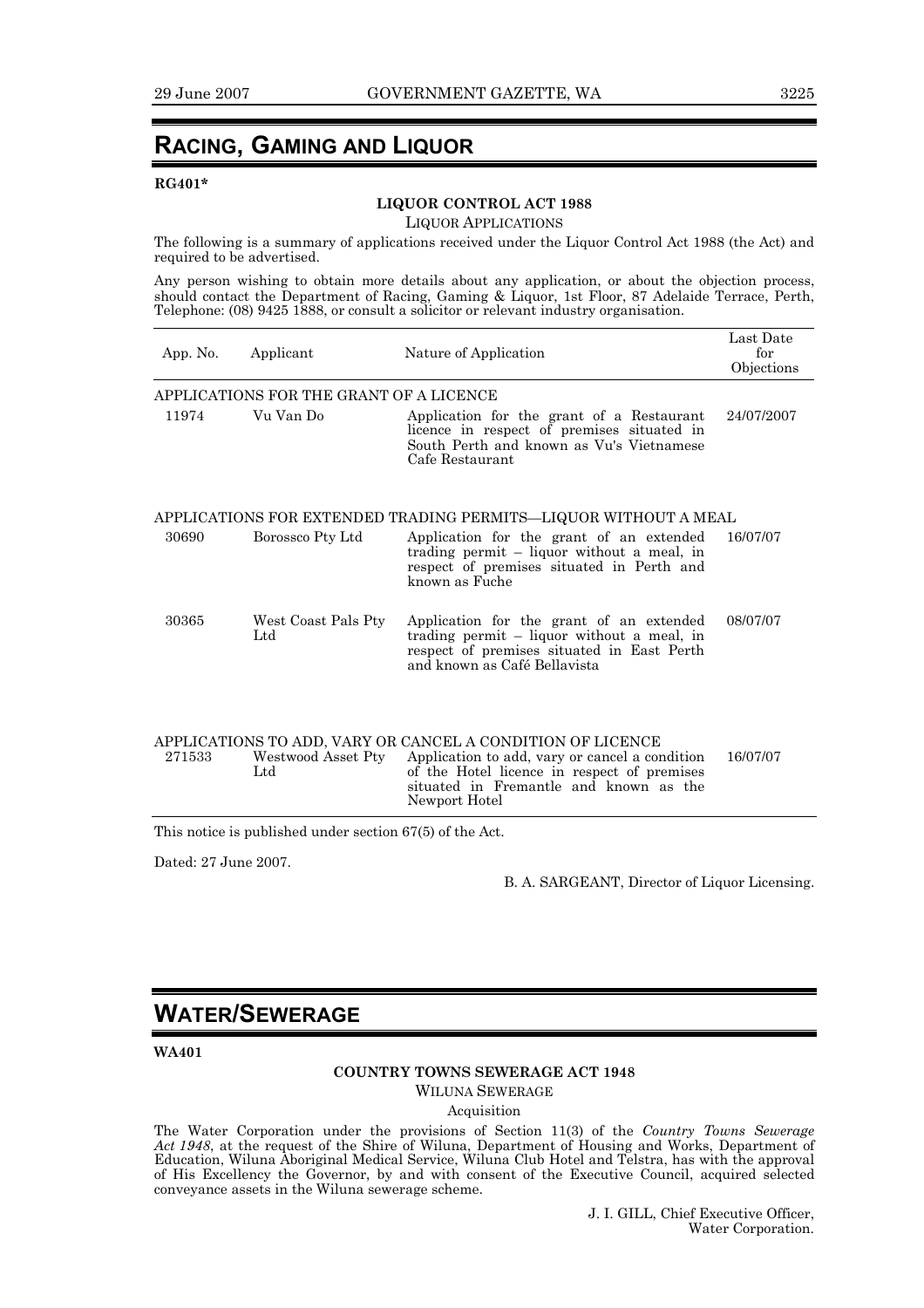## **WORKSAFE**

#### **WC401**

#### **WORKERS' COMPENSATION AND INJURY MANAGEMENT ACT 1981**

PRESCRIBED AMOUNT

In accordance with section 315 of the *Workers' Compensation and Injury Management Act 1981,*  I hereby publish for public information the following amounts for the financial year beginning 1 July 2007—

- (a) prescribed amount is \$159,091;
- (b) Amount A for the purposes of section 93F and 93K is \$334,093; and
- (c) Amount C for the purposes of Schedule 1 Clause 11 is \$1 ,722.60.

The full schedule of payments titled "Variations in Prescribed Amount and Other Workers' Compensation Payments" is available from the WorkCover WA website at www.workcover.wa.gov.au or by contacting the WorkCover WA Infoline on 1300 794 744.

Hon MICHELLE ROBERTS MLA, Minister for Employment Protection.

## **DECEASED ESTATES**

**ZX401** 

#### **TRUSTEES ACT 1962**

DECEASED ESTATES

Notice to Creditors and Claimants

Creditors and other persons having claims (to which Section 63 of the Trustees Act 1962 and amendments thereto relate) in respect of the estates of the undermentioned deceased persons are required by the personal representatives care of Messrs Jackson McDonald, 25th floor, 140 St Georges Terrace, Perth, Western Australia 6000 (GPO Box M971 Perth Western Australia 6843) to send particulars of their claims to them within one month from the date of publication of this notice at the expiration of which time the personal representatives may convey or distribute the assets having regard only to the claims of which they have then had notice—

Elizabeth Rhoda Saunders, deceased late of Tuohy Nursing Home, Morrison Road, Midland, Western Australia, who died on 31 May 2007.

Jessie Ruth Ransom, deceased late of Regents Garden Nursing Home, Leach Highway, Bateman, Western Australia, who died on 18 November 2006.

Wayne Walter Glenister, deceased late of 10 Bradwell Court, Carine, Western Australia, who died on 23 October 2006.

Janis Bukovskis, deceased late of 16A Stanley Street, Belmont, Western Australia, who died between 6 March 2002 and 11 March 2002.

Pamela Anne Quartermaine, deceased late of 158 Kitchener Road, Alfred Cove, Western Australia, who died on 29 March 2007.

Mary Cargill, deceased late of Unit 59, Parkland Villas, 2 Hungerford Avenue, Mandurah, Western Australia, who died on 11 November 2004.

Dated this 22nd day of June 2007.

JACKSON McDONALD.

#### **ZX402\***

#### **TRUSTEES ACT 1962**  DECEASED ESTATES

———————————

Notice to Creditors and Claimants

Creditors and other persons having claims (to which Section 63 of the Trustees Act, relates) in respect of the Estates of the undermentioned deceased persons are required to send particulars of their claims to me on or before the 29th July 2007 after which date I may convey or distribute the assets, having regard only to the claims of which I then have notice.

Campion, Alan George, late of 10c Grant Place, Bentley, died 17.05.2007, (DE19902955EM16) Castelli, Agostino Giovanni, late of 3 Hutton Street, Collie, died 22.05.2007, (DE19921645EM26)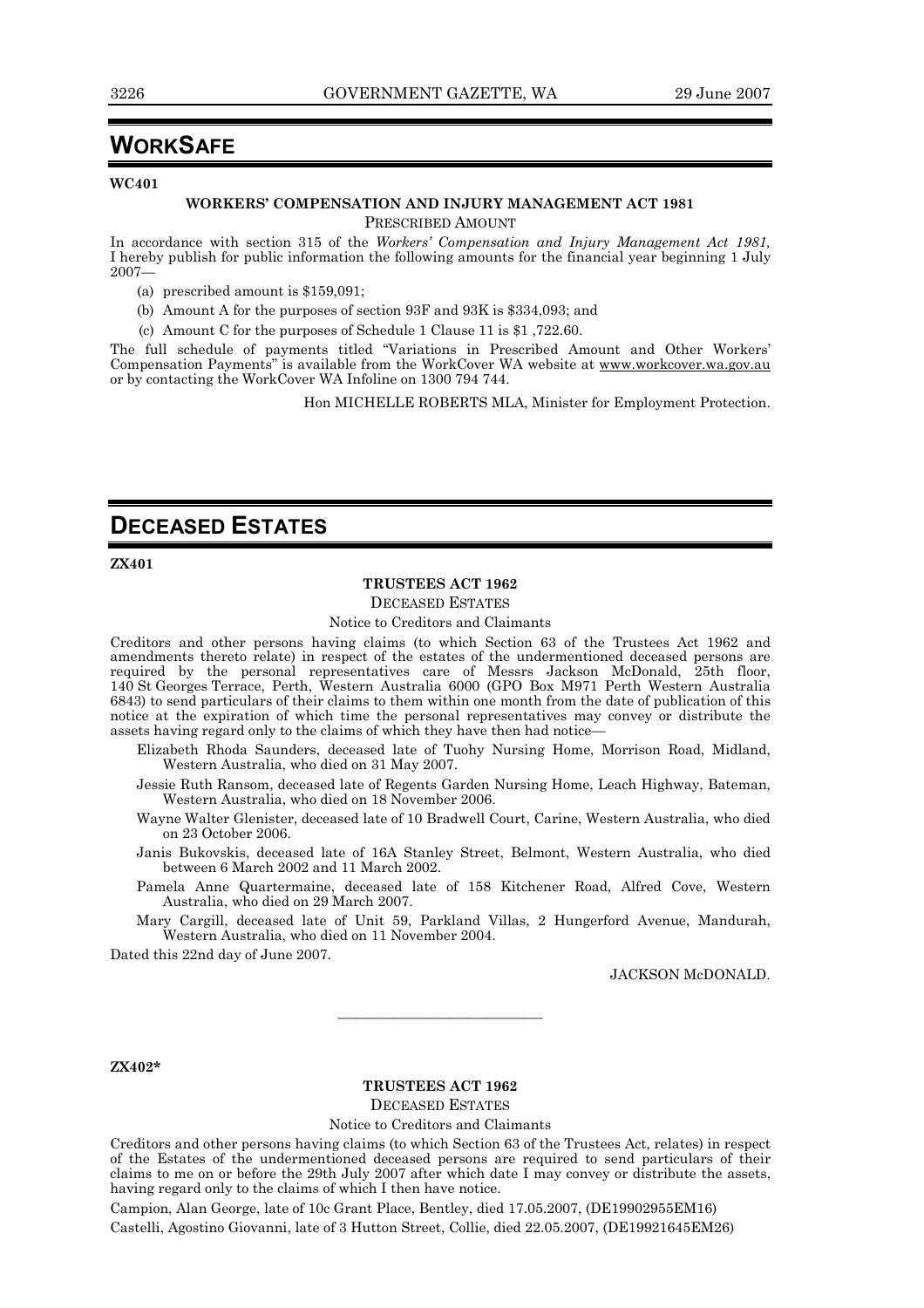Clarke, Nellie Campbell, late of Brightwater Care Group, 17B Manuel Crescent, Redcliffe, formerly of Unit 6/77 Epsom Avenue, Belmont, died 03.06.2007, (DE19992461EM17)

Clifton, Robert Cecil, late of 21 Pegus Street, Thornlie, died 13.05.2007, (DE19690792EM17)

Davis, Lionel Sydney, late of Freshwater Bay Nursing Home, 67 Palmerston Street, Mosman Park, formerly of Unit 77/8 Bradford Street, Mount Lawley, died 25.05.2007, (DE19981156EM17)

Jean, Anna, late of Wearne House, 7 Leslie Street, Mandurah, formerly of 11 Kestal Place, Kewdale, died 25.05.2007, (DE19842671EM23)

McIntosh, Minnia Anne, late of 79/24 Freedman Road, Menora, died 22.02.2007, (DE33016513EM26)

Robinson, Ewan Stuart, late of 14 Quorn Street, Wembley Down, formerly of 12 May Street, Subiaco, died 10.05.2007, (DE33049331EM213)

Rogerson, William, late of Greenfields Aged Care, 95 Lakes Road, Mandurah, died 03.05.2007, (DE19913982EM16)

Thomas, Martha Rebeca, late of 222 Cammillo Road, Kelmscott, died 23.02.2007, (DE32003134EM13)

Upenieks, Harijs, late of 23 Thompson Road, North Fremantle, died 14.06.2007, (DE19980409EM313)

Williams, Ailsa Agnes, late of Howard Solomon Aged Care Facility, 91 Hybanthus Road, Ferndale, died 28.05.2007, (DE32002124EM12)

Wright, Edward Stephen, late of Carrington Aged Care, Ivermey Road, Hamilton Hill, died 21.05.2007, (DE19840692EM16)

> JOHN SKINNER, Public Trustee, Public Trust Office, 565 Hay Street, Perth WA 6000.

> > Telephone: 9222 6777

## **PUBLIC NOTICES**

**ZZ401** 

## **PARTNERSHIP ACT 1895**

DISSOLUTION OF PARTNERSHIP

Take notice of the dissolution of partnership between Dr. Douglas James Smith and Dr. Laurence Edwin Fisher trading as D. J. Smith and L. E. Fisher at North Innaloo Medical Centre, 13 Morris Rd, Innaloo WA 6018 effective from 30th June 2007.

> D. J. SMITH. L. E. FISHER.

### WESTERN AUSTRALIA

———————————

## **FAIR TRADING (RETIREMENT VILLAGES CODE) REGULATIONS 2006**

**\*Price: \$9.05 counter sales Plus postage on 120 grams** 

\* Prices subject to change on addition of amendments.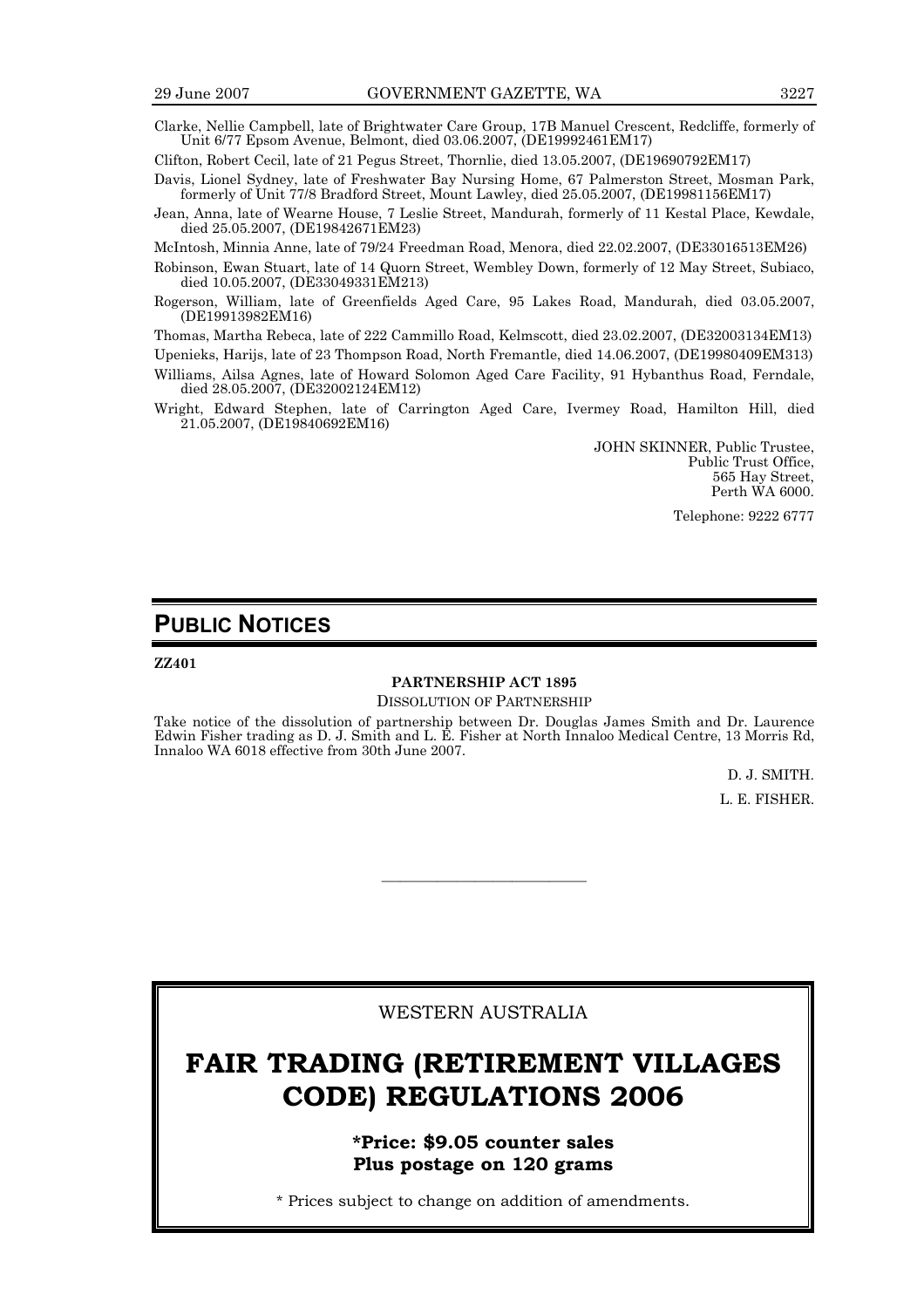## **STATE LAW PUBLISHER SUBSCRIPTION RATES FOR 2008**

All subscriptions are for the period from 1 January to 31 December 2008. Subject to certain limitations, refunds may be allowed if a subscription is cancelled during the year. The prices quoted include GST where applicable and postage by surface mail unless stated otherwise.

#### **GOVERNMENT GAZETTE**

#### **STATUTES**

| GOVERNMENT GAZETTE                                                                                                                                                                                                                                                         | STATUTES                                                                                                                           |
|----------------------------------------------------------------------------------------------------------------------------------------------------------------------------------------------------------------------------------------------------------------------------|------------------------------------------------------------------------------------------------------------------------------------|
| General <i>Government Gazettes</i> are published<br>on Tuesday and Friday of each week,<br>unless disrupted by public holidays or<br>unforseen circumstances.<br>Special <i>Government Gazettes</i> are published<br>periodically on any day.<br><b>All Gazettes</b><br>\$ | <b>Bound Statutes</b><br>Bound volumes are posted during March of<br>the following year.<br>\$<br>Half Calf Bound Statutes  856.90 |
| <b>Bound Volumes of full year</b> 1,138.50                                                                                                                                                                                                                                 |                                                                                                                                    |
| <b>INDUSTRIAL GAZETTE</b><br>Industrial Gazette is published monthly.<br>\$                                                                                                                                                                                                | <b>Loose Statutes</b><br>Statutes are posted weekly as they become<br>available.<br>\$                                             |
| <b>HANSARD</b><br>Hansard is printed and distributed weekly<br>during parliamentary sessions.<br><u>Bound Volumes of Hansard</u>                                                                                                                                           | <b>Sessional Bills</b><br>Bills are posted weekly as they become<br>available.                                                     |

## **CLAIMS FOR MISSING SUBSCRIPTION ITEMS**

For a claim to be recognised as valid, written notification must be lodged at State Law Publisher, 10 William Street, Perth 6000 within 28 days of publication of the missing item.

Claims lodged after this period will not be recognised and will attract payment in full.

| Half Calf Bound Statutes  856.90 |  |
|----------------------------------|--|

| w |
|---|
|   |
|   |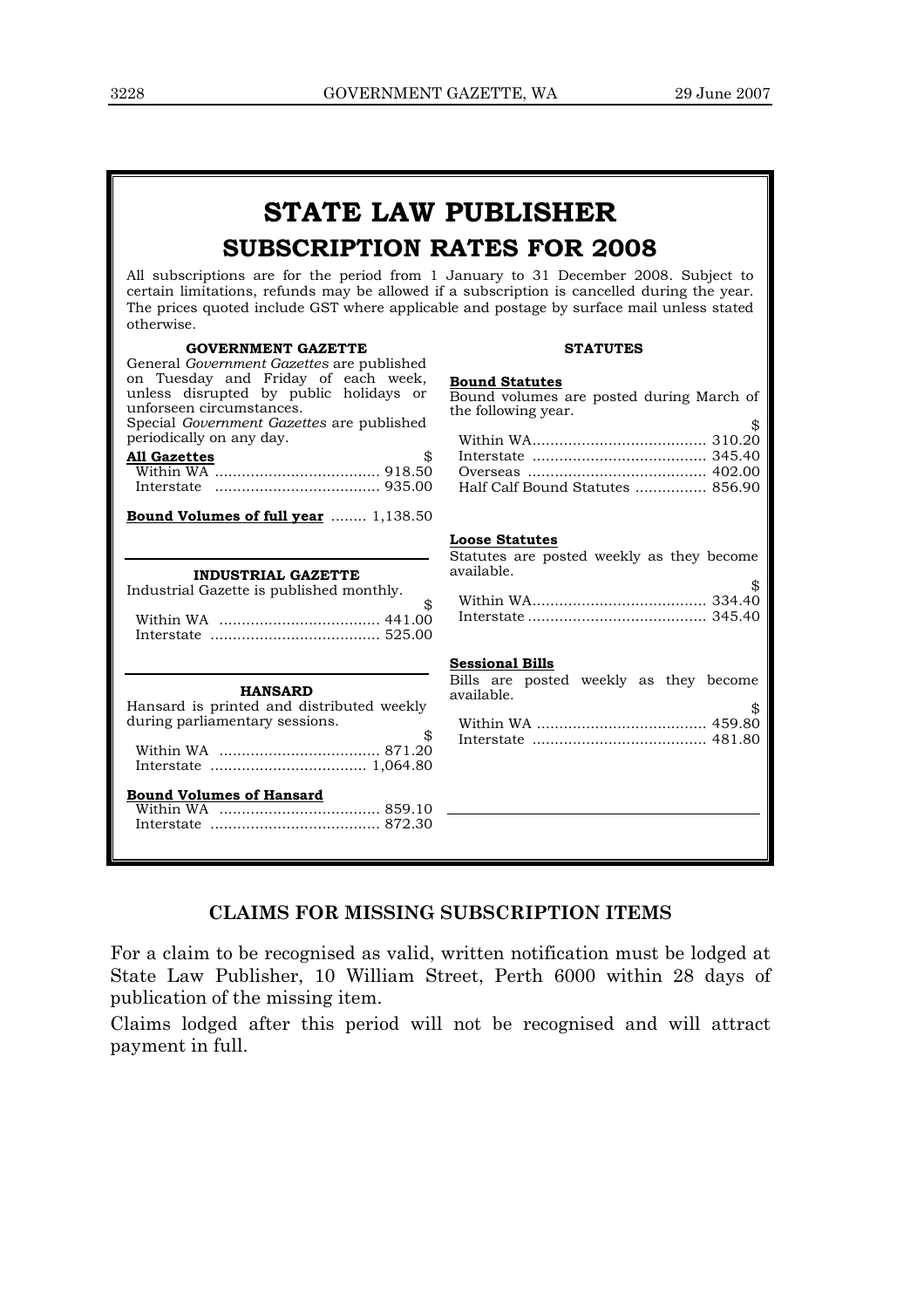,我们的时候,我们的时候,我们的时候,我们的时候,我们的时候,我们的时候,我们的时候,我们的时候,我们的时候,我们的时候,我们的时候,我们的时候,我们的时候,我们 我们的过去分词 医阿拉伯氏征 医阿拉伯氏征 医阿拉伯氏征

# **Order your Bound Volumes of Government Gazette 2006**

An attractively presented set of 4 Bound Volumes of Government Gazette

> For Government Departments and private firms who presently arrange binding for their copies of Government Gazettes, the State Law Publisher is now offering a subscription covering 4 Quarterly Volumes at a cost of \$1,098.90.

> The Gazettes will be bound in black cloth with gold foil lettering on the spine and personalised by the addition of the client's name in gold lettering on the front cover.

## **PLEASE NOTE**

On the rare occasion where extra gazettes are published in one quarter, a fifth volume may be required. In this instance the extra cost involved will be borne by the State Law Publisher and not passed on to clients.

For further information please contact:

## **State Law Publisher Telephone: 9321 7688**